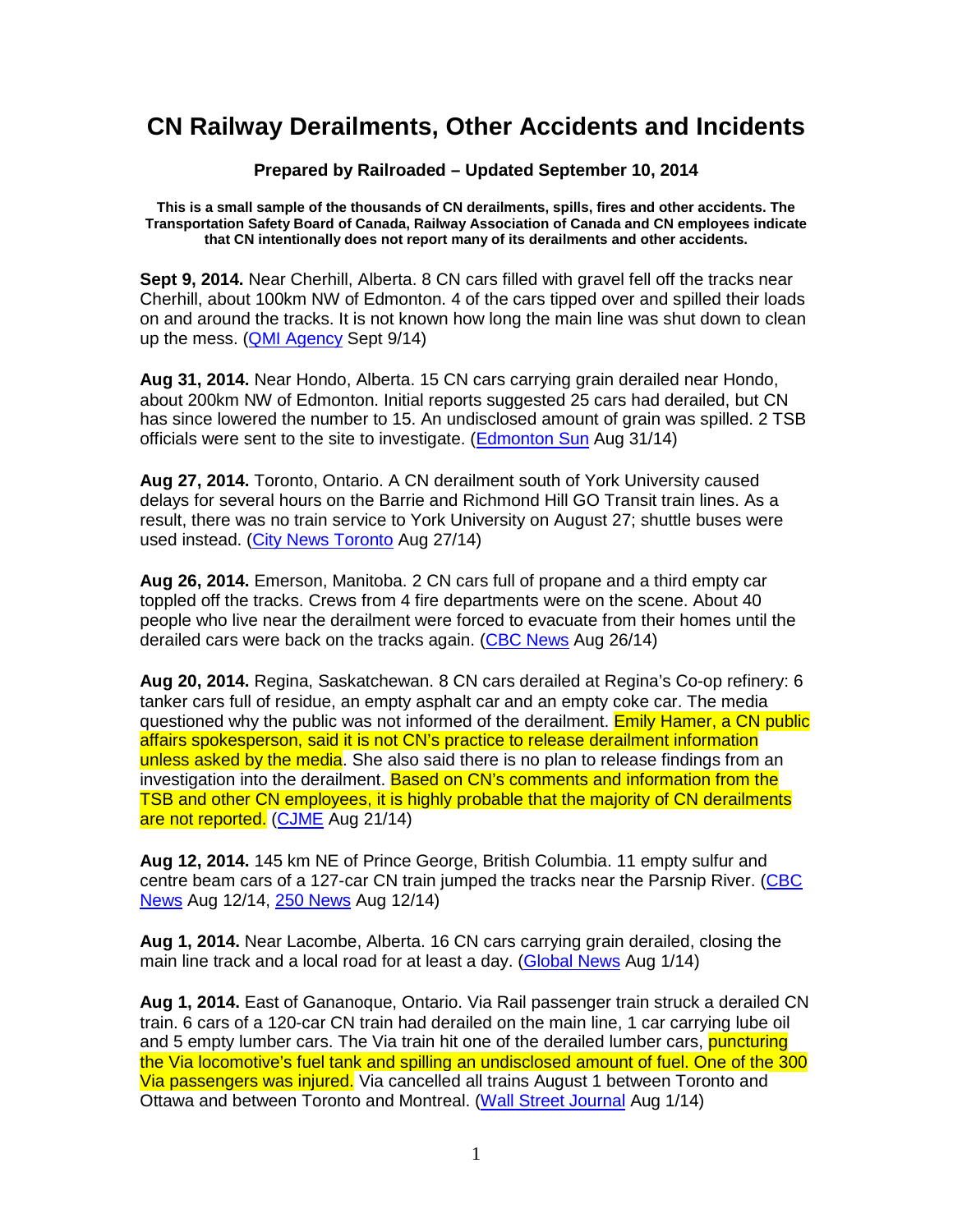**Aug 1, 2014.** Baton Rouge, Louisiana. 7 cars of a 105-car CN train derailed and overturned on a main line. 2 derailed cars were full of lube oil, 1 car was full of difluoromethane residue, 1 car carried fiber board and 3 were full of plastic pellets that spilled onto the tracks. The derailment shut down local traffic. (Times-Picayune Aug 1/14)

**July 26, 2014.** Edson, Alberta. 2 cars carrying lumber fell off the tracks in the Edson CN rail yards. There were 2 other CN derailments in the same yard during the previous few weeks, with no details. Jim Feeny, a CN public Affairs spokesperson, said derailments are not uncommon and are often not reported by CN. The TSB has expressed concern in the past about CN not reporting derailments and other accidents. (Edson Leader Aug 7/14)

**July 25, 2014.** West of Burns Lake, British Columbia. A CN train rammed into a logging truck at an uncontrolled crossing, knocking 22 train cars and 2 locomotives off the tracks. An undisclosed amount of diesel fuel was spilled. (CTV News July 25/14)

**July 20, 2014.** Slinger, Wisconsin. 3 CN locomotives and 3 CN cars derailed, flipped over, and crashed into a Wisconsin & Southern train at a rail crossing, causing another 7 cars to derail. About 5,000 gallons of diesel fuel spilled from one of the locomotives. A CN engineer and a CN conductor were taken to hospital with unspecified injuries. A temporary shelter was set up at a local middle school for about 100 people who were evacuated. The derailed CN cars were carrying frack sand and the Wisconsin & Southern train was carrying steel, lumber and plastic pellets. Lumber was spilled at the site. The extent of environmental damage caused by the fuel spill was not disclosed. (Washington Times July 21/14)

**July 12, 2014.** North of Three Hills, Alberta. 15 CN cars derailed about 60km NE of Calgary, causing disruptions to transportation services in the area. Most of the cars carried general consumer merchandise, while 2 contained chemicals for household and industrial use. Alberta Emergency Alert indicated a local road was closed for an undisclosed length of time. (CBC News July 13/14)

**July 10, 2014.** Brockville, Ontario. 26 CN freight cars derailed, including 13 tanker cars carrying hazardous goods residue, 5 cars carrying carbon powder and 2 loaded auto carriers. Via Rail passenger service was disrupted due to the derailment on the main line. CN provided no further details. (Reuters July 10/14)

**July 4, 2014.** Near Whitecourt, Alberta. 6 cars of an 81-car CN train carrying crude oil, methanol, gravel and lumber derailed and flipped over on their sides. 3 of the derailed cars carried crude oil and 1 carried highly volatile methanol. At least 1 of the tanker cars spilled an undisclosed volume of hazardous product. (QMI Agency July 4/14, Reuters July 4/14)

**June 27, 2014.** Near Chisholm, Alberta. 11 CN grain cars derailed, blocking the main line and a railroad crossing for about a day. A Chisholm resident, Gene Crick, said, "I just don't know what to think of it. But something's got to be done because, what the heck, three derailments in a row?" Regarding this latest CN derailment, he said, "The mess that I'd seen was the tracks, a real mess; twisted right up in the air. It's just like a cat came in and plowed it up." (South Peace News July/14)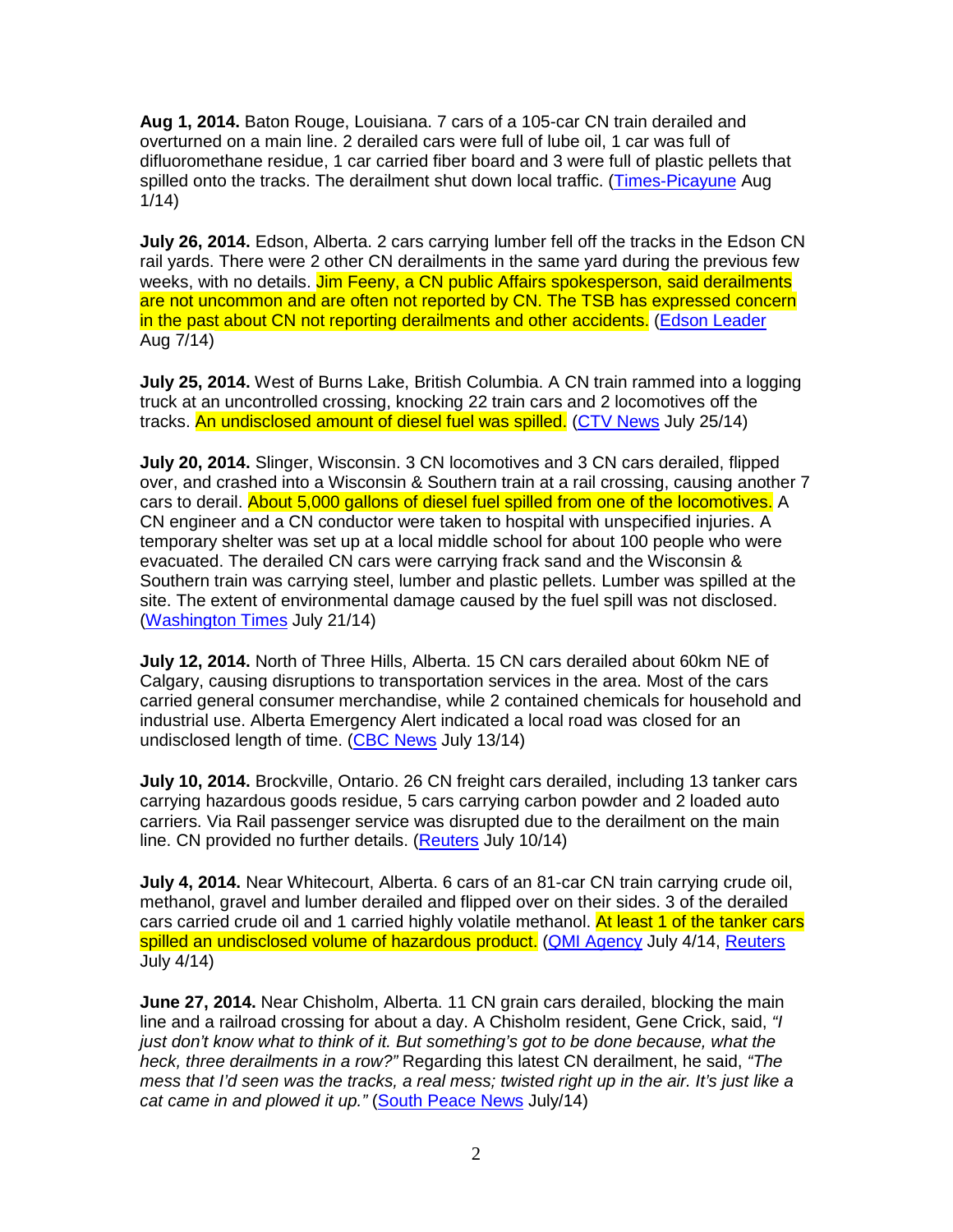**June 11, 2014.** Near Faust, Alberta. 20 CN cars fell off the main line tracks near Faust, about 60km west of Slave Lake: 17 cars carried dangerous goods residue (up to 2,000 gallons per tank car), 2 were grain hopper cars and 1 was a lumber car. (Global News June 11/14)

**June 4, 2014.** Ladysmith, Wisconsin. At least 2 CN cars derailed, as the last 5 cars in a longer train became disconnected. One of the derailed cars tipped over. (Leader-Telegram June 4/14)

**May 30, 2014.** North of Lac La Biche, Alberta. About 50,000 litres of molten sulphur spilled from 3 of 7 derailed CN cars. The spill took several days to clean up and CN's main line was closed for an undisclosed period of time. Local residents were upset that CN did not notify them of the derailment; rather, they found out about the accident numerous days later from a Canadian Press story. (Brandon Sun June 4/14)

**May 23, 2014.** Alberton Township, 3 miles west of Fort Frances, Ontario. 35 CN cars derailed, the majority of which were carrying potash and paper products; 2 were carrying sulphur. Local fire officials had to extinguish a grass fire started by the derailment. Vehicle traffic had to be diverted around the derailment site. (Fort Frances Times May 24/14)

**May 9, 2014.** Just outside Grand Falls, New Brunswick. 6 CN rail cars fell off the tracks as the train was exiting the main line onto a side track. 2 of the cars were carrying automobiles, 2 had fertilizer, 1 carried railway ties and 1 was empty. It is not known how long the tracks were closed to clean up the derailed cars. (4-Traders May 10/14)

**May 8, 2014.** Slave Lake, Alberta. 9 CN cars loaded with wood pulp derailed on CN's main line in downtown Slave Lake. Some of the cars tipped completely over on their sides, and crushed several nearby sheds. 6 nearby residences were evacuated. About 245 feet of track had to be replaced, as the main line and several road crossings were closed down for some time. (CBC News May 9/14, Edmonton Journal May 9/14, plus other sources)

**May 4, 2014.** Racine County, Wisconsin. CN locomotive fuel tank was punctured by a piece of metal on the tracks, spilling 4,000 gallons of diesel fuel. Crews were able to clean up only about 1,600 gallons of the spilled diesel fuel and the rest soaked into the ground. Local officials were concerned about possible contamination of very shallow nearby water wells. The local fire chief said soils contaminated with hazardous liquids are typically replaced with new soil. (The Republic May 5/14)

**April 21, 2014.** Burlington, Ontario. 3 CN cars carrying rock derailed in the Aldershot Rail Yard at a point where 2 rails crossed. (Toronto Star April 22/14)

**April 20, 2014.** St. Norbert, Winnipeg, Manitoba. 7 CN cars carrying plastic, wood products and pipes fell off the tracks not far from several homes along Highway 75. The line where the derailment occurred was flagged for trains to slow to 16 km/h due to track and surface conditions. A day later, 2 derailed cars still hadn't been removed; there was no word from CN when the track would be back in service. (Global News April 22/14)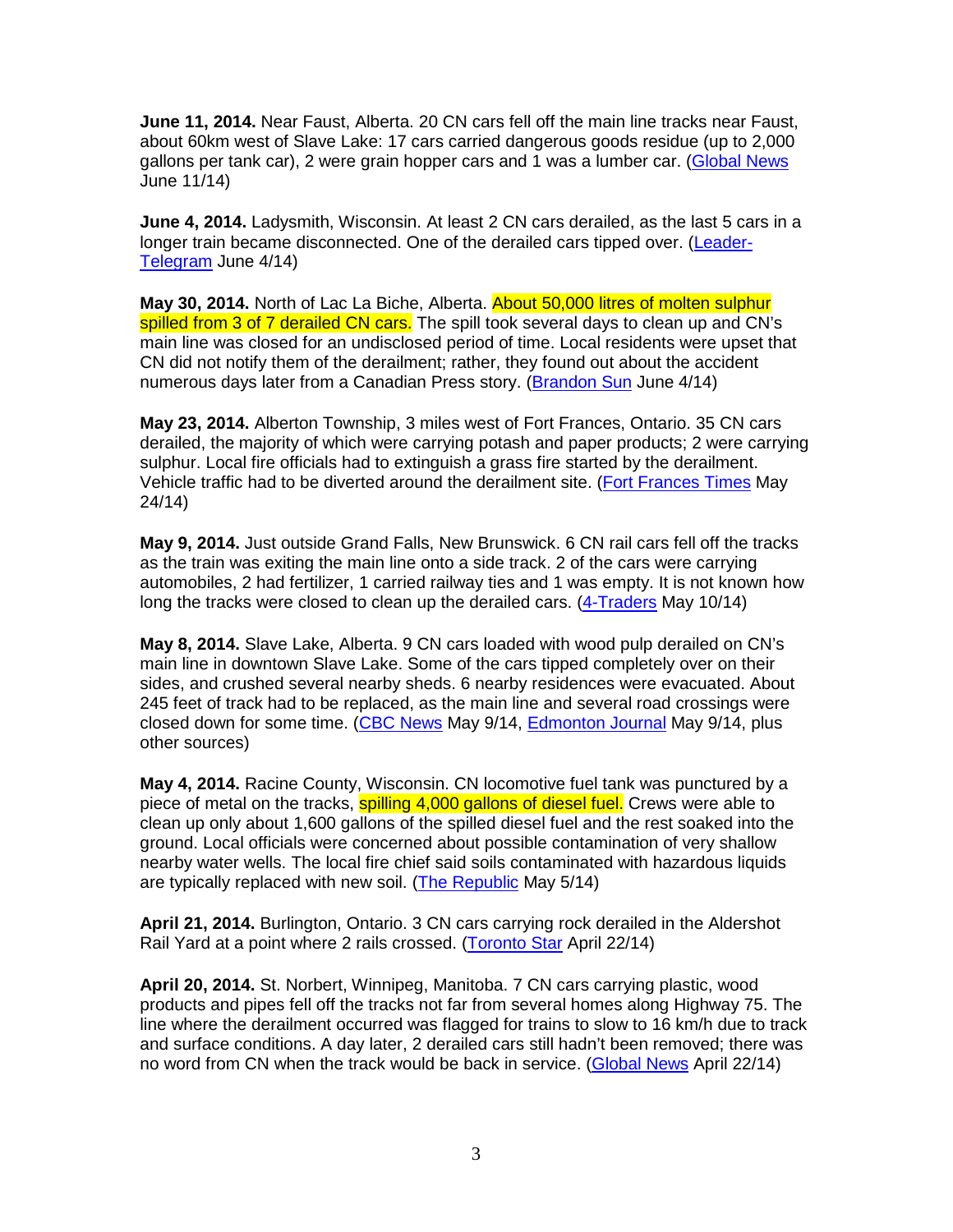**March 16, 2014.** Saint-Laurent, Montreal, Quebec. A CN worker was crushed to death between 2 railway cars in the Taschereau Yards after one of the cars on the moving train he was on derailed. (Montreal Gazette March 17/14)

**March 5, 2014.** Beaver County, Alberta. Two empty CN grain cars derailed and sustained damage along a stretch of track adjacent to Highway 14. (Alberta Police Report March 5/14)

**Feb 24, 2014.** Between Prince George and Tumbler Ridge, British Columbia. 24 loaded coal cars derailed, forcing the closing of CN's main line. The spilled coal caused an undisclosed amount of environmental damage. (250 News Feb 25/14)

**Feb 24, 2014.** Fairbanks, St. Louis County, Minnesota. 50 CN cars plus 2 locomotives derailed. The train had a total of 116 cars. The train was loaded with iron ore pellets and was bound for Two Harbors. 2 engineers on the train were taken to a local hospital. (Duluth News Tribune Feb 25/14)

**Feb 23, 2014.** Saint-Henri, Montreal, Quebec. 2 CN locomotives and 2 cars carrying grain fell off the rails on a CN main line close to homes, community organizations and schools. About 3,500 litres of diesel fuel spilled from one of the locomotives and caused an undisclosed amount of environmental damage. (Global News Feb 24/14, Globe and Mail Feb 23/14)

**Feb 9, 2014.** New Lenox, Illinois. 3 to 4 CN cars derailed near Lincoln-Way High School and one of the cars hit and damaged a locomotive that was stopped on an adjacent track. One of the derailed cars was carrying plastic; the others were apparently empty. Traffic was blocked and had to be rerouted. This particular area is contentious among New Lenox residents because when CN bought the former EJ&E tracks, they announced plans to quadruple the number of freight trains. Local officials tried to get CN to build an overpass at one of the major crossings to mitigate the additional train traffic, but CN refused. (CBS Chicago Feb 10/14)

**Jan 31, 2014.** Outside New Augusta, Mississippi, 19 CN cars fell off the tracks, **spilling** 50,000 gallons of crude oil, 17,000 gallons of fertilizer and 10,000 gallons of petroleum distillate. Other hazardous goods reported spilled included undisclosed volumes of fuel oil, methanol and ethanol. Most of the hazardous goods spilled from 3 of the derailed tank cars, although other derailed cars were also spilling hazardous products. About 50 nearby Perry County residents were evacuated for over 2 days and sheltered in a special Red Cross facility set up for those affected by the derailment. About 100 railroad employees and 50 government officials, firemen and police officers were on site assisting with clean up efforts which were estimated to take about a week to complete. The extent of environmental damage was not disclosed; however, some of the spilled hazardous goods made its way into a local waterway. (The Republic Jan 31/14, Hattiesburg American 1 Jan 31/14, Hattiesburg American 2 Feb 4/14)

**Jan 28, 2014.** Mundelein, Illinois. A CN freight train derailed and forced Metra commuters on the North Central Services to make other transportation plans for at least a day. The cold hampered CN from repairing the tracks and moving the derailed cars, one of which was carrying plastic pellets. Several other CN freight trains were halted on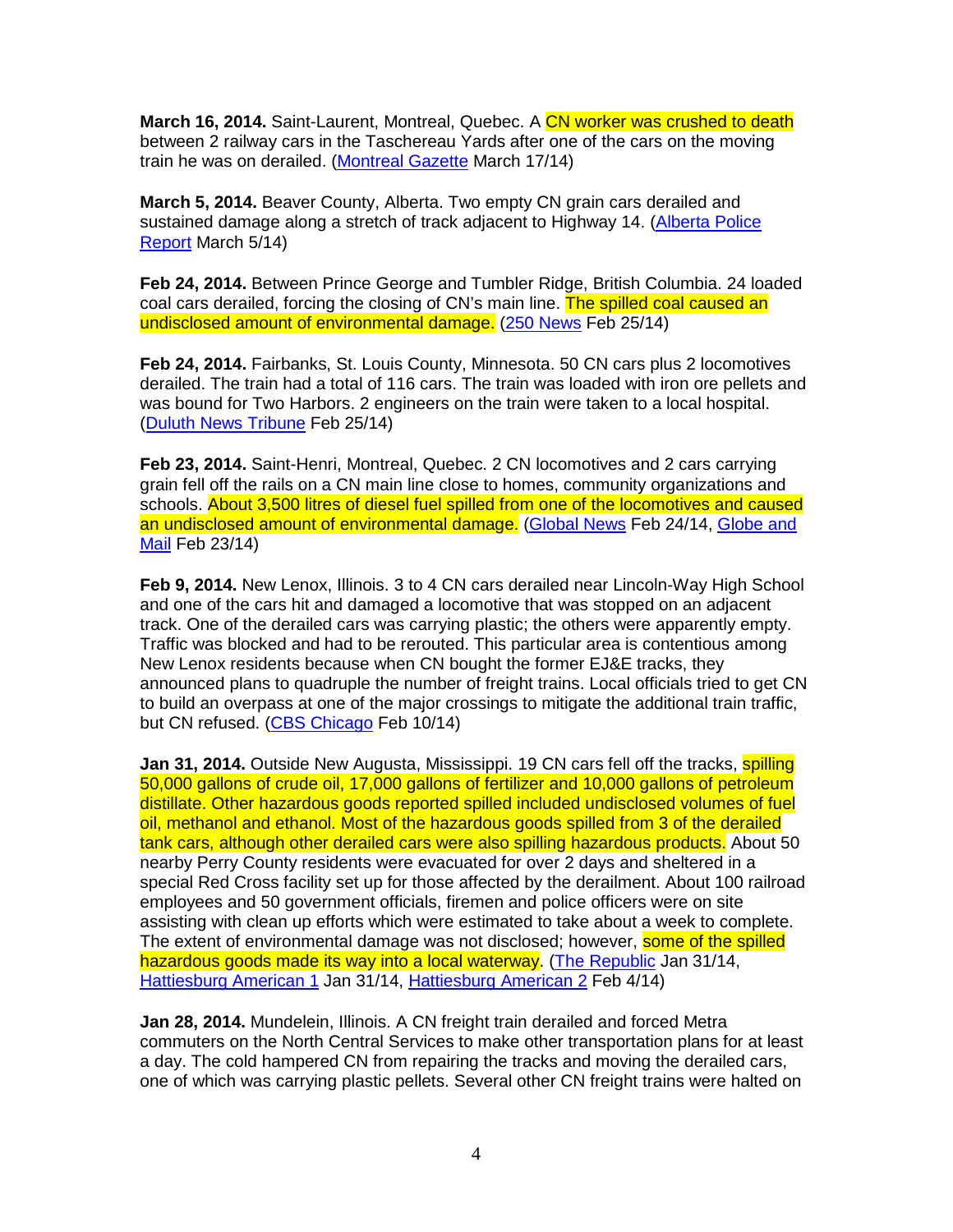the single track and had to be moved before the Metra service could be restored. (Daily Herald Jan 28/14)

**Jan 26, 2014.** Saint-Basile, Edmundston, New Brunswick. 5 CN freight cars jumped the tracks; 3 were carrying automobiles, one was carrying clay and the  $5<sup>th</sup>$  car was carrying flammable liquefied petroleum gas. The cars tipped over and were lying on their side in a ditch. A local farmer had warned CN last summer that repairs were required at the site of the derailment. This was the second derailment on the same farmer's property. About 15-20 years ago, fuel cars derailed and were upside down in the local brook, spilling hazardous product. (CBC News 1 Jan 27/14, CBC News 2 Jan 28/14)

**Jan 16, 2014.** Crystal Springs, Mississippi. A CN train hauling coal caught fire. 2 men were able to escape from the locomotive which sustained major damage from the fire. (WJTV Jan 17/14)

**Jan 15, 2014.** Edmonton, Alberta. 3 moving CN trains collided. 3 locomotives, 2 tank cars loaded with dangerous goods and 1 empty flat car fell off the tracks. One of the locomotives spilled an undisclosed amount of diesel fuel. CN told the Edmonton Journal they did not know what dangerous goods were in the derailed tank cars, whereas CN contacted Edmonton Fire Rescue about 1 of the derailed tank cars possibly containing propane. Municipalities across Canada are concerned because CN and other rail companies are not required to provide municipalities with real-time information on what dangerous goods are travelling through their communities and when. (Edmonton Journal Jan 16/14)

**Jan 11, 2014.** Burnaby, British Columbia. 7 cars loaded with coal from a 152-car CP train operated by a CN crew went off the CN tracks. 3 of the cars tipped over and spilled about 270 tons of coal, much of it into Silver Creek which is sensitive fish habitat. A substantial amount of coal was also carried downstream into Brunette River and Burnaby Lake. Government officials were concerned about the negative effects of the coal on salmon eggs and eggs of the endangered Western Painted Turtle. Turtles and their eggs had to be removed from the clean-up area, and a turtle beach had to be restored and basking logs cleaned. Chum salmon were observed spawning in the creek near where the coal was spilled. Coho salmon and rainbow trout were also in the area. Burnaby Lake Regional Park was negatively impacted. Local observers said Silver Creek turned black following the spill. B.C. Environment officials called CN's follow-up reports on the spill "deficient" and "unsatisfactory", citing significant types of information that was missing. Washed out ground under the CN tracks may be the cause of the derailment, as heavy rains had fallen in the area. Local residents were quick to denounce plans to expand coal export at the Neptune Terminals. They pointed to this derailment as proof that the recent decision by the port authority to expand coal exports was a poor one. (Vancouver Sun Jan 11/14, Globe and Mail Jan 11/14, The Straight Apr 17/14, Burnaby Now Apr 19/14)

**Jan 7, 2014.** Near Plaster Rock, New Brunswick. A 122-car CN train derailed, with 19 cars and an unmanned locomotive falling off the tracks. A cracked wheel and an emergency brake application likely contributed to the derailment. 9 of the derailed cars were loaded with hazardous goods  $-5$  with crude oil and 4 with propane. A significant fire resulted with huge clouds of orange smoke and flames billowing into the air. Fires continued burning 4 days following the derailment. About 50 households (150 people)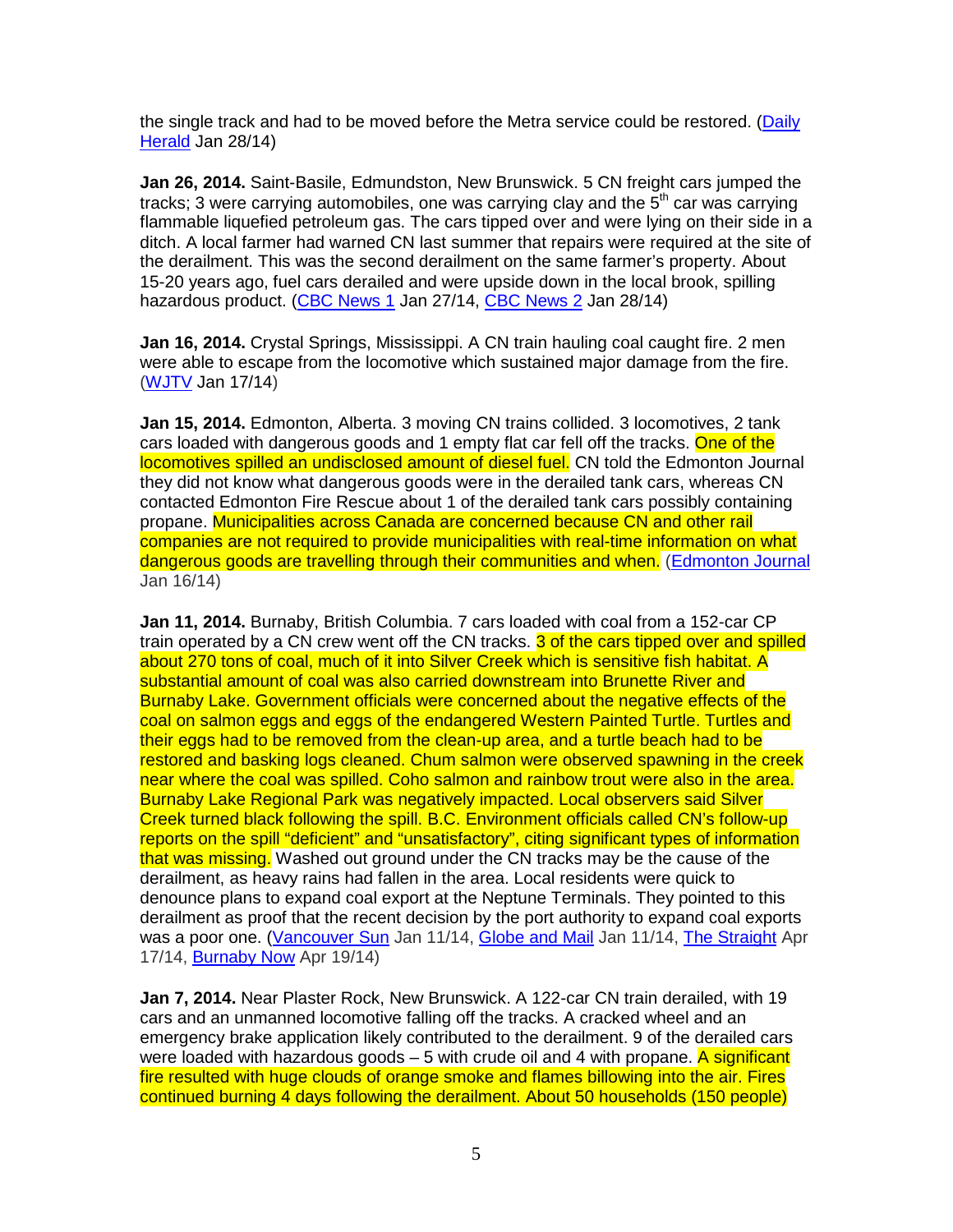were forced to evacuate within a 2-kilometre radius of the fire, and 4 days following the derailment were still not permitted to return to their homes. Firefighters, police, ambulances and a hazardous materials team were dispatched to the site. The volume of hazardous product spilled and the extent of environmental damage were not provided by CN. An earlier derailment near Plaster Rock unreported by CN was one of 2 unreported incidents that prompted the TSB to seek a summons in 2006 ordering CN to turn over all of its accident records. A subsequent in-depth CBC investigation in 2013 uncovered that CN did not report to authorities more than 1,840 derailments and other accidents over a 6-year period, including 44 on main rail lines. (Edmonton Journal Jan 8/14, CBC News Jan 7/14)

**Dec 29, 2013.** Killy, British Columbia. 5 CN cars derailed with 4 tipping over on their side in the Killy Yard. One of the derailed cars blocked the main track. (Vancouver Sun April 24/14)

**Dec 27, 2013.** Wainwright, Alberta. 7 cars derailed in the CN Rail yard. Although CN provided few details, apparently 3 grain cars flipped off the tracks while 4 other cars remained upright. Derailed cars were carrying grain and salt. There was damage to derailed cars. (Star News Dec 27/13)

**Dec 5, 2013.** Two Harbors, Minnesota. Three crew members were injured when a 107 car CN train carrying iron ore derailed as it entered the Two Harbors rail yard, sending 76 cars off the tracks. Another 17 cars parked next to the moving train were also pushed off the tracks. Trains were unable to operate in that portion of the yard for some time, interrupting shipment of iron ore. The attorney representing the 3 injured CN crew members blamed the incident on CN's failure to remove snow and ice from the tracks. He said CN had been informed earlier in the day of unsafe snow and ice conditions between the Highland siding and Waldo and the 4-mile descent into the Two Harbors rail yard. The same day, another runaway train had been reported on the same track, but fortunately that train's crew was able to regain control of the train. The attorney was quoted as saying, "The railroad had advance knowledge of the storm and information from knowledgeable railroaders about conditions. If attempts were made to clear the snow, they were inadequate. As a consequence, these guys were not going to be able to control that train. The railroad knew it, but they kept sending the train on the track with deep snow." He said CN's decision-making did not reflect a regard for the well-being of its employees. "When you put profits over safety, this is what happens", he said. Neighbouring business operators said they had never seen a train pileup of this magnitude, and a retired CN engineer said the derailment was one of the 2 most serious train-related incidents he had seen since he started working on railroads in 1974. (Lake County News Chronicle Dec 15/13, Northlands News Center Dec 6/13)

**Nov 18, 2013.** Near Tisdale, Saskatchewan. A CN crew member was killed during switching operations. CN would provide no further details, other than to suggest that CN's safety record is good (which is their standard response lately, following a recently heightened interest by Canadians in rail safety). (Reuters Nov 19/13)

**Nov 11, 2013.** Near Fort Frances, Ontario. A 184-car CN train derailed, spilling grain all over the tracks. A total of 39 freight cars fell off the tracks. It took several days for the spilled grain to be cleaned up and for the rail cars to be removed. (Fort Frances Times Nov 12/13)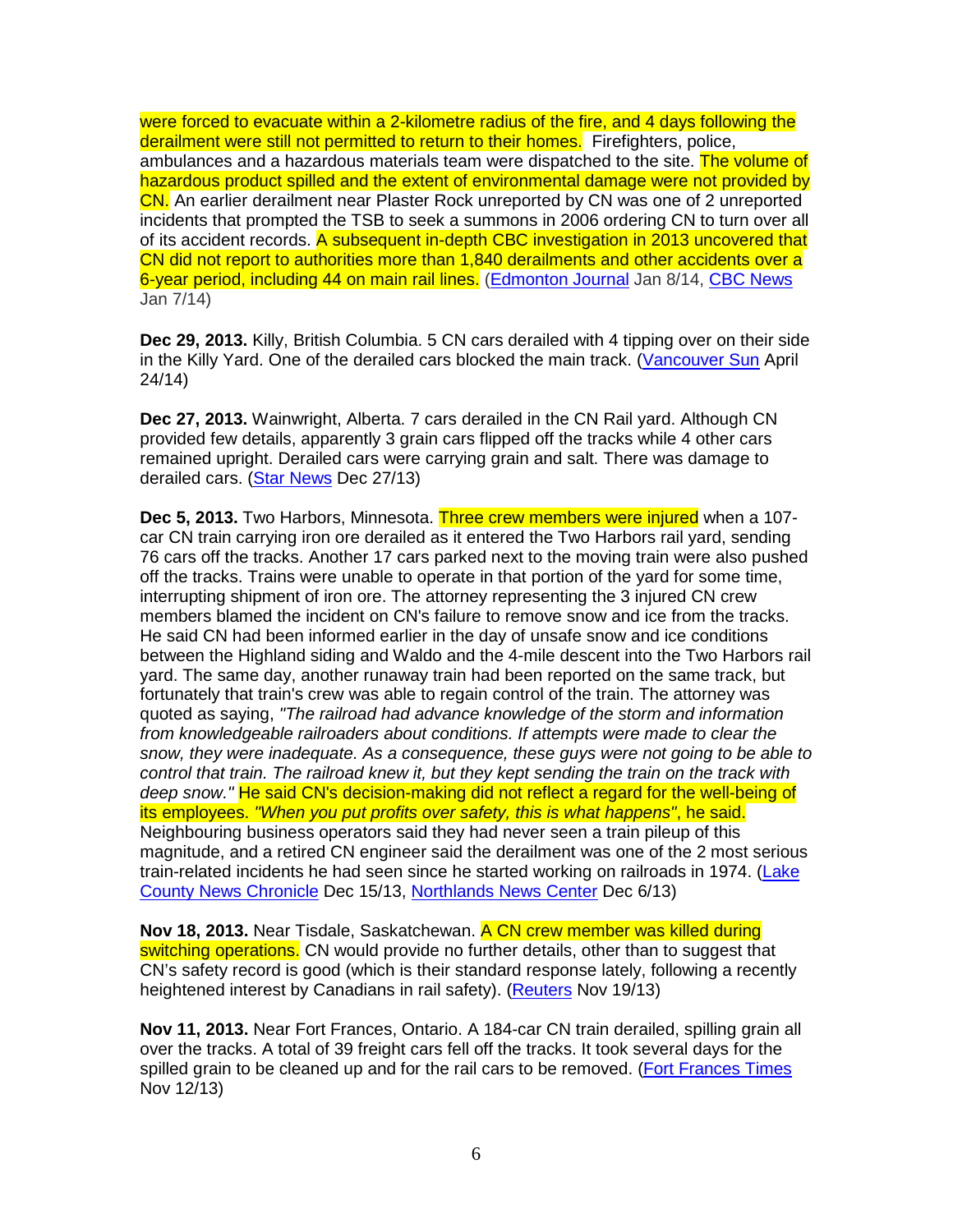**Nov 9, 2013.** Near Asquith, Saskatchewan. Six CN cars carrying lumber jumped the tracks. Nearby residents expressed concern not only about derailments close to their homes, but also about challenges getting compensation from CN for damages incurred by CN-started fires. (Global News Nov 10/13)

**Nov 3, 2013.** Near Peers, Alberta. 13 CN cars derailed. 12 of the derailed cars were loaded with lumber and 1 was carrying sulphur dioxide. CN rail traffic along its main line was shut down while mangled rail cars and spilled broken lumber were cleaned off the tracks. (CTV News Nov 3/13)

**Oct 19, 2013.** Gainford, Alberta. A 134-car CN train carrying crude oil and liquefied petroleum gas (propane) derailed about 90 km west of Edmonton, causing explosions and a massive fire. 9 of the 13 derailed tank cars were carrying propane and 4 carried crude oil. 1 of the cars carrying propane exploded and 3 others also caught fire. The amount of petroleum product spilled and the extent of environmental and property damages were not disclosed. A state of emergency was ordered for the entire area. All 100 Gainford residents and another 25 people living within 2 km of the derailment site were evacuated for 4 days due to the fear of additional explosions, fires and noxious fumes. The intensity of the fire was so severe, firefighters were forced to let the fire burn itself out, which took 4 days. The main east-west highway (Yellowhead No. 16) and the main east-west rail line (Trans-Continental) through western Canada were closed for 5 days. Evacuated residents were upset they received very limited compensation from CN. restricted primarily to out-of-pocket expenses. Residents who claimed for lost wages due to the evacuation order were not compensated. Some residents described CN's small compensation payments as "reprehensible". (Chicago Tribune Oct 19/13, CBC News Oct 19/13, plus additional sources)

**Oct 16, 2013.** Sexsmith, Alberta. 4 CN tank cars carrying anhydrous ammonia derailed. One of the derailed tank cars was leaning and sinking. Anhydrous ammonia is a dangerous good. In the absence of receiving any information from CN, Sexsmith fire resources ordered an evacuation of about 150 homes. (Calgary Herald Oct 16/13)

**Oct 7, 2013.** Brampton, Ontario. The last 4 cars of a 73-car CN train derailed, sending one CN employee to the hospital with minor injuries. A CN public relations spokesperson suggested to the media there were no injuries, whereas the Peel Emergency Services reported the CN employee suffered minor injuries. The 4 derailed tank cars carried jet fuel residue. (Rail tank car "residue" can consist of up to several thousand gallons of dangerous goods per tank car. Rail companies erroneously refer to these cars as being empty.) The derailment held up numerous Kitchener GO trains. (Toronto Star Oct 7/13)

**Oct 2, 2013.** North Battleford, Saskatchewan. 3 CN tank cars derailed; 2 of the cars contained crude oil and the other contained asphalt. Human error likely caused the derailment when a wrong switch was aligned while connecting rail cars together. CN waited 5 hours before notifying North Battleford emergency crews about the derailment. Mayor Ian Hamilton says he was angry the City wasn't notified right away by CN. (Global News Oct 3/13)

**Sept 25, 2013.** Near Landis, Saskatchewan. 17 of 130 CN cars carrying oil, condensate, ethanol and mixed freight derailed. 1 tank car spilled an undisclosed amount of oil, and the derailment sparked a grass fire. The Landis school was evacuated for a dav as a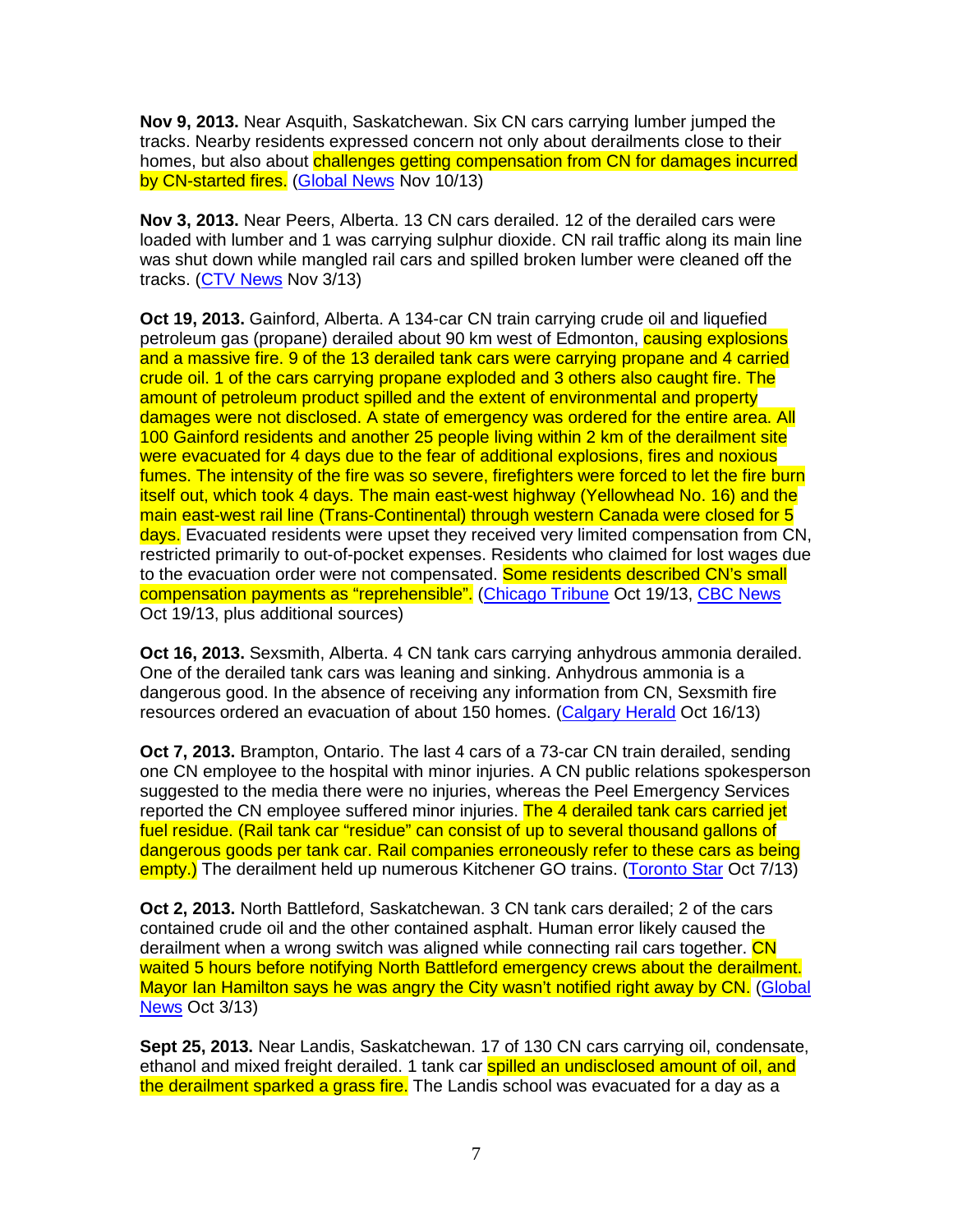precaution. The extent of environmental damage was not disclosed. (Toronto Star Sept 25/13)

**Sept 16, 2013.** About 60 km south of North Bay near South River, Ontario. 11 CN freight cars derailed, of which 1 carried methanol, 3 carried sulphuric acid residue, and 7 were hauling general merchandise and consumer goods. The tracks were closed for about 2 days. (The Nugget Sept 17/13)

**Aug 27, 2013.** Watson Island, British Columbia. 2 CN locomotives derailed. (Vancouver Sun April 24/14)

**Aug 8, 2013.** Near Morey, British Columbia. An intermodal flat car derailed on the Albreda Subdivision after being struck by a rock slide. (Vancouver Sun April 24/14)

**Aug 1, 2013.** Near Tumbler Ridge, British Columbia. 15 CN cars loaded with ore derailed. (Vancouver Sun April 24/14)

**June 2, 2013.** Symington Rail Yard, Winnipeg, Manitoba. 6 empty CN lumber cars crashed off the tracks, damaging 2 power poles and knocking power out to 1,900 customers in the Windsor Park area. (CTV Winnipeg June 3/13)

**May 24, 2013.** Chetwynd, British Columbia. A bulkhead flat car derailed in the Chetwynd Yard. (Vancouver Sun April 24/14)

**May 24, 2013.** Quesnel, British Columbia. A CN locomotive derailed in the Quesnel Yard. (Vancouver Sun April 24/14)

**May 15, 2013.** Near Chetwynd, British Columbia. 12 CN cars carrying sulphur derailed. (Vancouver Sun April 24/14)

**April 30, 2013.** Near Pense, west of Regina, Saskatchewan. 11 CN cars fell off the tracks, blocking a grid road. Fertilizer spilled from some of the cars. (National Post May 1/13)

**April 28, 2013.** Togo, Saskatchewan. A Via Rail passenger train travelling on track owned and maintained by CN derailed at a washed out section of track, only hours after the tracks had been inspected. 2 locomotives, a baggage car and the first passenger train derailed but remained upright. The diesel fuel tanks of both locomotives ruptured, spilling diesel fuel and causing the train to catch on fire. The Via crew and passengers were evacuated from the train without any serious injuries. The TSB reported the main cause of the washout was a blocked culvert combined with a rapid melt of snow, which led to the ground being saturated and the embankment weakened. The TSB also noted that the CN track inspectors responsible for the location had not received "any significant" training" in identifying potential ground hazards. (CBC News June 11/14)

**April 19, 2013.** Near Cedarvale, British Columbia. 5 intermodal CN cars carrying household consumer goods derailed east of Terrace, causing the rail line to be shut down for an undisclosed length of time. There was track and signal damage. (CJFW April 19/13)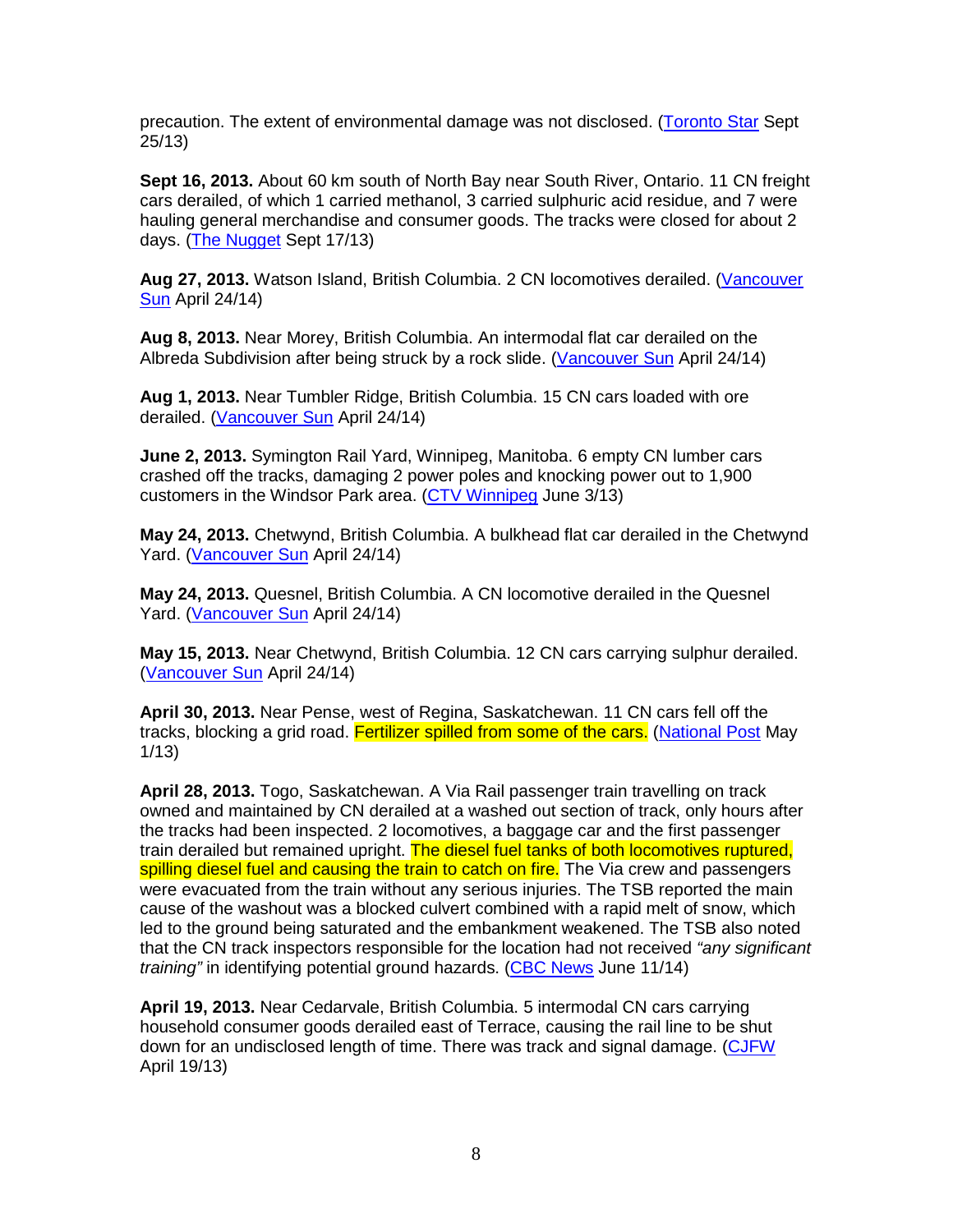**March 31, 2013.** Near Matsqui, British Columbia. A CN gondola car derailed on the main Yale Subdivision track. (Vancouver Sun April 24/14)

**March 30, 2013.** Gary, Indiana. 35 cars of a 101-car CN freight train derailed. 3 of the derailed cars carried hazardous materials. The derailment also ruptured a 14-inch industrial gas line. Hazmat responded to the accident and directed that South Shore train service be halted until the gas rupture was cleaned up and the area was determined to be safe. (WSBT TV March 30/13 & Chicago Sun-Times March 30/13)

**March 25, 2013.** Kenner, Louisiana. 14 cars of a 141-car CN train derailed. 2 of the derailed cars carrying coal tipped over and another 5 leaned, looking close to toppling over. An undisclosed amount of coal was spilled. The derailment blocked Farm Avenue and Morey Street in Kenner. (The Times-Picayune March 25/13)

**March 19, 2013.** Williams Lake, British Columbia. 2 CN locomotives derailed in the Williams Lake Yard. (Vancouver Sun April 24/14)

**March 16, 2013.** Near Hatfield, Wisconsin. 19 CN cars loaded with sand plowed off the railway, spilling sand across the area. County Road K remained closed for at least a day. (La Cross Tribune March 17/13)

**March 15, 2013.** Fort Nelson, British Columbia. A tank car full of fuel oil residue derailed in the Fort Nelson Yard. (Vancouver Sun April 24/14)

**March 10, 2013.** North Vancouver, British Columbia. 3 cars derailed in the CN Lynn Creek Yard. (Vancouver Sun April 24/14)

**March 7, 2013.** Winnipeg, Manitoba. A CN locomotive and 1 intermodal car derailed in a rail yard, blocking traffic on the East Perimeter Highway for over 4 hours. It appeared that 2 CN trains collided, causing the derailment. (Metro Winnipeg March 7/13)

**Feb 22, 2013.** McComb Subdivision, Jackson, Mississippi. 18 CN cars derailed – 17 were loaded with grain and the other was empty. Some track was damaged and will need to be replaced. Rail traffic between Jackson and New Orleans was expected to be shut down for most of the day. As of April 4, 2013, 11 tons of the wheat spilled during the derailment was rotting and emitting a foul odour at the Hinds County Penal Farm in Raymond where it had been piled, and was causing concern to local residents. (WLBT Feb 22/13 & other sources)

**Feb 9, 2013.** Fort Rouge Rail Yard, Winnipeg, Manitoba. About 8 CN cars derailed, 6 of which flipped over on their sides. The cars were carrying household and consumer goods. (CBC News Feb 9/13)

**Feb 7, 2013.** Near Biggar, Saskatchewan. A CN locomotive and 17 containers derailed about 5 km west of Biggar. The cars were carrying consumer and household products. (Leader Post Feb 7/13)

**Jan 30, 2013.** Prince George, British Columbia. More than 3,000 litres of diesel fuel spilled from a punctured CN locomotive fuel tank in the Prince George rail yard. (Vancouver Sun April 24/14)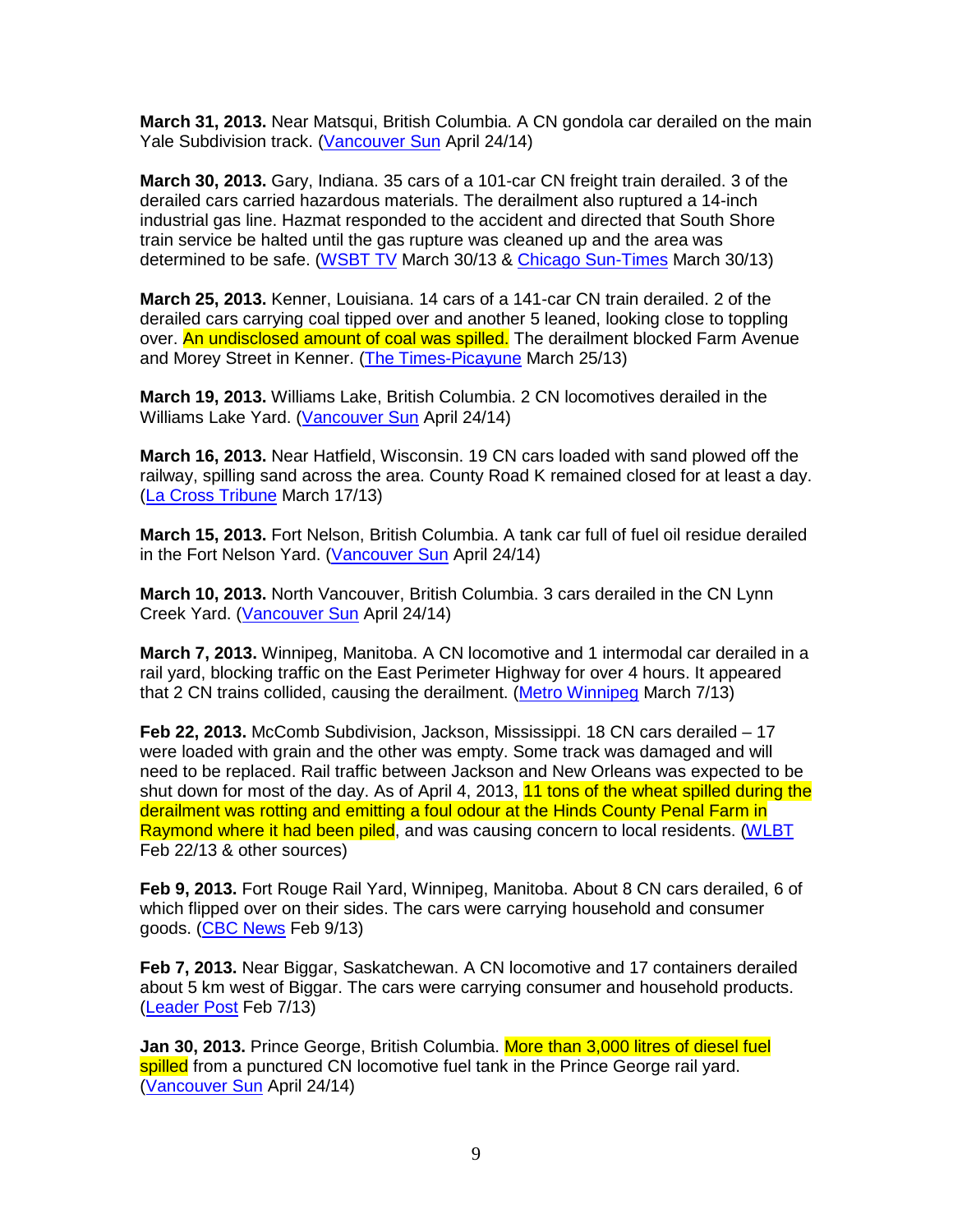**Jan 25, 2013.** Kaukauna, Wisconsin. Diesel fuel spilled from a CN locomotive's fuel tank punctured by a portion of track beside the main line that had been pushed up by frost. At least 1,200 gallons of fuel spilled for about a mile along the track. Options considered for clean up included using a chemical that consumes fuel oil and excavating beneath the railroad bed to remove any contaminated soil. The extent of environmental damage was not disclosed. (Post-Crescent Media Jan 28/13)

**Jan 24, 2013.** Blackfoot Subdivision, near Paynton, Saskatchewan. A CN train carrying crude oil crashed into a road grader on a public crossing, killing the driver of the grader. A locomotive and 16 tank cars loaded with crude oil derailed. At least 2 of the tank cars toppled over on their sides and spilled an undisclosed amount of crude oil. (Each tank car can carry up to 650 barrels of oil.) The extent of environmental damage was not disclosed. (Canadian Press Jan 24/13, TSB Investigation R13E0015)

**Jan 22, 2013.** Thornton, British Columbia. 2 CN cars derailed in the Thornton Yard. Track and drawbar damage was sustained. (Vancouver Sun April 24/14)

**Jan 22, 2013.** Near McBride, British Columbia. 21 CN cars derailed on the Fraser Subdivision. (Vancouver Sun April 24/14)

**Jan 18, 2013.** Prince George, British Columbia. 2 cars derailed in the Prince George Yard. About 200 feet of track were damaged. (Vancouver Sun April 24/14)

**Jan 6, 2013.** Decatur, Illinois. 6 cars derailed on a dead end siding. Cars rammed through the end of the track, ending up in a heap and partly toppled down a steep embankment. 4 cars contained soybean oil, 1 was loaded with limestone and 1 tank car carried residue of an undisclosed product. (Herald & Review Jan 8/13)

**Jan 3, 2013.** South of Pemberton, British Columbia. 3 empty wood pellet hopper cars derailed while crossing a bridge, 1 toppling off the bridge and closing Highway 99 for about 2 hours. (Globe & Mail Jan 3/13)

**Dec 26, 2012.** Wainwright Subdivision, near Clover Bar Station, NE Edmonton, Alberta. 3 CN contractors were injured when they were hit by a CN freight train as they were clearing snow off rail switches. 2 were in critical condition, while the third man had relatively minor injuries. It appears the "Safety Watch" protocol was not followed. (Edmonton Journal Dec 28/12, TSB Investigation R12E0182)

**Dec 19, 2012.** The Canadian Transportation Agency ruled today that both Canadian National Railway and Canadian Pacific Railway exceeded revenue caps for the movement of western grain for the 2011-12 crop year. Both railways must pay the amount by which they exceeded their 2011-12 caps plus a penalty to the Western Grains Research Foundation. (Canada News Centre Dec 19/12)

**Dec 17, 2012.** Williams Lake, British Columbia. 2 locomotives derailed as they entered a rail yard. (Got News Network Dec 17/12)

**Nov 28, 2012.** About 180km north of Fort St. John, British Columbia. Workers were switching cars on and off a train in a rail yard when a fuel tank car derailed and rolled onto a CN conductor, killing him. (Canadian Press Nov 30/12)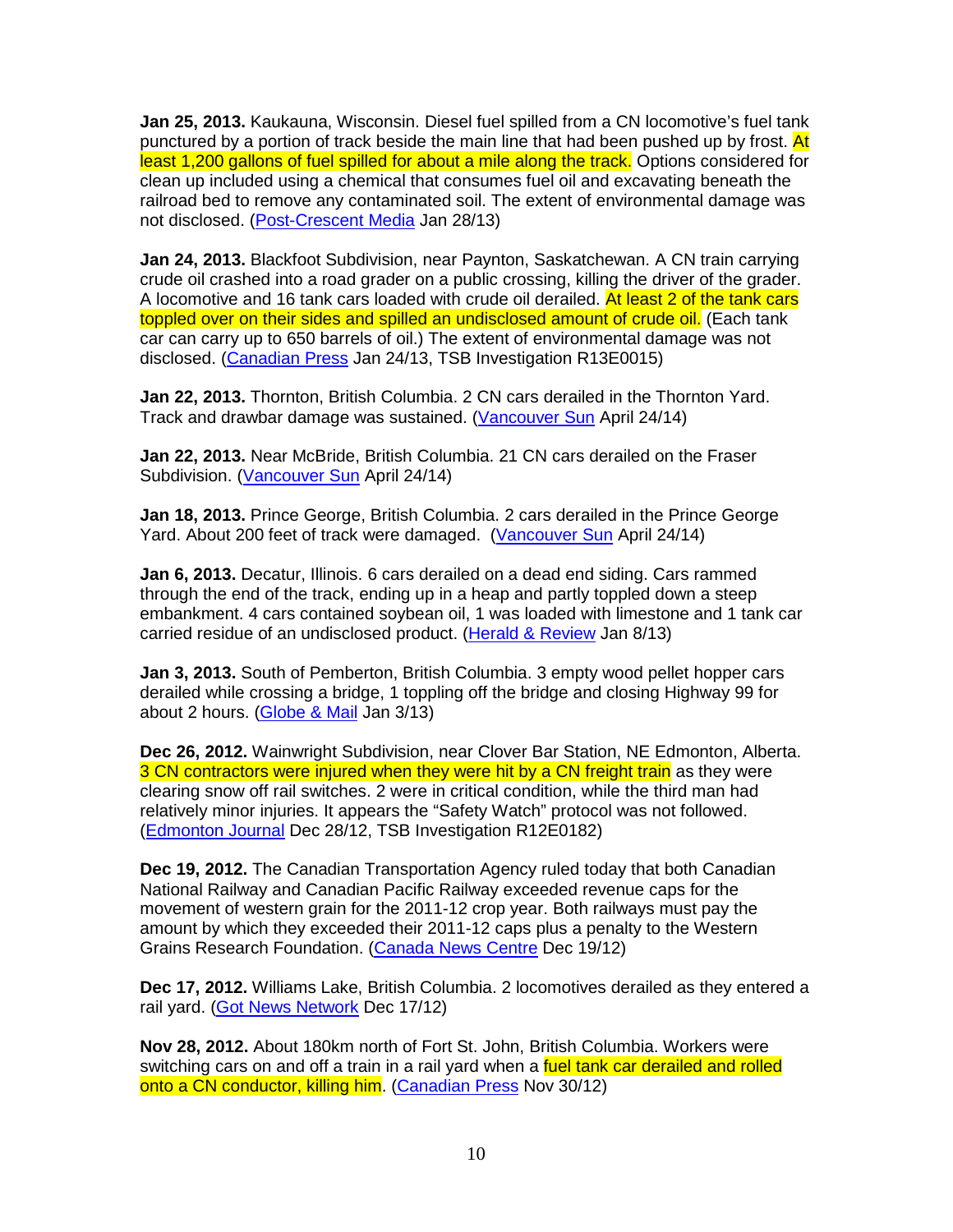**Nov 19, 2012.** A new Canadian National Railway "Quiet Zone" restriction in Naperville and Warrenville, Illinois will take effect today. CN trains will not be allowed to sound their horns in this quiet zone unless deemed necessary for safety purposes. Naperville and Warrenville join Aurora and DuPage County in successfully pressing for the quiet zone after residents complained about the excessive horn use by CN on the rail line they took over from Elgin, Joliet & Eastern Railway in January 2009. 33 communities along the former EJ&E Railway main line have been battling with CN over their concern about CN's aggressive approach to the EJ&E takeover. Communities have been concerned about increased rail traffic, increased noise and diesel exhaust pollution, adjacent property devaluation, and increased traffic jams at many rail crossings which have very significant impacts on emergency vehicle response times. (Beacon-News Nov 15/12)

**Nov 8, 2012.** North of Squamish Terminals, British Columbia. A 6-axle CN locomotive had its fuel tank punctured by a broken piece of track, causing about 5,700 litres of diesel fuel to spill onto the track and into the Squamish Estuary. Containment booms were used to try to limit migration of the diesel fuel in the sensitive estuary ecosystem. Concerns were expressed by local residents because the herring spawning season was close to starting and herring eggs are very sensitive to environmental contamination. About 50 feet of rail track were also torn up and the subsurface soil dug up in an attempt to remove some of the diesel fuel. A local former B.C. Rail employee placed part of the blame on CN using large 6-axle locomotives on the line whereas when B.C. Rail was operating the same line it used smaller 4-axle locomotives. He indicated the 6-axle units can't make the turns on that section of track without placing too much stress on the track. (Squamish Chief Nov 14/12)

**Nov 1, 2012.** Ontario's Superior Court gave the go-ahead today for a multi-million dollar lawsuit against CN Rail and Via Rail on behalf of most of the passengers of a fatal train derailment February 26, 2012 in Burlington, Ontario. The train was traveling 4 times faster than the speed limit while changing tracks. Arguments for the class-action lawsuit to proceed included that CN Rail and Via Rail were negligent in the derailment that killed 3 Via employees, injured 1 Via employee and injured 45 passengers. Altogether, 68 of the 75 passengers have joined the lawsuit. (Toronto Sun Nov 1/12, CBC News Oct 26/12)

**Oct 11, 2012.** Waterloo, Ontario. 4 tank cars derailed in uptown Waterloo. CN failed to notify the Region of Waterloo, which was a violation of an agreement between the 2 parties. A Waterloo Chronicle news article read, "The incident has left Waterloo residents worried, as the train was bound for the Chemtura chemical manufacturing plant in Elmira." (Waterloo Chronicle Oct 24/12)

**Sept 7, 2012.** Battle Creek Yard, Michigan. About 8 cars loaded with grain derailed and ripped up about 700 feet of track and a switch. (Railroadfan.com Sept 8/12)

**June 26, 2012.** Near Poser, west of McBride, British Columbia. 8 loaded coke cars went off the tracks. (250 News June 26/12)

**May 26, 2012.** Hixon, British Columbia. 8 empty freight cars derailed and toppled over. (250 News May 28/12)

**May 15, 2012.** Outside Oakville, Manitoba. Train derailed when it made an emergency stop. The rear wheels of 1 of the cars carrying wheat went off the rails. Sparks from the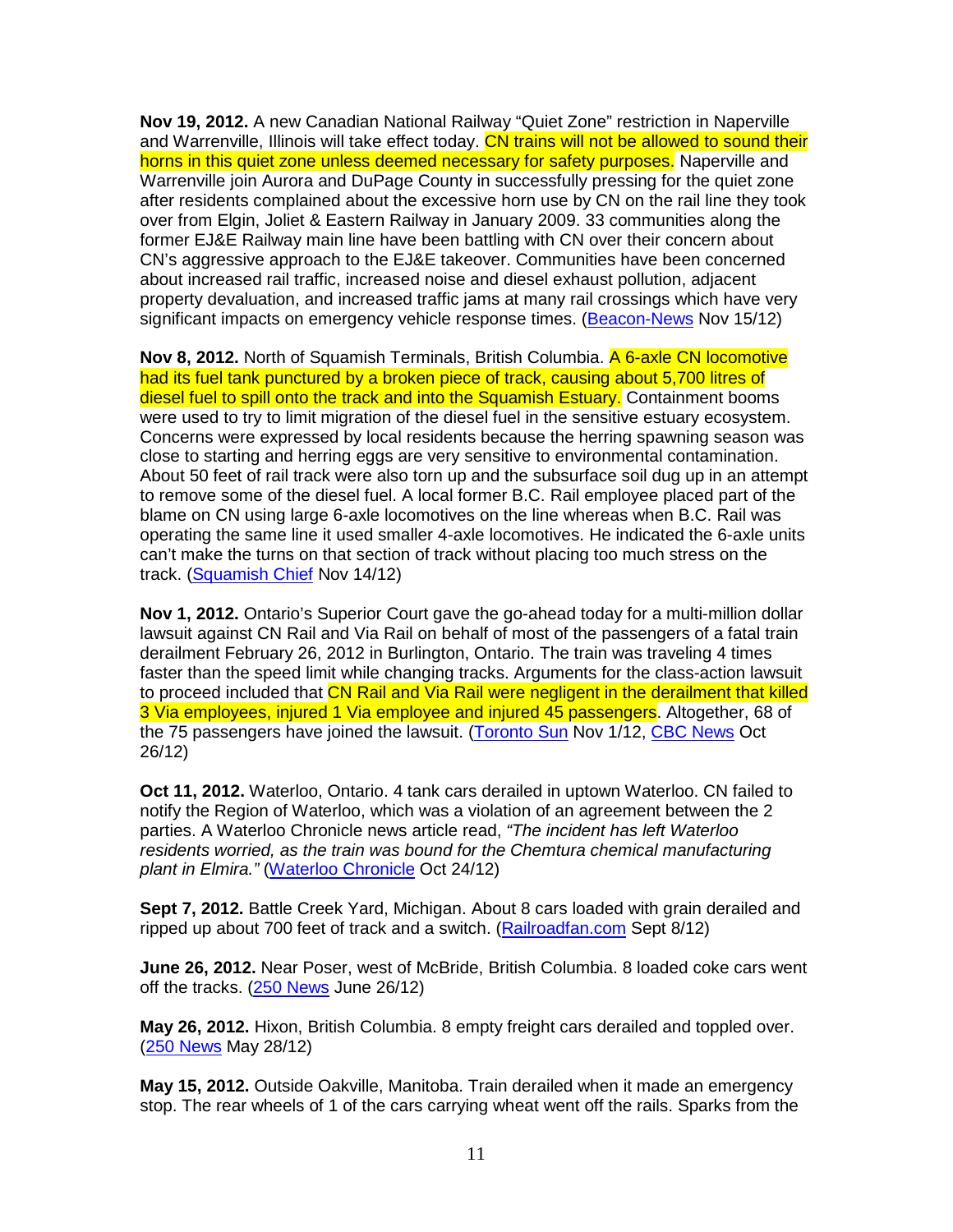derailment started a grass fire, causing nearby piles of old rail ties to also catch fire. Highway 13 in Oakville was closed throughout the night due to the accident. (CN often leaves old discarded rail ties by the track, which creates a fire hazard.) (CTV Winnipeg News May 16/12)

**May 9, 2012.** Just outside Collins, Mississippi. About 2 dozen loaded coal cars derailed on the CN main line. A significant amount of coal was spilled. Rails and a bridge were damaged. The train consisted of 105 cars, all loaded with coal. The Collins Fire Department Chief said, "There have been multiple derailments over the years, but nothing of this magnitude or this size." (WDAM May 9/12)

**April 26, 2012.** Between Valemont & Blue River, British Columbia. A locomotive and up to 15 cars derailed due to a washout. At least 2 container cars fell into the North Thompson River. A contamination containment boom was set up on the river in an attempt to contain what was described as a chemical slick on the surface of the water. Crews were still cleaning up debris from the derailment over 2 weeks later. The extent of environmental damage, including from the chemical spill, was not disclosed. (Castanet News May 12/12, CFJC TV May 13/12)

**April 1, 2012.** Near Searchmont, Ontario. 11 of 34 cars derailed – 5 tank cars carrying residue and 6 cars carrying steel products. Damaged rail cars and rolls of steel were scattered in the surrounding bush. (The Sault Star April 3/12)

**March 20, 2012.** SE Calgary, Alberta. 4 cars and 1 engine derailed in CN's Ogden Rail Yard. A conductor was reported to have suffered injuries when he jumped from the train. A fuel tank on the engine was punctured and an undisclosed amount of fuel spilled onto the ground. (CBC News March 20/12)

**March 15, 2012.** 35km east of Melville, Saskatchewan. 22 empty cars derailed on CN's main line. (Leader-Post March 16/12)

**March 6, 2012.** Saint John, New Brunswick. 12 CN cars derailed. 4 of the cars carrying potash flipped on their sides, **spilling potash on the ground.** (CBC News March 6/12)

**Feb 26, 2012.** Oakville Subdivision, near Aldershot Station, Burlington, Ontario. Three Via Rail engineers were killed and 46 other people were injured when the Via Train 92 locomotive and 5 cars derailed on track owned, operated and maintained by CN Rail. The train was switching from one track to another when it flew off the tracks and collided with a building, destroying the locomotive that the 3 deceased crew members were in. The locomotive's fuel tank was punctured and about 4,300 litres of diesel fuel spilled. The train was traveling 4 times faster than the speed limit while changing tracks. A lawsuit was later initiated against CN and Via Rail by passengers who are seeking compensation for physical and emotional injury, damage to property and loss of income as a result of the derailment and crash. An Orangeville Citizen editorial read, *"There* should be no need to await the safety board's final report on the crash before replacing such wholly inadequate switching, something that would likely have happened many years ago had the CNR not had such a cavalier attitude toward safety." The TSB slammed Transport Canada and the railway industry for not having voice recording included in locomotive data recorders, a recommendation made repeatedly by the TSB since 2003. The TSB said, "Voice recordings allow investigators to understand the environment in which crews operated and the decisions they made leading up to an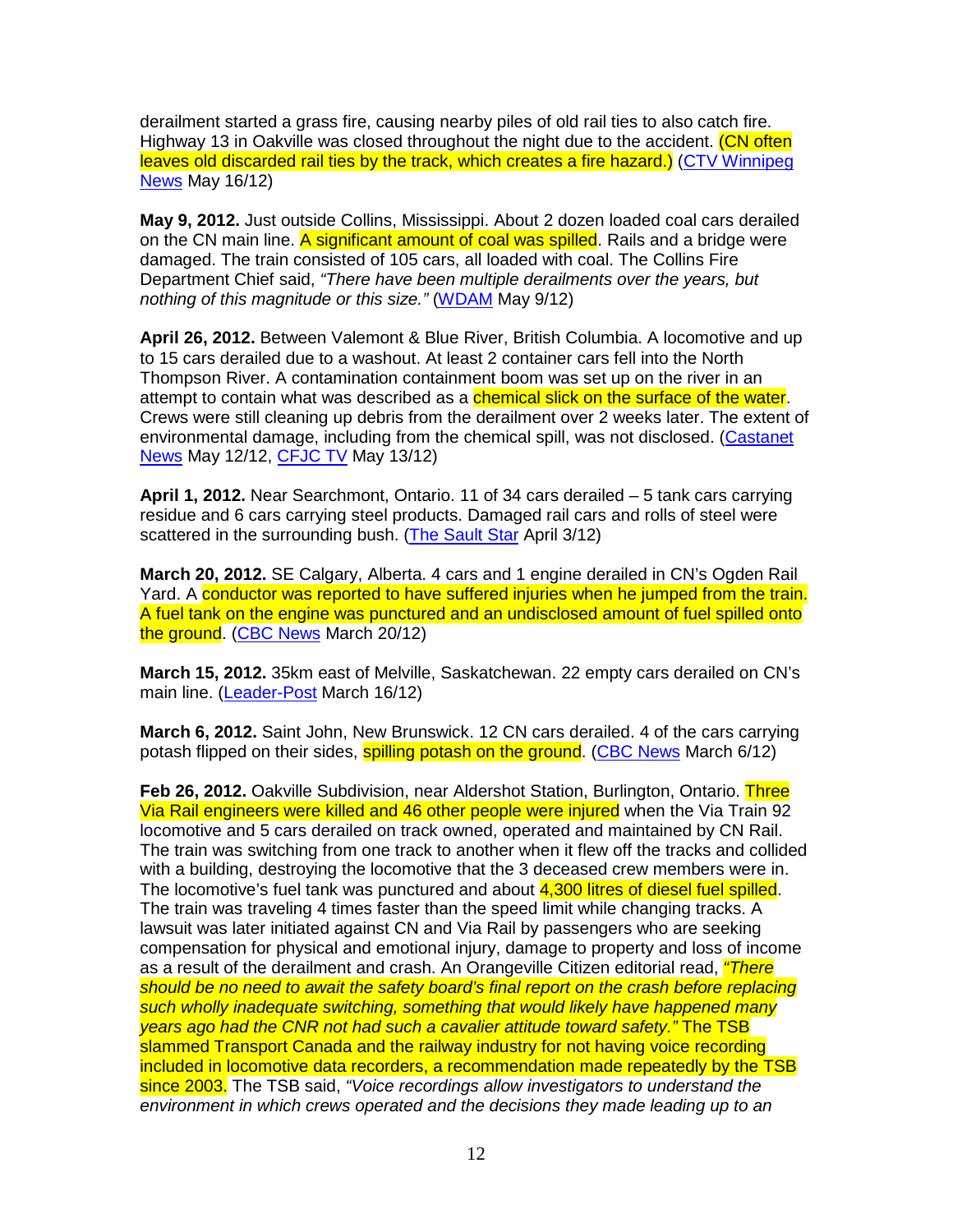accident. The lack of this information in rail investigations deprives the TSB of a key tool it needs to help make Canadians safer." The federal NDP said a positive train-control system, mandatory in the U.S. since 2008, would have prevented the accident, and having mandatory voice recorders in trains would have allowed investigators to know exactly what happened. Emile Therien, past Canada Safety Council President, said Transport Canada has relinquished its regulatory control to individual rail companies, making it more perilous to ride the rails. He said it's time for rail companies to stop monitoring themselves and for the federal government to step up to its on-the-track oversight responsibilities. (Orangeville Citizen March 1/12, TSB Investigation R12T0038)

**Feb 21, 2012.** 12km east of Smithers, British Columbia. 46 coal cars went off the track, spilling coal and damaging rail cars and rail tracks. One nearby resident said, "My property is a hell of a mess. I have property on both sides and they've made a mess of everything." (Houston Today March 3/12)

**Jan 21. 2012.** Tumbler Subdivision, 50km NE of Prince George, British Columbia. 13 CN cars loaded with coal derailed. (250 News Jan 22/12)

**Jan 21, 2012.** Near Fabyan, Alberta. 31 cars hauling grain derailed as a CN train crossed the Fabyan Bridge on the Wainwright Subdivision main track. The outside rail in a curve at the end of the bridge rolled over, causing the derailment. About 1,760 feet of track were destroyed, 17 of the derailed cars fell into the Battle River valley far below, rail cars were destroyed or sustained major damage, and there was significant damage to the bridge itself. The TSB found that loose and broken lag screws securing the track led to the derailment. As an example of the misleading information often provided by CN public affairs staff, both Julie Senecal and Warren Chandler of CN had told Star News that all 137 cars in the train were grain cars. Shortly following the derailment, a TSB investigator informed Star News that CN's information was not correct; there were only 74 cars that contained grain, while 31 tank cars contained dangerous goods residue (up to several thousand gallons in each car), 19 were empty, 5 were auto carriers, 2 carried pulp and 4 cars carried steel pipe. (Star News March 2/12, TSB Report R12E0008)

**Jan 20, 2012.** Near Hay Lakes, Alberta. 18 cars hauling plastic pellets and other general merchandise derailed. (CBC News Jan 20/12)

**Jan 18, 2012.** 16km north of Prince George, British Columbia. 11 cars in a CN train carrying lumber and pulp products went off the tracks. (250 News Jan 22/12)

**Jan 18, 2012.** Grande Cache Subdivision, Hanlon (between Hinton & Grande Cache), Alberta. CN train with 6 locomotives, 91 loaded coal cars and 1 empty car had a number of problems that eventually resulted in 13 loaded coal cars from the 13,620-ton train being left unattended on an incline with hand brakes improperly applied. The 13 loaded cars ran away uncontrolled for about 3 miles and plowed into a stationary CN train on the main line, causing 9 loaded cars and 3 locomotives to derail. 7 of the derailed cars were destroyed and the 3 derailed locomotives were extensively damaged. 1 locomotive flipped on top of another locomotive, with 2 locomotives ending up on their side. **1 crew** member was seriously injured and taken to hospital by helicopter, while 2 crew members sustained minor injuries. At least 2,800 litres of fuel and 740 tons of coal spilled, resulting in undisclosed environmental damage. About 250 feet of track were damaged. (Canadian Press Jan 18/12, TSB Report R12E0004)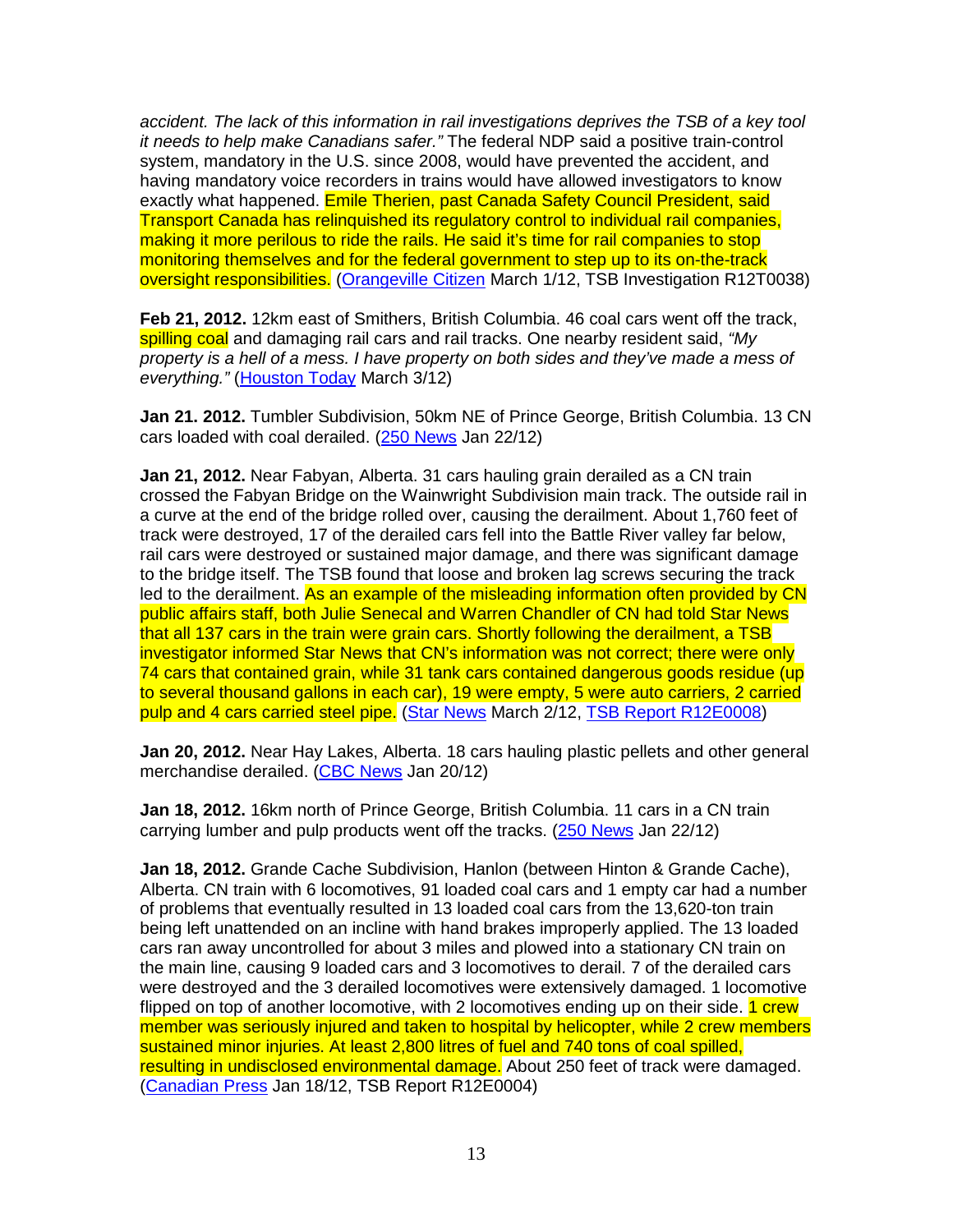**Dec 21, 2011.** Near Caribou, British Columbia. 19 CN rail cars carrying coal derailed on the main track after a wheel gave out and caused emergency braking. The TSB criticized CN and reiterated to Transport Canada to put regulations in place for wheel safety inspections on rail cars. The American Association of Railways has set a threshold of 90,000 pounds of impact for rail operators in the U.S. to pull the train and replace wheels. Unfortunately, Transport Canada has no threshold in place even though on Dec. 1, 2011 the TSB called on Transport Canada to establish one. A similar CN derailment of 36 coal cars occurred along the same line near Fort Fraser, B.C. February 12, 2011. (Canadian Press Jan 22/13, TSB Report R11V0254)

**Oct 29, 2011.** Near Meharry, Manitoba. A CN freight train and a Via Rail passenger train approached one another on the same track, without either of the crews being aware, until it was almost too late. The trains were able to come to emergency stops within 1,500 feet of one another. An October 17, 2012 TSB investigation report determined that the rail near-miss resulted when short-cuts were made to railway operating rules and procedures. The redundancy and safeguards built into the rules are often compromised when short-cuts are taken, which increases the risk of accidents. The investigation also highlighted one of many outstanding issues on the TSB's Watchlist – the need for video and voice recorders on locomotives. The absence of such recorders has hindered many TSB investigations of rail accidents and rail near-misses, including this one. (TSB News Release Oct 17/12, TSB Report R11V0057)

**Oct 21, 2011.** Three Hills Subdivision, near Alix Junction, Alberta. A too-long freight train over 2 miles long consisting of 3 locomotives and 87 loaded cars derailed in a curve on the main track near the Ardley Bridge over the Red Deer River. The train consisted of 62 loaded double-stack intermodal cars (140 platforms) and 25 mixed freight cars. The TSB investigation found that 7 loaded double-stack intermodal flat cars (13 car bodies) derailed over a mile behind the locomotives when a sudden catastrophic failure of a rail occurred likely due to an existing defect in the rail. Several of these cars rolled down a bank and came to rest upside down. One derailed 3-unit intermodal flat car was carrying paint, paint products, sodium hydroxide, phosphoric acid and other dangerous goods. About 900 litres of phosphoric acid were spilled and 470 feet of track were destroyed. The extent of environmental damage was not disclosed. The TSB criticized CN by indicating that their ultrasonic rail tests did not identify all the transverse defects in the older vintage rail. (TSB Report R11C0118)

**Sept 24, 2011.** Near Point-Saint-Charles, Quebec. A train exceeded the authorized speed limit at a switching crossover, causing a derailment on the main track. The TSB found that side-to-side force due to excessive speed and the sudden application of brakes caused the wheel of one of the cars to lift, leading to the derailment of 6 cars. About 650 feet of track and several track turnouts were damaged. (TSB Report R11D0075)

**July 14, 2011.** Near Waterfall, Ontario. 11 multi-platform intermodal cars carrying 86 containers derailed on CN's Bala Subdivision main track. About 6,800 feet of track were damaged or destroyed including a siding switch. The TSB reported that the derailment resulted from the combined effects of weakened track structure, worn car components condition and strained cornering behaviour of double-stack cars. (TSB Report R11T0162)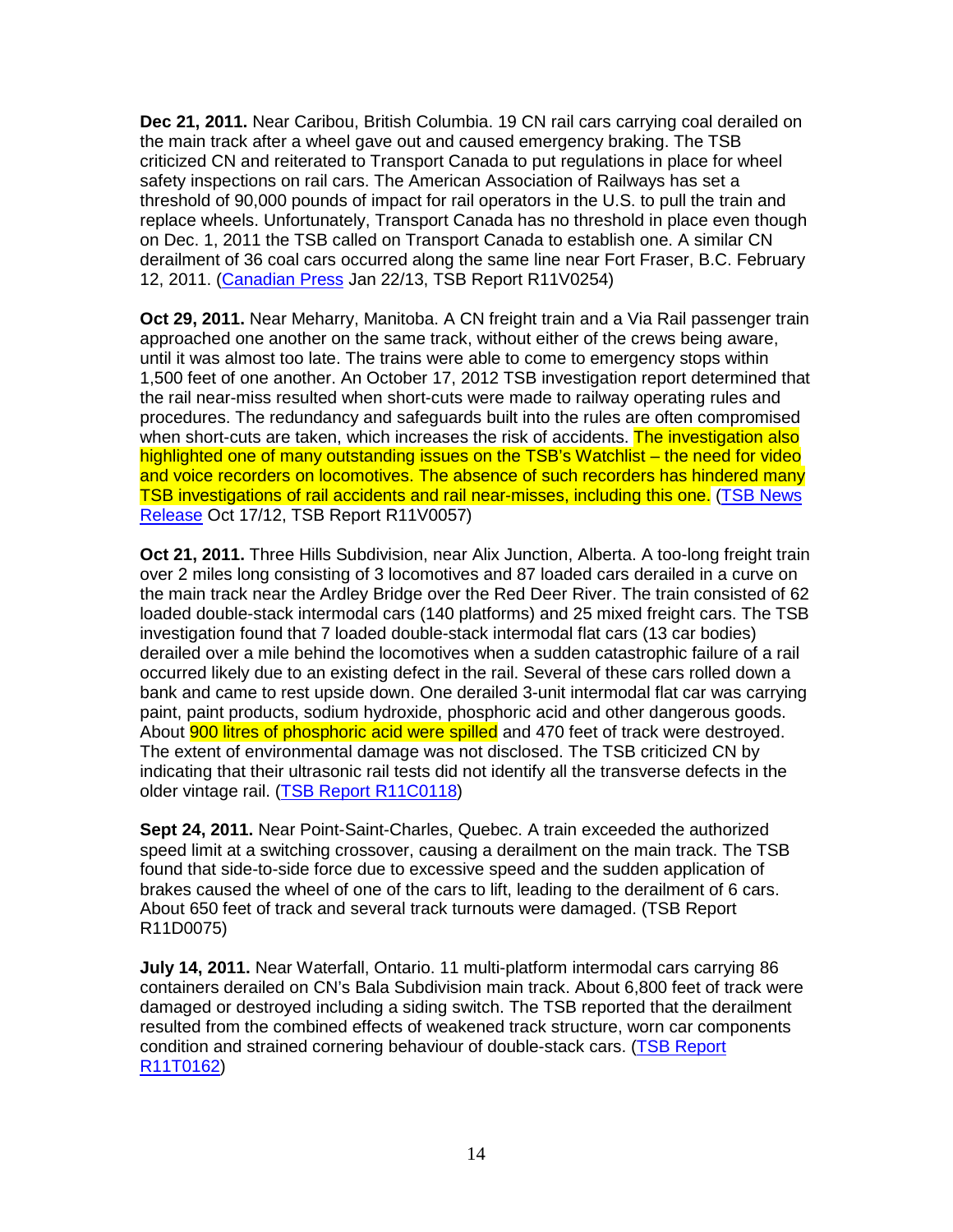**July 14, 2011.** Kingston Subdivision, near Durham Junction, Ontario. 2 CN workers were repairing a section of track when a Via Rail train travelling on a track next to the track the workers were repairing hit and killed one of the workers. The TSB indicated the inappropriate use of the "Safety Watch" protocol was considered the primary factor in the fatality. The minimum required sight line at the accident location was 2,200 feet, whereas the actual sight line was less than 800 feet. The TSB criticized CN for improper or no training regarding the "Safety Watch" procedure, and criticized Transport Canada for lax implementation of its overall responsibility for rail safety. (TSB Report R11T0161)

**June 23, 2011.** 10km south of Anzac, south of Fort McMurray, Alberta. CN train derailed and an undisclosed amount of an undisclosed chemical leaked from 1 or more of the rail cars. The extent of environmental damage was not disclosed. The Fort McMurray Fire Department, Environment Canada and Alberta Sustainable Resources were all at the scene. Few details were provided by CN officials. (CHED News June 24/11)

**June 23, 2011.** Edmonton, Alberta. 1 CN freight train collided with the tail end of a second stationary CN freight train along the main track near 50<sup>th</sup> Street and the Yellowhead Freeway. The collision resulted in the derailment and toppling of 2 intermodal flat cars and 1 of the locomotives sustaining damage. As well, 6 empty containers and 2 containers loaded with waste paper and metal scrap were damaged. The TSB reported that the moving train was traveling too fast considering the short sight line distance, and that the operating crew was fatigued. (CBC News June 23/11, TSB Report R11E0063)

**June 3, 2011.** Edmonton, Alberta. A moving CN freight train collided with the tail end of a stationary CN freight train. 2 intermodal flat cars from the stationary train derailed, and the lead locomotive in the moving train was damaged. The crew in the moving train did not have a long-enough clear and direct line of sight and did not reduce train speed accordingly before it collided with the stationary train. The TSB investigation report released October 18, 2012 on the collision read, "In the absence of additional backup safety defences in signalled territory, when signal indications are not correctly identified or followed, existing defences may not be adequate to reduce the risk of collision and derailment." The TSB has had an outstanding recommendation for more than a decade regarding this problem and has identified it as an issue on its Watchlist which is a list of issues "the TSB has determined pose the most serious risk to Canada's transportation system." (TSB News Release Oct 18/12)

**May 22, 2011.** Sarnia Rail Yard, Ontario. 2 CN trains collided during switching operations in the yard. 6 tank cars carrying dangerous goods, a locomotive and 2 loaded bi-level auto carriers derailed. About 400 feet of track were damaged. Sarnia Fire and Rescue Services were on the scene and remained on site while CN crews cleaned up the mess. The TSB reported that train movement information was not properly communicated between yard coordinators and operating crews. (The Observer May 24/11, TSB Report R11T0113)

**May 17, 2011.** SW Strathcona County, near Edmonton, Alberta. A CN-caused wildfire burned several acres of a private conservation area – Bretona ConservAction Area. The Strathcona Fire Department and the landowner had to fight the fire and contain it to prevent the entire 100-acre conservation area from burning. The fire occurred only about 100m from the industrial rail yard built in 2010 as a joint project by CN, Cando Contracting Ltd. and Imperial Oil Ltd. to store 225 petroleum tank cars right next to 2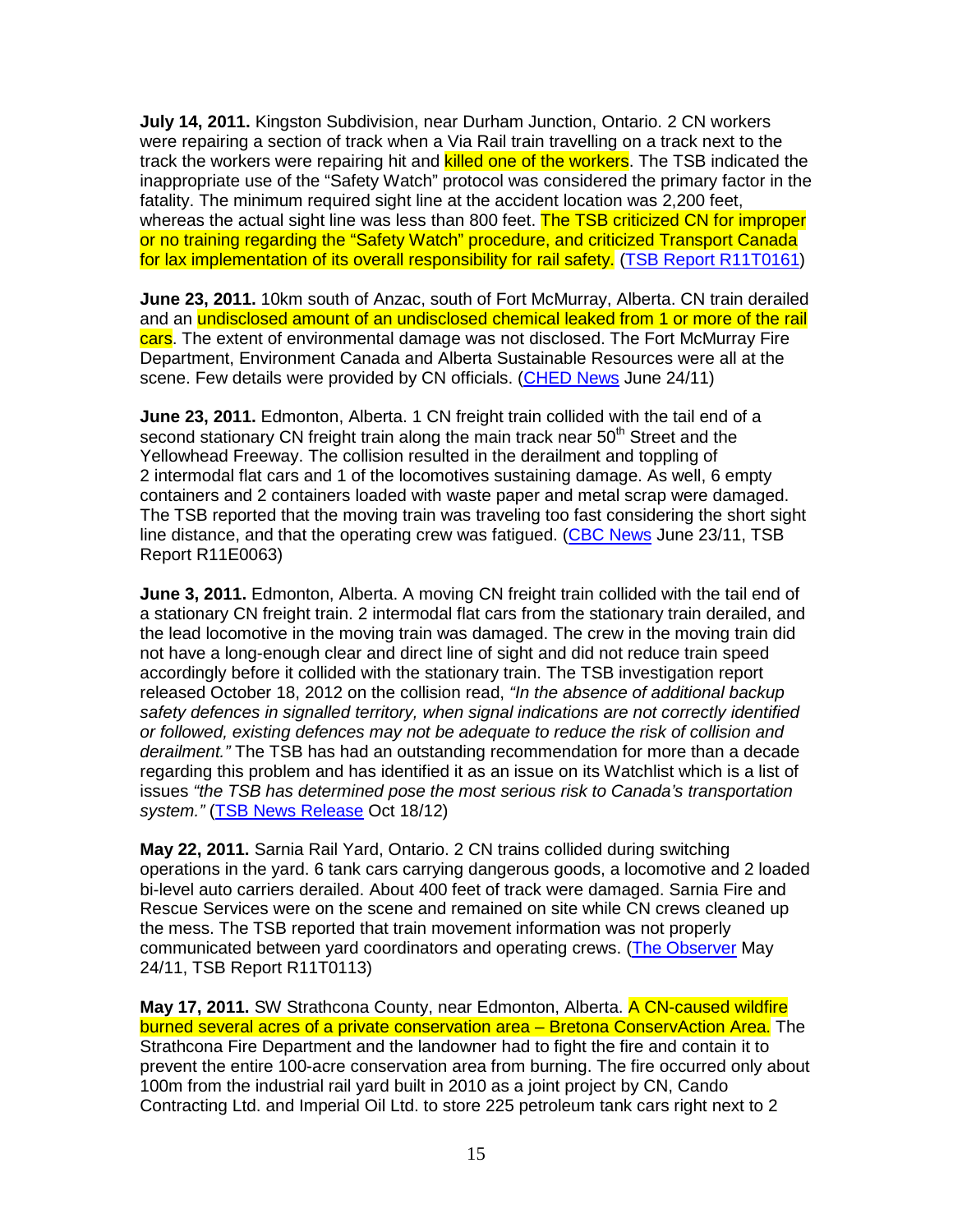homes and 2 conservation areas. Had the fire spread into the rail yard, it would have been disastrous. CN has refused to compensate the landowner for damages resulting from the wildfire. (Railroaded News Release May 18/11)

**May 8, 2011.** Clover Bar Yard, Edmonton, Alberta. 4 freight cars jumped the tracks. CN did not share information on the contents of the derailed cars. (CTV News May 8/11)

**April 24, 2011.** Prince George CN Yard, British Columbia. A locomotive derailed and appeared to have crashed into cars that were full of coal. (250 News April 24/11)

**April 22, 2011.** Ikea (Sweden's furniture giant), Tuxedo Yards Development Corp., and Seasons (Winnipeg) JV Corp. are suing CN Rail for unspecified damages to the property where Ikea's new store was to be built in Winnipeg. More specifically, the suit claims CN has refused to remove fill and materials it dumped on the property over several decades. They also claim that while CN has removed the tracks, it didn't take away the ballast used to construct the spur track, and it also left underground drainage pipes all over the property. As well, the companies allege that when a building CN built on the site was being demolished, they found the walls contained hazardous levels of asbestos in the vermiculite insulation. The companies claim they asked CN to remove the material, but finally did it on their own when CN didn't. (Winnipeg Free Press April 27/11)

**March 31, 2011.** Symington Rail Yard, Winnipeg, Manitoba. 10 CN cars derailed and 1 of the toppled cars **spilled an undisclosed amount of gasoline**. (Winnipeg Free Press March 31/11)

**March 27, 2011.** East of Port Hope, Ontario. At least 25 CN cars in a 116-car train derailed. The derailment, considered "significant", occurred on a main line and included spills of dangerous goods - jet fuel and propane. Booms were required in an attempt to contain the spills. A fire broke out and a "Red Alert" was issued through Emergency Management Ontario. A Red Alert means there is "a major risk to health, safety and security". Families from 20 houses were forced to flee their homes. The rail corridor was also shut down. About 67,000 litres of spilled aviation fuel were eventually recovered, while about 133,000 litres made their way into the local environment including the water system, causing undisclosed environmental damage. As with many other CN derailments across North America, CN did not allow the media near the vicinity of the spill to view clean up progress. Fuel spilled during the derailment on the shores of Lake Ontario continued to come up through a swamp area 19 months later. Production on 2 private farm properties was still not back to normal. Not only the farmland near the lake was affected, but the access roadways to them as well. Clean-up has included excavating and hauling away contaminated soil. It is not known whether CN has paid compensation to the farmers for damages. (Toronto Star March 27/11, Northumberland Today April 25/11, Northumberland Today Oct 4/12)

**March 15, 2011.** A U.S. Federal Appeals Court ruled unanimously that CN must honour conditions imposed by the U.S. Surface Transportation Board on CN's purchase of the Elgin Joliet & Eastern (EJ&E) Rail Line that runs between Illinois and Indiana. The decision means CN must pay \$68 million to cover the lion's share of costs in building 2 underpasses in the Chicago area to mitigate rail crossing traffic jams. CN has been battling with 33 communities along the EJ&E main line that are concerned about CN's aggressive approach to the EJ&E takeover. Communities have been concerned about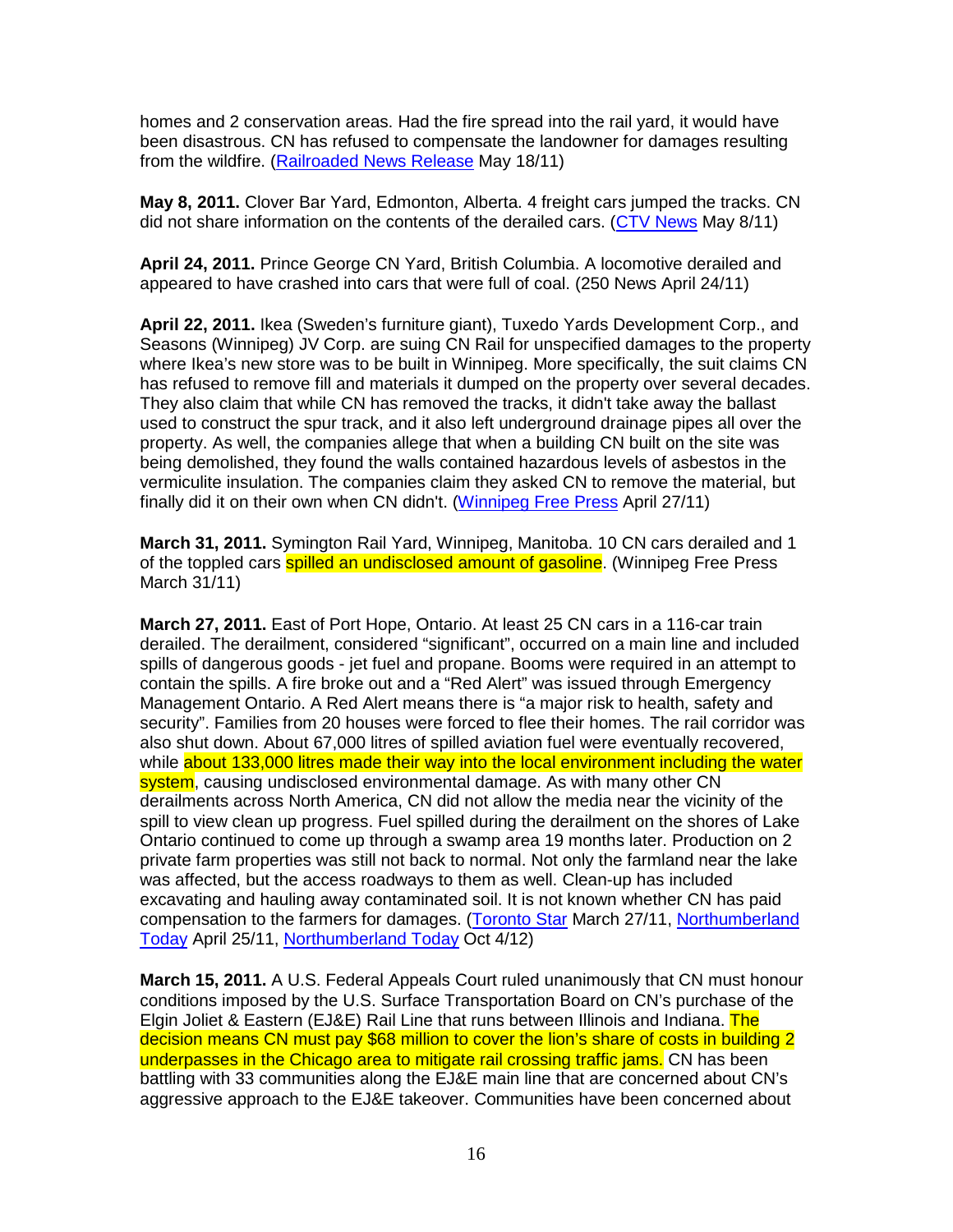increased rail traffic, increased noise and diesel exhaust pollution, adjacent property devaluation, and increased traffic jams at many rail crossings which have very significant impacts on emergency vehicle response times. (Chicago Business March 15/11)

**March 11, 2011.** A British Columbia Provincial Court convicted CN of an offence under the federal Fisheries Act. CN was sentenced to pay \$75,000 for spilling a deleterious substance – diesel fuel - into a fish-bearing river. In January 2009, Environment Canada was notified of a diesel slick near the confluence of Barker Creek and the Fraser River in B.C. Their investigation confirmed that the source was a fuel pumping station at the CN Rail Thornton Yards. (Daily Commercial News March 14/11)

**End of Feb 2011.** Kennedy Siding, Pine Pass, British Columbia. CN train carrying 16 propane cars derailed. (250 News Feb 26/11)

**Feb 12, 2011.** Fort Fraser, British Columbia. 36 of 104 loaded CN coal cars derailed on the main track. A rail car wheel fractured when a crack, which had been growing over a period of time, reached such a size that the wheel could no longer support normal service loads. 19 loaded CN coal cars went off the tracks on the same line near Caribou, B.C. December 21, 2011. (TSB Report R11V0039)

**Feb 7, 2011.** Mussey Township, St. Clair County, Michigan. 4 CN cars derailed, **spilling** ammonia nitrate, which is used as a fertilizer. CN did not disclose how much ammonia nitrate was spilled. (The Times Herald Feb 7/11)

**Jan 6, 2011.** Vernon Township, Michigan. A CN train that derailed spilled hydrochloric acid, forcing about 35 nearby residents to evacuate their homes. 12 of about 100 cars came off the tracks, including 4 that toppled over on their sides. 10 tank cars were loaded with toxic hydrochloric acid, 1 carried flammable ethanol and the other was a freight box car. At least 1 tank car with a capacity of 20,000 gallons spilled hydrochloric acid and a cloud of gas drifted into the surrounding area. Hydrochloric acid is toxic and can damage eyes, skin, lungs and other organs. Local authorities monitored air and water quality before lifting the evacuation notice. A CN public relations spokesperson refused to share information on the health of the train crew, saying it is company policy not to discuss the status of employees. CN also did not disclose how much hydrochloric acid had spilled or the extent of environmental damage. (Washington Post Jan 7/11)

**Jan 2, 2011.** 10km west of Tête-Jaune Cache, British Columbia. 33 of 113 loaded CN coal cars derailed at a bend in the track next to the Fraser River, on their way to Prince Rupert. The derailed cars slid onto the riverbank, **spilling an undisclosed amount of coal.** (Each car carries up to 1 million kg of coal.) A small marsh that drains into the Fraser River was directly impacted by the spilled coal. Crews worked several days clearing up the mess and removing all the debris. A veteran CN employee said the derailment could have been caused by any number of rail defects. (Rocky Mountain Goat Jan 5/11)

**Dec 27, 2010.** Neenah Rail Yard, Wisconsin. Part of a 99-car CN train - 11 empty freight cars - derailed and 7 of them toppled over on the main line. An undisclosed length of track was damaged. (Chicago Tribune Dec 27/10)

**Dec 21, 2010.** The U.S. Surface Transportation Board fined CN \$250,000 for intentionally under-reporting train blockages at railroad crossings along the EJ&E line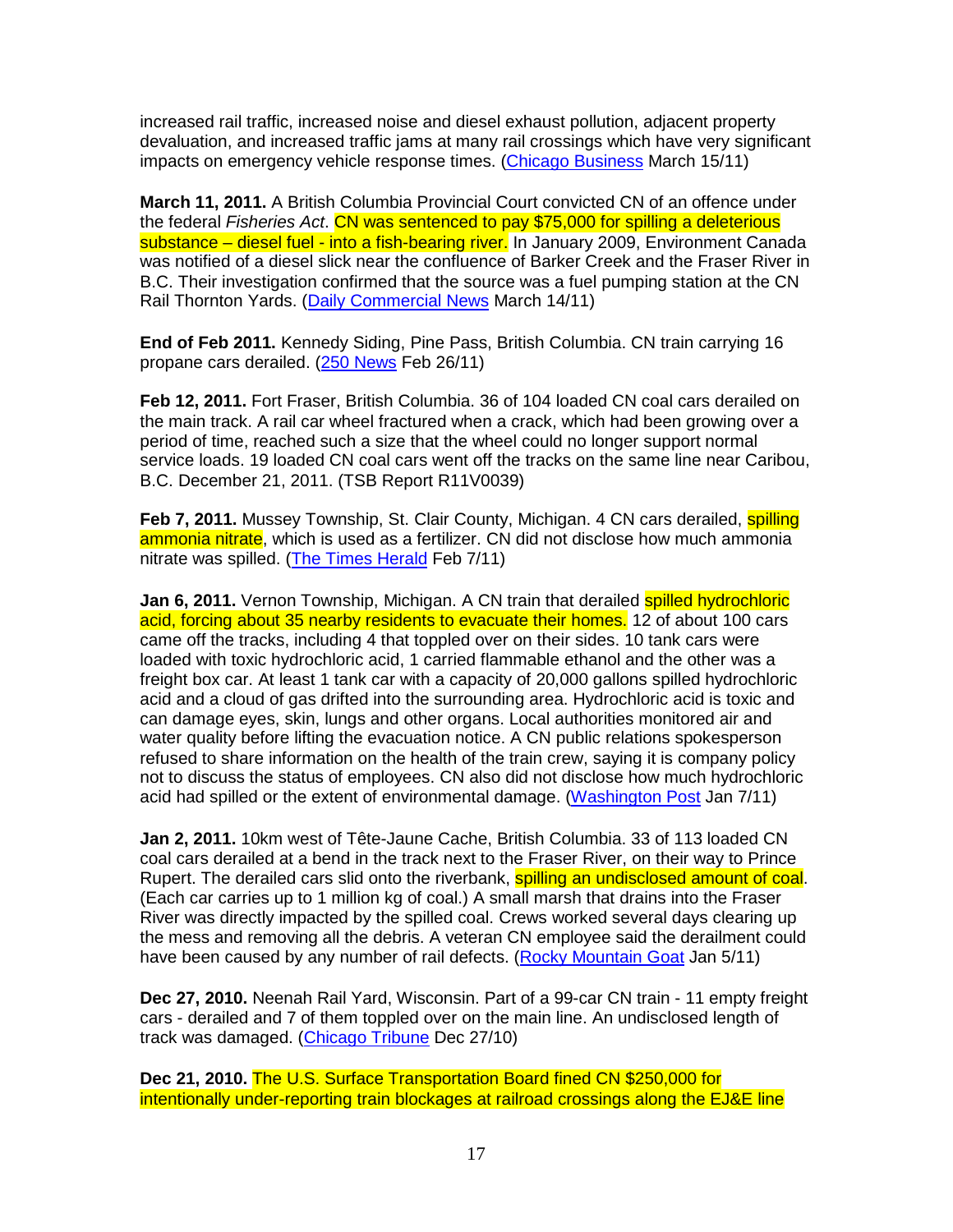between Illinois and Indiana. The decision was the first fine ever imposed on a railroad by the U.S. Surface Transportation Board. The decision stated that an investigation into Canadian National's reporting of the blockages, "supports the conclusion that CN has knowingly violated the Board's orders that CN report, on monthly and quarterly bases, the date and descriptive information for each crossing blockage exceeding 10 minutes in duration." For example, U.S. Representative Judy Biggert indicated that CN had reported only 14 blocked crossings lasting 10 minutes or longer for a particular reporting period, whereas the actual number was 1,457, over 100 times the reported number. TRAC (The Regional Answer to Canadian National) stated, "The STB decision brings to light a serious flaw in how railroads are regulated." TRAC has indicated that more needs to be done to ensure that communities across the U.S. are not harmed by CN's lack of respect for U.S. citizens. (nwitimes.com Dec 21/10, several other sources)

**Dec 10, 2010.** Prichard, Alabama. At least 10 CN cars loaded with coal derailed and 3 overturned, spilling an undisclosed amount of coal and closing Highway 45. (FELA Lawyer News Dec 10/10)

**Nov 27, 2010.** Williams Lake, British Columbia. 2 locomotives derailed, disrupting traffic at a public crossing just north of a rail yard. (Williams Lake Tribune Dec 2/10)

**Nov 21, 2010.** Scotford Rail Yard, Fort Saskatchewan, Alberta. 14 CN cars fell off the track – 10 tank cars and 4 general freight cars - a short 3 months following a 43-car derailment in the same yard. Another CN derailment in the same yard April 6, 2005 involved a hydrogen peroxide spill. (Fort Saskatchewan Record Nov 25/10)

**Nov 19, 2010.** East of Vibank, Saskatchewan. 2 locomotives and 1 empty hopper car derailed, closing Highway 48 for 2 days while CN cleared the derailed locomotives and car, and repaired damages. (Regina Leader Post Nov 20/10)

**Nov 5, 2010.** SW Strathcona County, near Edmonton, Alberta. The first petroleum tank cars were moved in to an industrial rail yard joint ventured by Cando Contracting Ltd., CN and Imperial Oil Ltd. Construction of the new rail yard began June 21, 2010 and was completed by late October. Up to 225 tank cars owned by Imperial Oil Ltd. are to be stored and moved in and out of the rail yard. The rail yard was built only 68m from one home and 163m from another home, and only 30m from 2 conservation areas. This violates minimum set-back distance requirements of the Railway Association of Canada, Federation of Canadian Municipalities and CN's own policy, all of which indicate that new rail yards are not to be built within 300m of any homes. Construction and operation of the rail yard also breaches federal transportation, railway safety and environmental legislation and regulations; Alberta environmental protection and drainage legislation; Canadian Rail Operating Rules; CN environmental policies; CN community relations policies; Imperial Oil environmental policies; and, Imperial Oil community relations policies. (Railroaded News Release July 21/10, Railroaded News Release Nov 8/10)

**Oct 18, 2010.** Kingston Subdivision, near Lancaster, Ontario. CN train derailed 18 cars on the main track, including 6 cars containing dangerous goods. An **undisclosed amount** of sodium cyanide (solid) was spilled. As a precautionary measure, residents in close vicinity to the accident site left their homes. About 1,000 feet of track were damaged or destroyed. The train consisted of 2 locomotives at the head of the train and 122 cars (59 loaded, 63 empty). It weighed 8,350 tons and was 7,105 feet long. The train derailed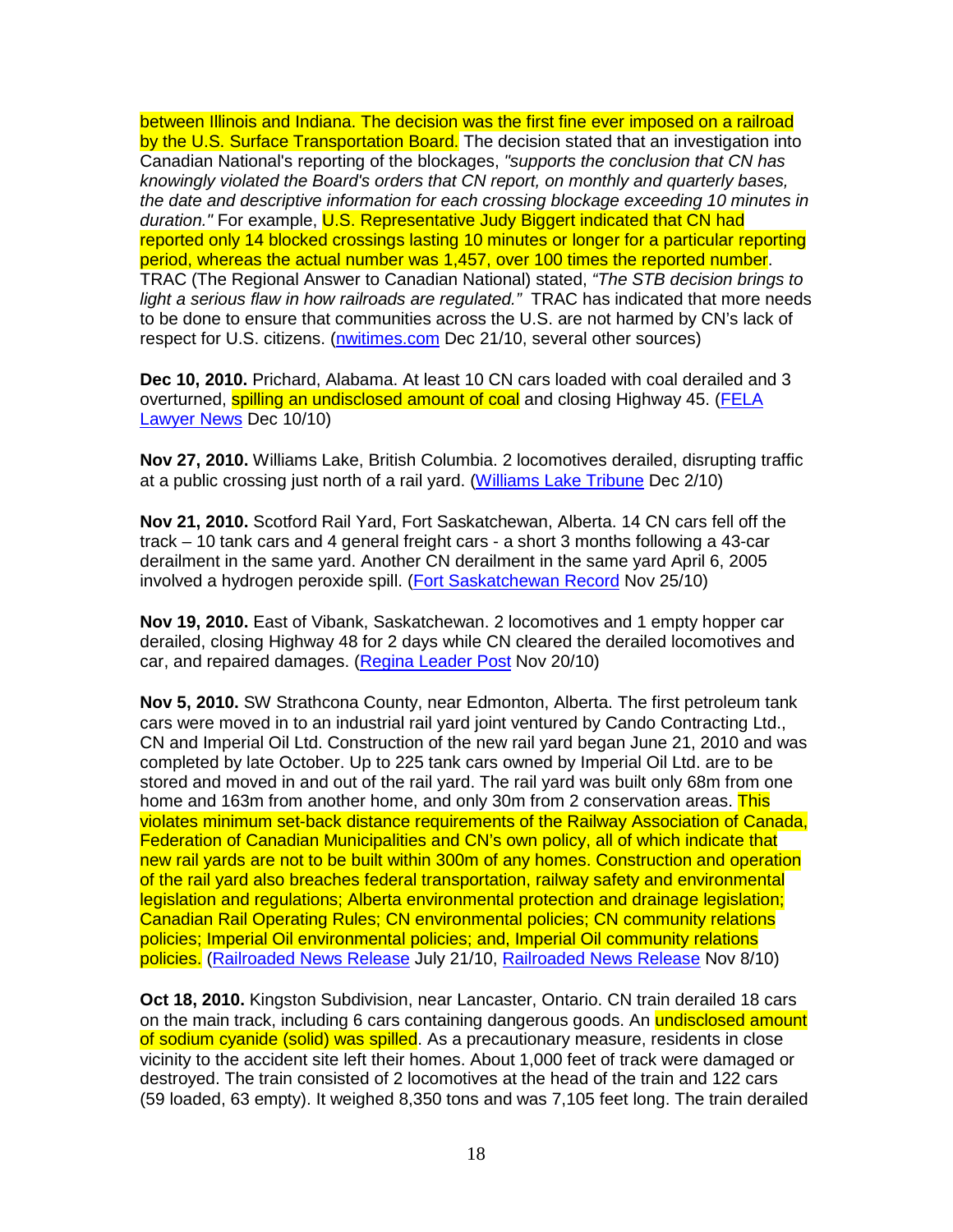due to a rail roll-over partly attributable to improperly assembling the train. (TSB Report R10D0088)

**Oct 10, 2010.** New Haven, Michigan. About 3,000 gallons of diesel fuel spilled from a CN locomotive, causing undisclosed environmental damage. (The Voice News Oct 11/10)

**Oct 8, 2010.** Parry Sound, Ontario. CN train carrying dangerous goods derailed. 19 cars fell off the tracks, 15 of them containing extremely flammable propane and fuel oil. A major emergency response included evacuations, road closures and fire crew deployment. Many rail cars and 1,000 feet of track were damaged. About 40 gallons of fuel oil were spilled. (Cottage Country Now Oct 8/10)

**Oct 2, 2010.** Near Newbrook, NW of Edmonton, Alberta. 2 locomotives and 18 cars derailed on the way from Edmonton to Fort McMurray in a 1½ mile long train with 3 locomotives and 162 cars. (Edmonton Journal Oct 3/10)

**Oct 1, 2010.** Near Falding, Ontario. CN freight train derailed 21 cars on the main track. The derailed cars included 8 loaded tank cars containing liquefied petroleum gas and 7 loaded tank cars containing fuel oil. A number of homes in the vicinity of the derailment were evacuated. The TSB found that the train was not properly assembled, braking instructions were not properly followed, and the locomotive engineer was fatigued. (TSB Report R10T0213)

**Sept 30, 2010.** Brimson, North of Two Harbors, Minnesota. 2 CN ore trains collided after one of the trains carrying 116 cars full of taconite ore left a siding and entered the main track before getting permission. It later collided with a CN train with 118 empty rail cars. 3 locomotives and 14 cars derailed, all 5 crew members from both trains were injured, and the derailment resulted in over \$8 million in property damages. The NTSB blamed the collision on the loaded train entering the main line without permission and a lax CN policy on train right-of-way communication on a route without signals. (Duluth News Tribune Feb 12/13)

**Aug 23, 2010.** Saint-Maurice Subdivision, near Clova, Quebec. 17 CN cars (16 loaded and 1 empty) derailed and about half of the cars toppled over on their sides on the main track. About 1,300 feet of track were destroyed. The derailment zone covered a distance of about 1,300 feet. The derailed equipment consisted of 10 gondola cars loaded with wood chips, 1 covered hopper car (sodium cyanide residue), and 6 covered cars carrying newsprint. The train was made up of 5 locomotives and 95 cars (90 loaded and 5 empty), it weighed 13,100 tons and was 5,640 feet long. The derailment occurred when a track slid sideways as the train was passing over it. (TSB Report R10Q0037)

**Aug 18, 2010.** Scotford Rail Yard, Fort Saskatchewan, Alberta. 43 CN tank cars carrying 7 types of hazardous goods including diesel and liquefied petroleum gas derailed, many of them toppling over on their sides. The derailment occurred during switching operations - 1 CN train was shoving 50 loaded and 5 empty cars in the yard when the movement collided with 46 parked empty cars on the track. It is not known whether there were any hazardous products spilled or whether there was any environmental damage, as CN staff made sure no members of the public were allowed near the site. The TSB attributed the derailment to human error and to the poorly lit rail yard during a night time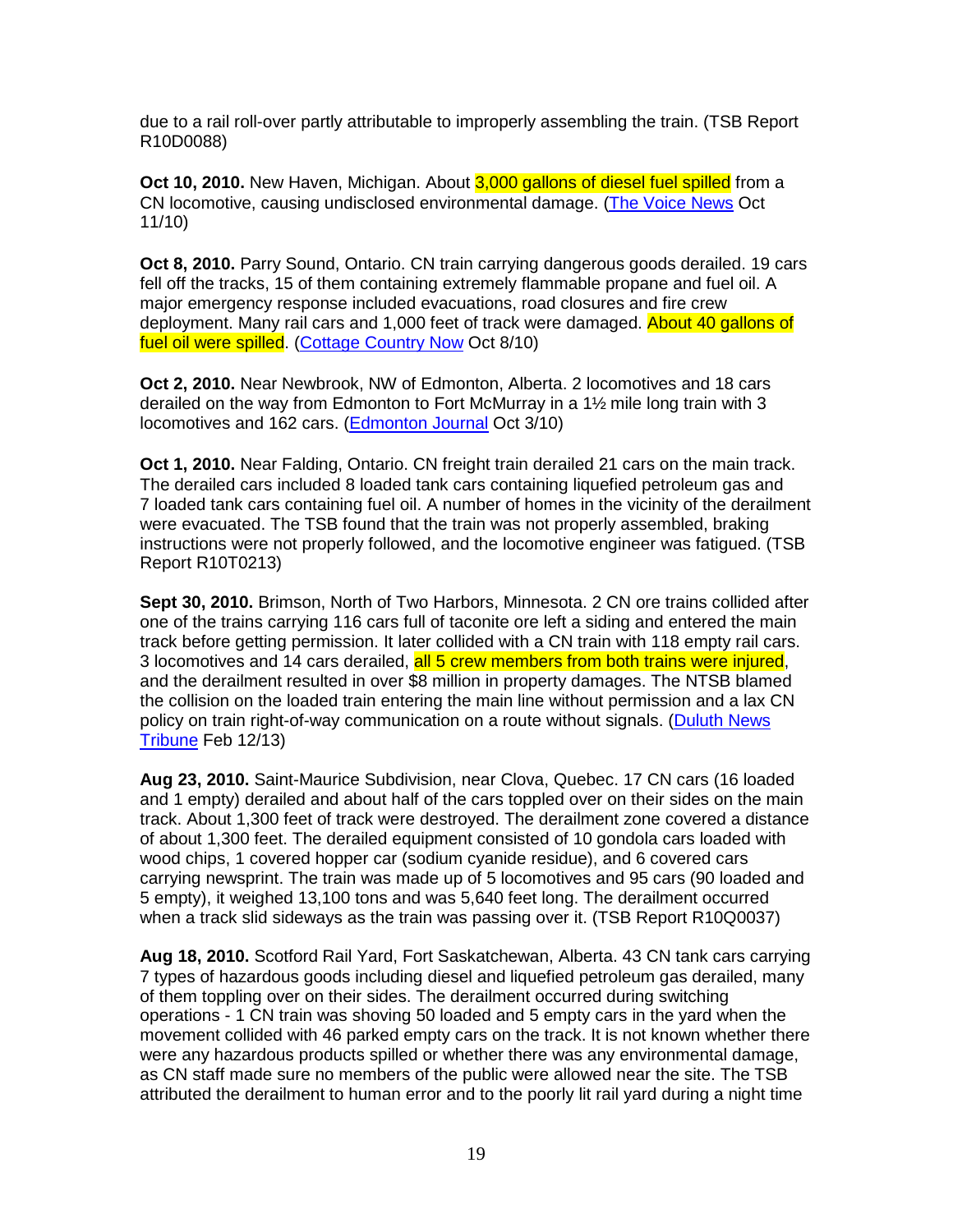operation. Other CN derailments in the same yard include one April 6, 2005 and another one November 21, 2010 (Edmonton Journal Aug 19/10, Railroaded News Release Aug 19/10, TSB Report R10E0096)

**July 31, 2010.** 15km south of Lytton, British Columbia. A water bomber crashed in the Fraser Canyon while fighting a CN-caused wildfire, killing the pilot and co-pilot. (FireFightersCloseCall.com Aug 1/10)

**July 21, 2010.** 10km east of Prince George, British Columbia. 16 CN cars loaded with coal derailed.

**July 20, 2010.** Tk'emlups First Nation Reserve, near Kamloops, British Columbia. A fire investigator is confident that a CN engine in a rail yard ignited a large grass fire on the Tk'emlups First Nation Reserve. In 2009, the City of Kamloops billed CN for \$20,000 for firefighting when sparks from a train ignited a 3-day blaze. These are just a few examples of the many fires caused annually by CN. Idling and slow-moving locomotives, such as in rail yards, pose particularly high fire hazards. (Kamloops Daily News July 23/10)

**July 6, 2010.** Jasper Yard, Jasper, Alberta. A CN freight train collided with a Via passenger train while passengers were disembarking on the station track. The passenger train was pushed to a 45° angle. The CN l ocomotive and one of the Via passenger cars were damaged. The TSB attributed the accident to human error – improper communication between the 2 crews. (TSB Report R10E0080)

**June 15-28, 2010.** Between Sarnia, Ontario and Port Huron, Michigan. About 2,000 rail tank car loads of biodiesel were moved back and forth repeatedly across the Canada/U.S. border without unloading the cars. One CN worker said, "In 25 years, I'd never done anything like it…The clerk told me it was some kind of money grab. We just did what we were told." CN made \$2.6 million from the money-making scheme. (UPI Dec 3/12)

**March 30, 2010.** Pickering, Ontario. 9 cars of a 149-car CN train stretching 9,383 feet and weighing 12,166 tons jackknifed and derailed at the Pickering GO Station on the main track. 1 car spilled a load of lumber and the fuel tank of one of the 3 locomotives was punctured and **spilled 50 litres of diesel fuel which caught fire**. Local residents were concerned about the sixth derailment in as many years along this section of track running from Whitby to Pickering. This is of particular concern to Canadians living next to railways, considering that 12% of all rail traffic carries dangerous goods, according to the Railway Association of Canada. In April 2011, the TSB issued a scathing investigation report faulting the way in which this latest train was assembled. The train was pulled by 3 locomotives, all located in the front of the train, a method the TSB has blamed for a number of other CN derailments involving these too-long and too-heavy trains. Following a similar CN derailment near Brighton, Ontario in 2009, CN had pledged to start building trains over 8,500 feet long by spacing locomotives throughout the train, a technique known as distributing power, which cuts down on in-train forces. The TSB has investigated 10 derailments that involved longer, heavier trains and excessive in-train forces. 9 of these were Canadian National trains. CN has the lowest safety level rating, 1 or 2 on a scale of 5. One of many reasons identified for this poor safety record is the lack of dialogue by CN management with its train operators and the general strained relationship between the railway union and CN management. A "culture of fear" is known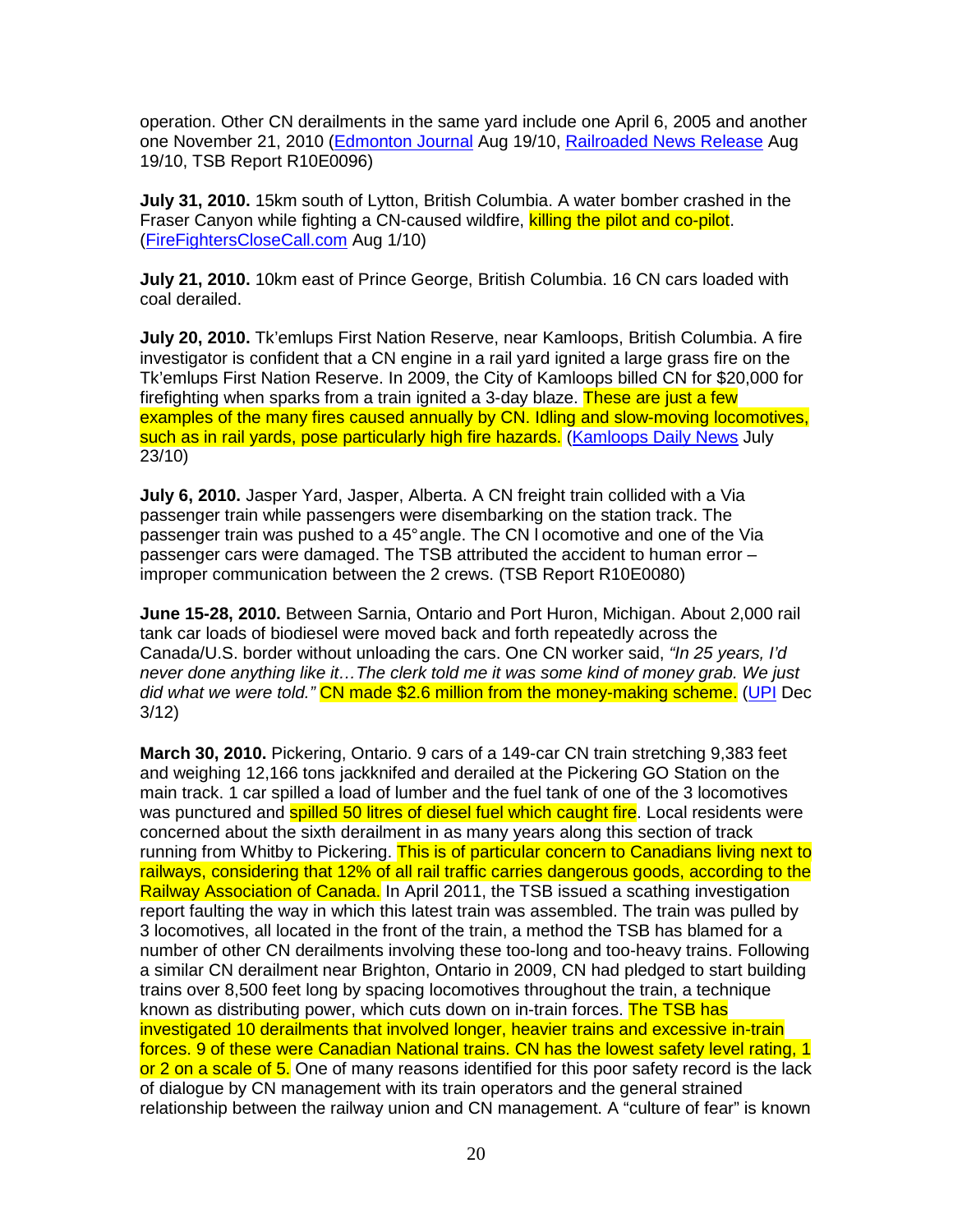to exist within CN, and workers are reluctant to bring safety risks to the attention of their supervisors for fear of reprisal. (TSB Report R10T0056, The Toronto Star March 31/10, Financial Post April 15/11, Consider This April 21/11)

**March 2, 2010.** Morrisburg, Ontario. CN train derailed 26 cars on the Kingston Subdivision main track. The train comprised 2 locomotives and 121 cars (53 loaded, 68 empty). It was 8,703 feet long and weighed 9,641 tons. About 1,400 feet of track, including 4 crossovers, were damaged. The TSB blamed the derailment on a cracked axle and insufficient inspections by CN. (TSB Report R10T0035)

**Feb 25, 2010.** St-Charles-de-Bellechasse, Quebec. A Via Rail passenger train on CN track entered a siding track at excessive speed resulting in 2 locomotives and 6 passenger cars derailing on the main track. 2 locomotive engineers and 5 passengers were injured. A house, garage and 6 motor vehicles were destroyed. Via passenger cars and siding track were also extensively damaged. **About 3,000 litres of diesel fuel spilled** from the derailed train, causing undisclosed environmental damage. The TSB reported the following factors as contributing to the derailment: snow accumulation, poor visibility, misinterpretation of the advance switching signal, and safety deficiencies related to medical testing for employees (slow transfer of medical information for locomotive engineers hired by Via Rail from CN and other railways). When the TSB investigation report was released March 6, 2012, TSB officials said Canadians have reason to fear rail safety because the rail industry and Transport Canada refuse to recognize the necessity of maintaining and in many cases improving rail safety measures. (CTV News March 6/12, TSB News Release March 6/12, TSB Report R10Q0011)

**Feb 9, 2010.** MacMillan Yard, Toronto, Ontario. 2 CN cars derailed in the yard during switching operations. 1 of the cars, a tank car, broke into 2 sections and **spilled its entire** load of about 57,000 litres of ferric sulphate – a hazardous corrosive liquid - along the roadway and adjacent tracks. The extent of environmental damage from the spill was not disclosed. 3 additional cars were damaged. The TSB reported that the tank split in 2 due to a small fatigue crack at a weld seam that should have included a reinforcing pad. (TSB Report R10T0020)

**Dec 5, 2009.** Rivers Subdivision, near Spy Hill, Saskatchewan. A CN freight train derailed 36 cars on the main track, including 22 tank cars loaded with dangerous goods – liquefied propane, benzene, plastic pellets. An undisclosed quantity of dangerous goods was subsequently spilled, resulting in a fire which initially involved 34 of the cars and burned for 6 days. All residents within a 1.6-kilometre radius were evacuated. About 400 feet of track were destroyed. The extent of environmental damage was not disclosed. The train consisted of 2 locomotives at the head of the train and 168 cars (142 loaded, 26 empty). It weighed 12,423 tons and was over 2 miles long. The TSB determined the probable cause of the accident was the sudden failure of a rail that had persistent surface defects. (TSB Report R09W0252, several additional sources)

**Nov 21, 2009.** Lac-St-Jean Subdivision, Sainte-Tite, Quebec. A CN train derailed 10 cars (5 loaded and 5 empty) on the railway bridge across des Envies River. About 200 feet of the main track were damaged and one span of the bridge was destroyed. The train consisted of 2 locomotives and 11 cars (5 loaded and 6 empty). It weighed 1,250 tons and was 850 feet long. The derailment was caused by a fatigued rail on the bridge that had developed numerous defects over time. (TSB Report R09Q0047)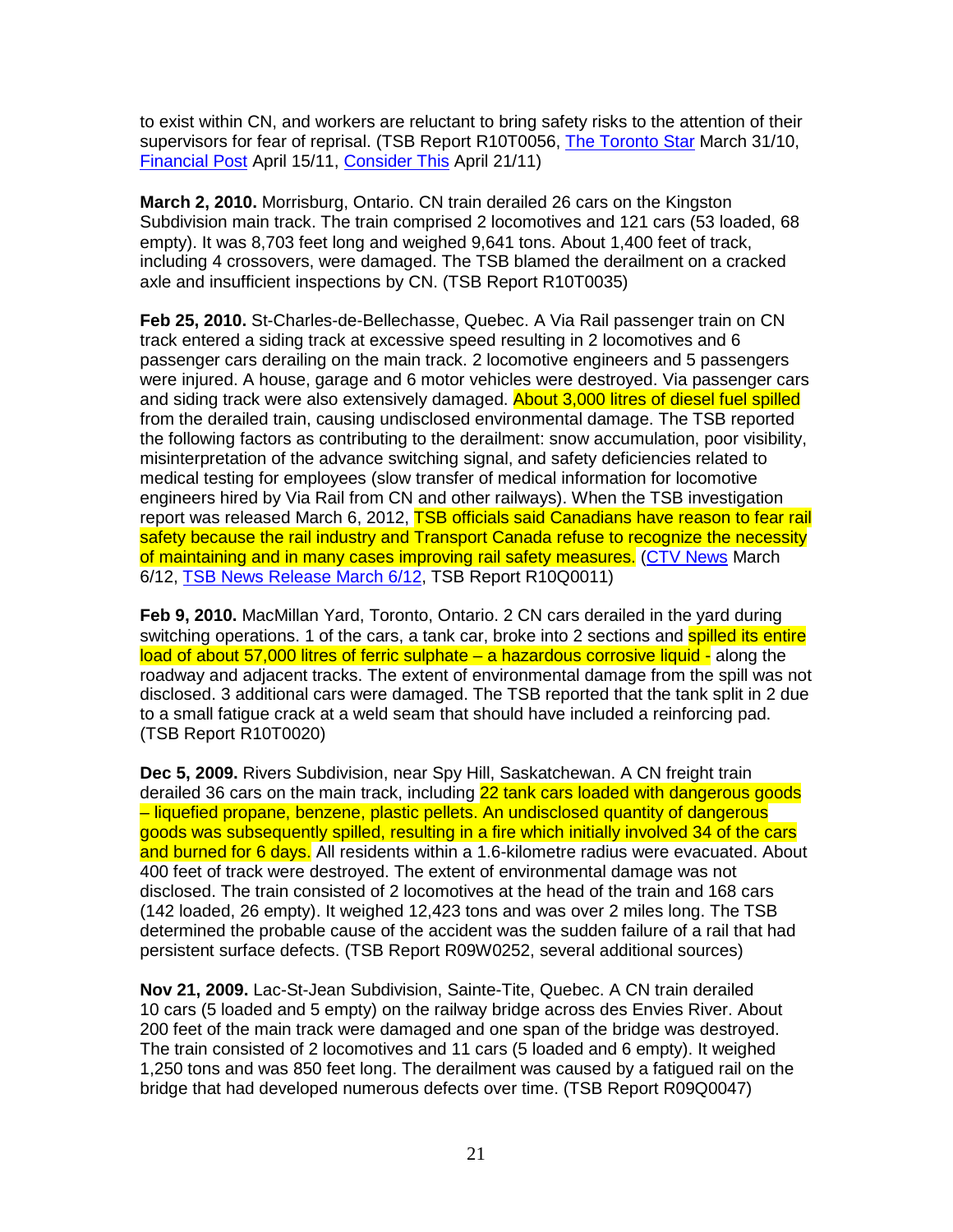**Nov 17, 2009.** Yale Subdivision, near Komo, British Columbia. A CN freight train consisting of 1 locomotive, 45 loaded cars and 13 empty cars struck a debris slide of rock, mud and trees on the main track that derailed the locomotive and 3 cars loaded with copper concentrate. The train struck the slide, rode up and over it and came down on the other side where the locomotive rolled over onto its side. The first 3 cars behind the locomotive jackknifed and derailed. About 833 gallons of fuel were spilled from the locomotive, which overturned on its side, resulting in undisclosed environmental damage. The locomotive engineer sustained contusions and a laceration to his right leg. The conductor suffered a fractured right thumb and contusions. Both were taken by ambulance to the hospital in Hope. The train weighed 6,394 tons and was 3,519 feet long. (TSB Report R09V0235)

**July 17, 2009.** Limoilou Yard, Quebec City, Quebec. 5 CN tank cars derailed. A turnout and about 180 feet of track were damaged. Aviation fuel, which is extremely flammable and explosive, spilled from one of the tank cars. A safety perimeter was established around the derailment area. The Dufferin-Montmorency Highway and neighbouring public roads were closed to traffic. The derailment occurred when a track in one of the yard switches rolled over due to the lateral forces exerted by the heavy tank car wheels. (TSB Report R09Q0030)

**June 28, 2009.** Redditt Subdivision, Jones, Ontario. A CN train collided with the tail end of another CN train which was stopped on the main track. As a result of the collision, the 4 intermodal cars (six platforms in total) from the stationary train and the 3 locomotives from the moving train derailed. The locomotive engineer from the moving train was transported to hospital with injuries. The TSB reported miscommunication between the rail traffic controller and the operating crew of the moving train. (TSB Report R09W0118)

**June 19, 2009.** Cherry Valley, Illinois. 19 of 74 tank cars carrying flammable ethanol, derailed at a highway railway crossing where cars waited for the train to pass. 13 of the derailed cars were punctured, causing the ethanol to spill which exploded into a huge fireball. The train, hauling a total of 114 cars, was carrying about 2 million gallons of ethanol. One 44-year-old woman waiting at the railway crossing burned to death, and 9 to 11 others were injured (reports vary). The dead woman's husband was burned but survived and her 19-year-old pregnant daughter was injured and lost her baby. 600 nearby homes were evacuated due to the intensity of the ethanol fire. About 60,000 gallons of ethanol spilled into a creek that flows into the Rock and Kishwaukee rivers, killing a minimum of 72,350 fish, many of which were game species. The Illinois Attorney General found CN Rail responsible for what was characterized as the single-largest fish kill that was not natural in the history of the state of Illinois. Monetary damages were estimated to total \$7.9 million. The NTSB investigation found a washout of the tracks, a failure of CN's emergency communications, and inadequate design of the tanker cars all contributed to the derailment and severity of the accident. The NTSB report released in February 2012 contained many more criticisms of CN. Associated Press research of U.S. statistics revealed that ethanol tank cars have been breached in at least 40 serious accidents between 2000 and mid-2012. An Illinois District County Court ordered CN to pay US\$36 million to settle 2 negligence lawsuits that revealed Canada's largest railway was negligent in the operation, maintenance and supervision of the train and track. (Associated Press Sept 12/12, Rock River Times June 6/12, NTSB Report RAR-12-01)

**May 22, 2009.** CN Walker Yard, Edmonton, Alberta. A fire broke out in the rail yard and was contained within about an hour. Generally, rail yards pose high fire risks because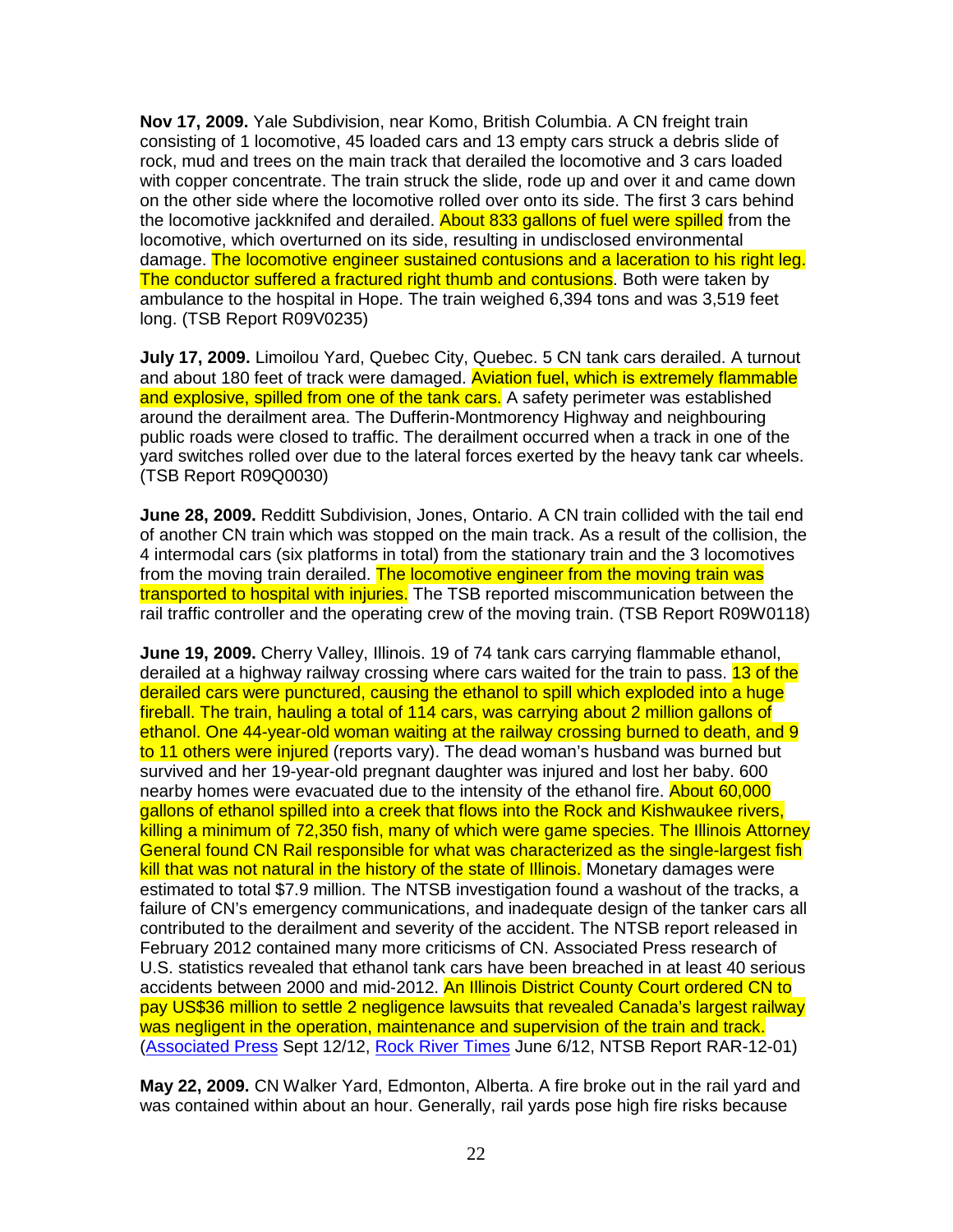extremely flammable diesel fuel, oil, grease and solvents leak and drip all over the ground from locomotives and rail cars. As well, tank cars carrying flammable products often ignite during derailments and spills in rail yards. (Edmonton Sun May 23/09)

**May 19, 2009.** Becancour, Quebec. A stub sill was reported broken on a tank car loaded with chlorine at a chemical plant. (A stub sill is part of the frame which connects the tank cars.) Based on this particular type of fault, the **TSB warned, "that tens of thousands of** faulty railway cars may be in operation, hauling dangerous goods across Canada". (TSB Report R09W0016)

**March 21, 2009.** Kingston Subdivision, near Brighton, Ontario. 6 of 137 CN rail cars were ripped off the main track - 3 carrying hazardous materials - after the train, which stretched nearly 2.7km, came to an unexpected and abrupt stop. This forced some of the heavier loaded cars in the back of the train to crash into some lighter empty ones closer to the front, causing the knuckle on the 107<sup>th</sup> car to break. CN and others have been realizing significant cost savings by increasing the length and weight of their trains, and by improperly assembling them, but at the same time this practice is compromising safety. As a result of the increasing number of derailments of too-long, too-heavy and improperly assembled trains, the federal government launched a 2-year study in an attempt to develop regulations to address the problem. (TSB Report R09T0092)

**Feb 13, 2009.** Allanwater Subdivision, Robinson, Ontario. A CN freight train derailed 2 locomotives and 29 cars on the main track. The derailed cars included a load of sodium chlorate and 2 loads of propane. The derailed cars struck an 800-gallon wayside propane tank that fuelled a switch heater, puncturing it and igniting an explosion and fire. The fire engulfed most of the derailment site, including approximately 15 of the 29 derailed cars. 2 tank cars of lard and a carload of lumber were consumed in the fire. Several bulldozers and large backhoes were brought to the accident site to contain the fire and to work on restoring the rail line. The heavy equipment spread the damaged rolling stock about the site and covered it in snow in an effort to extinguish the fire, which burned for about 24 hours. The train consisted of 2 locomotives at the head of the train and 94 cars. It weighed 10,386 tons and was 6,061 feet long. The TSB was unable to determine the cause of the derailment because the wrecking and restoration work had commenced without TSB consent. (TSB Report R09W0033)

**Jan 14, 2009.** Near Dugald, Manitoba. A faulty stub sill went undetected, allowing a tank car loaded with 51,500 pounds of flammable liquid propylene to separate from the rest of the train before coming to a stop. (A stub sill is part of the frame which connects the tank cars.) In a scathing report issued August 25, 2010, the TSB said the lack of formal protocols to record and report stub sill failures may prevent other broken parts from being found before the next accident. The TSB warned "that tens of thousands of faulty railway cars may be in operation, hauling dangerous goods across Canada". The TSB continued, "Approximately 41,000 cars within the North American tank car fleet are equipped with this model of stub sills, and approximately 35,000 of them are in dangerous goods service…These numbers are alarming and must not be ignored." Adding to the concern, Transport Canada, the regulator, was either unaware of, or had limited information regarding, stub sill failures so the problem has gone undetected. The TSB strongly suggested Transport Canada take the lead in coordinating with the railway industry and other North American regulators on the issue of reporting stub sill failures. (This does not appear to have been done.) Adding to the risk, the TSB said today's trains are longer and heavier than ever, making them more difficult to control.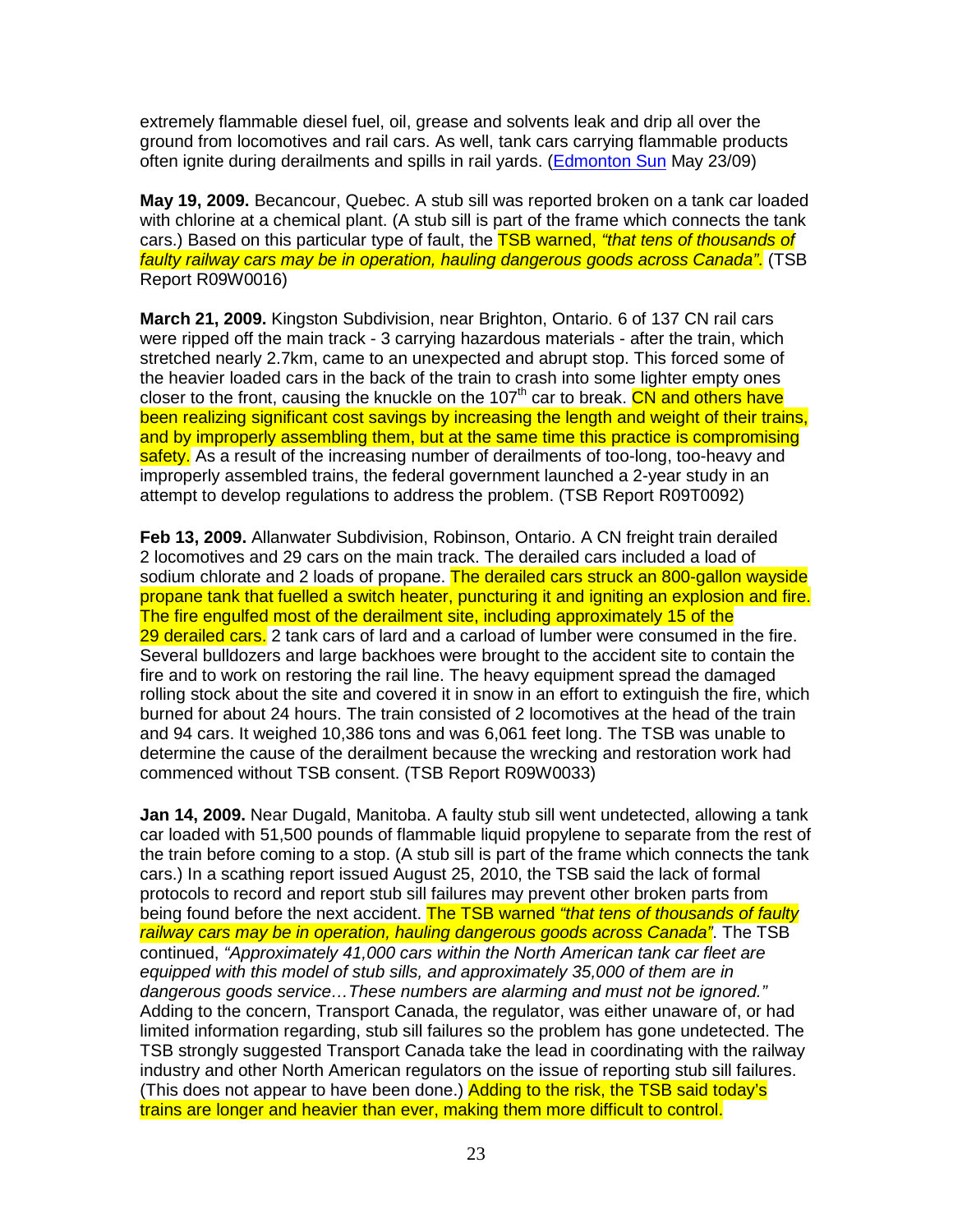Alarmingly, stub sills manufactured according to older design criteria may be more susceptible to failure in the current operating environment of longer heavier trains. Prior to the mid-1990's, an average train in main-track service was about 5,000 feet long and weighed 6,000 to 7,000 tons. Following the privatization of CN in 1995, some of the trains are now over 12,000 feet long and weigh more than 10,000 tons. (TSB News Release Aug 25/10, TSB Report R09W0016)

**Dec 31, 2008.** Drummondville Substation, near Villeroy, Quebec. 33 CN cars derailed on the main track - 7 tank cars with residue, 6 empty box cars and 20 loaded covered hopper cars. 2 main-track turnouts were damaged. A switch heater gas line was severed, causing about 2,000 gallons of propane gas to leak into the air. About 500 feet of track were destroyed. The train consisted of 3 locomotives and 115 cars (70 loaded and 45 empty), weighed 10,800 tons and was 7,000 feet long. The local fire department was advised by local residents of the accident, arrived on the scene shortly thereafter, and established a safety perimeter, evacuating about 70 residents from the area. Passenger and freight train service were suspended for several days. The TSB reported that the train derailed when the switch heel block joint failed under the weight of the train, and that a simple wrench test would have detected the loose switch bolts. (TSB Report R08Q0028)

**Dec 18, 2008.** Edson Subdivision, Peers, Alberta. A CN freight train weighing 9,444 tons and 8,244 feet long derailed 48 of its 147 cars on the main track. The derailed cars included 16 loaded hopper cars, 7 loaded centre beam bulkhead flat cars, 3 loaded box cars, 12 empty covered hopper cars, a loaded gondola, and 9 tank cars carrying residue. The first 6 derailed cars had left the track on the high side of a curve. The following 42 cars were derailed on both sides of the track. About 1,715 feet of main track were damaged. The TSB reported that, as the train was travelling through the curve, the high rail likely broke under the 21st car or one of the adjacent cars due to heavy loads and inservice forces. (TSB Report R08E0150)

**Oct 21 & 22, 2008.** Symington Yard, Winnipeg, Manitoba. 3 CN cars derailed in the yard on October 21. On October 22, a CN mechanical crew was cleaning up the derailment site. While one of the clean up crew members was monitoring a crane that was lifting a derailed car, the employee was struck by a locomotive that was in switching operation right next to the derailment work site. The employee, who suffered a broken wrist, a facial laceration and a bruised knee, was taken to the hospital. The TSB questioned why CN decided to resume normal switching operations so quickly and so close to the derailment site where clean up activities were underway. This resulted in reducing the physical space available to the clean up crew and, therefore, the level of protection. The locomotive struck the employee because the physical space required to conduct re-railing activities was insufficient. (TSB Report R08W0219)

**Oct 1, 2008.** Near Hamiota, Manitoba. 11 empty cars of a 153-car CN train derailed, causing major damage to both the rail lines and the cars. (TCRC76 Oct 2/08)

**July 3, 2008.** CN Bedford Subdivision, Halifax, Nova Scotia. A Via Rail train was moving westward exiting a loop track. At the same time a CN train was reversing eastward toward Halifax Ocean Terminals. In an area where sightlines were restricted due to the curvature of the track and a rock cut, the 2 trains collided. As a result of the collision, 2 locomotives, a baggage car and 5 coaches of the Via train were severely damaged. There was also some track damage. (TSB Report R08M0063)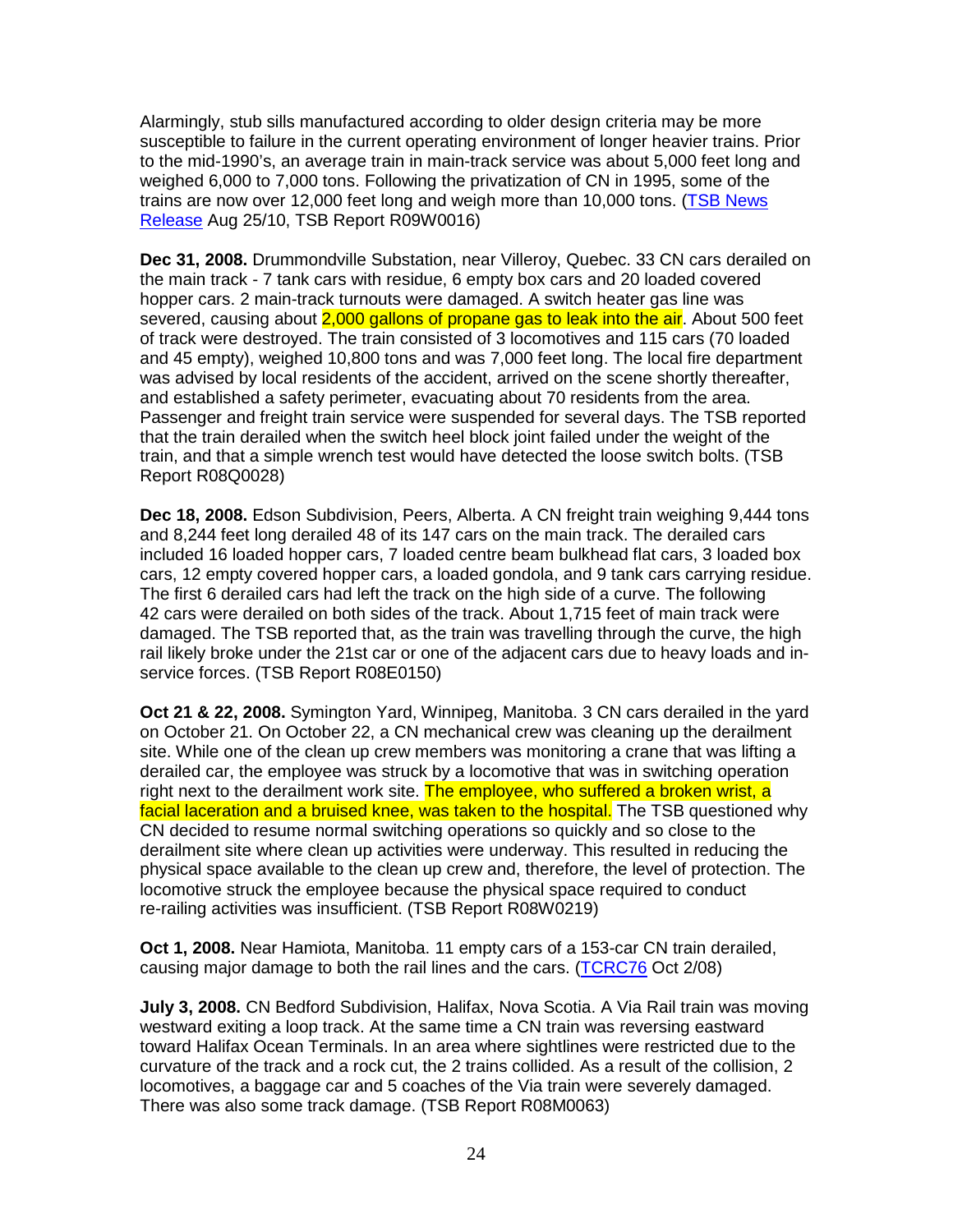**June 23, 2008.** Wabamun, Alberta. A stub sill on a tank car completely severed from the car during normal CN train operation. The car was scrapped with, unfortunately, no record of the stub sill failure which could have helped fix the problem on many other tank cars carrying dangerous goods. (A stub sill is part of the frame which connects the tank cars.) Based on this particular type of fault, the TSB warned, "that tens of thousands of faulty railway cars may be in operation, hauling dangerous goods across Canada". (TSB Report R09W0016)

**May 2008.** Standing Committee on Transport, Infrastructure & Communities released its report on Rail Safety in Canada. The report was particularly critical of CN's carrying out of safety standards and manner of reporting safety issues. The Committee wrote, *"Due* to the frequency of rail accidents in Canada in the last few years, notably in British Columbia, Alberta, Ontario and Quebec, there is a concern that the rate of accidents is on the rise. The repercussion from these accidents has been severe in terms of human fatalities and environmental damage." The Committee remained concerned about both the increase in main track derailments and the need for better rail safety generally across the country. There is a lack of accountability by both Transport Canada and the railroads with regard to rail safety. Transport Canada is not accountable enough in enforcing safety regulations, ensuring the implementation of safety procedures is more consistent across the country, conducting safety audits and making safety audit results public. Transport Canada needs more resources and needs a more hands on approach to rigorous inspection programs and to enforcing safety regulations. The railways, particularly CN, were criticized for the lack of meaningful management-employee consultations, poor crew training, poor employee fatigue management, and poor prioritizing and carrying out of safety procedures. The Committee also criticized Transport Canada and the railways for the serious delays in implementing the Safety Management Systems, developed 7 years earlier. On a scale of 1 to 5, with 5 being the optimal level, CN was at level 1 or 2, CP at 3 and Via Rail at 4 in terms of progress to properly implement the Safety Management Systems. CN employees were reluctant to report safety violations, for fear of reprisals from the company, and stated they were working within a "culture of fear". The fear of discipline for reporting safety violations was viewed by CN employees as a major deterrent to reporting such violations. The Standing Committee developed 14 recommendations to address the above-mentioned shortcomings. (Standing Committee Report May 2008, Maclean's July 7/08)

**Feb 18, 2008.** Oakville Substation, Aldershot, Ontario. 20 CN cars derailed including 5 residue tank cars - 3 containing sulphuric acid residue and 2 containing sodium hydroxide residue. There was significant structural damage to a neighbouring industrial building. The train consisted of 3 locomotives and 139 cars (79 loaded, 43 empty, and 17 residue tank cars). It weighed 11,908 tonnes and was 8,027 feet long. The TSB reported that a rail car wheel broke while the train was moving through a curve in the track. The wheel was defective and had been deteriorating for some time. The TSB said without an appropriate quality assurance process for inspecting wheels, derailments will continue. (TSB Report R08T0029)

**Oct 30, 2007.** Malport, Ontario. A CN freight train derailed while stopping to set off a block of intermodal cars. The train consisted of 4 locomotives at the head of the train and 131 cars (59 loaded and 72 empty), was 7,839 feet long and weighed 7,810 tons. 32 cars derailed and about 2,500 feet of track were destroyed or damaged. The TSB investigation determined that weakened track rolled over, initiating the derailment. The derailment actually consisted of 2 separate derailments, an initial one involving only 2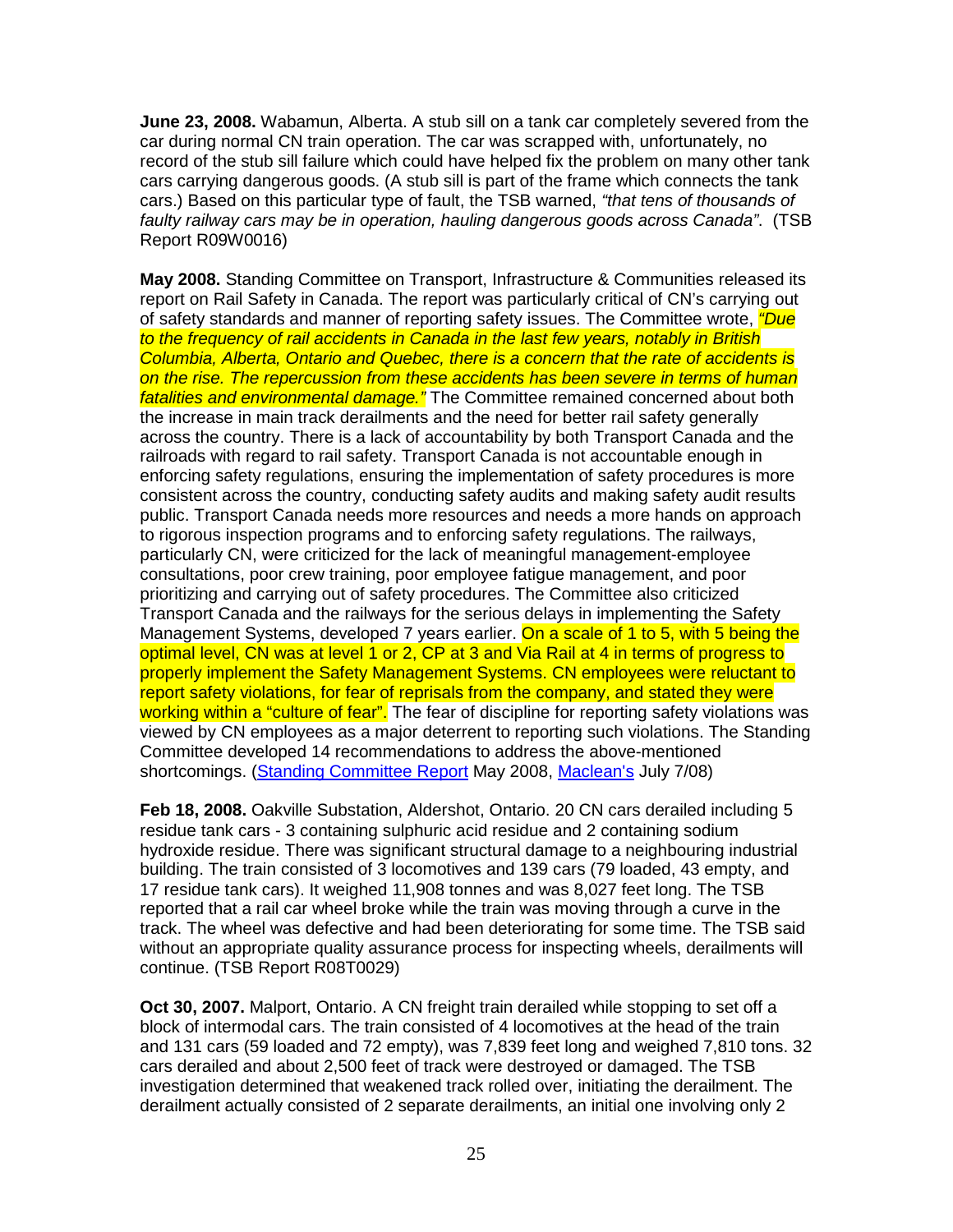cars, and then a subsequent one that resulted in other derailed cars continuing to spread rail until the added drag finally brought the train to a stop. (TSB Report R07T0323)

**Oct 27, 2007.** Edson Subdivision, Peers, Alberta. A CN train did not stop prior to a stop signal on the main track and collided with a second CN train that was entering the siding. As a result of the collision, the locomotives and 22 cars of the train that could not stop derailed; 10 other cars were damaged but did not derail. 5 cars on the train that was hit derailed and 4 other cars were damaged but did not derail. The TSB reported that the locomotive engineer in the train that failed to heed the stop signal was fatigued. The report said despite previously-acquired knowledge on employee fatigue, the countermeasures that CN had in place were ineffective. In view of the severity of the accident and the availability of other crews at that location, consideration should have been given to relieving the crew from the train that missed the stop signal. (TSB Report R07E0129)

**Sept 17, 2007.** Halton Subdivision, MacMillan Yard, Toronto, Ontario. A CN train remotely controlled by Beltpack and consisting of 67 loaded cars and 30 empties sidecollided with the tail end of a second CN train. 2 locomotives and 2 cars from the remotely controlled train derailed. 6 cars on the other train derailed and/or sustained damage, including 2 special dangerous goods tank cars containing chlorine gas. Both of these cars were severely damaged. About 3,785 litres of diesel fuel spilled from the derailed locomotives and seeped into the ground. About 3,000 litres of diesel fuel were reported to have been recovered and 4 tons of contaminated soil was removed. The extent of environmental damage was not disclosed. The remotely controlled train weighed 9,054 tons and was 5,914 feet long. The TSB reported that the new conductor operating the train by Beltpack remote control had inadequate training and experience for switching long, heavy trains by remote control. The TSB also indicated that the train was actually too long and too heavy to be operated by remote control at all. (TSB Report R07T0270)

**Sept 17, 2007.** 48km east of Terrace, British Columbia. 29 of 99 grain cars derailed on CN's northern B.C. main line. (Business Edge May 10/07)

**Aug 4, 2007.** Chetwynd Subdivision, CN Yard, Prince George, British Columbia. During a switching operation in the yard located on the banks of the Fraser River, a CN train remote controlled by a Beltpack and pulling 53 loaded cars struck a second CN train which was entering the yard. The remote controlled train struck a car loaded with gasoline, derailing it as well as the adjacent car also loaded with gasoline. 2 locomotives, a yard slug unit (a car that provides traction and braking effort to a locomotive) and a centre beam flatcar loaded with lumber in the remote controlled train derailed. A massive fire broke out, burning and destroying the 2 tank cars loaded with gasoline, the centre beam flatcar, as well as the 2 locomotives and slug unit of the remote controlled train. About 172,600 litres of fuel (1,600 litres of diesel and 171,000 litres of gasoline) were spilled, some of which was consumed by the fire. Water bombers were called in to help fight the fire. Health officials issued a voluntary evacuation order for nearby residents. An undisclosed amount of gasoline also spilled into the nearby Fraser River as slicks were seen swirling downstream. The extent of environmental damage was not disclosed. The TSB investigation reported that the CN staff operating the train by remote control Beltpack were inadequately trained and had no experience switching long, heavy trains by remote control. (CBC News Aug 4/07, TSB Report R07V0213)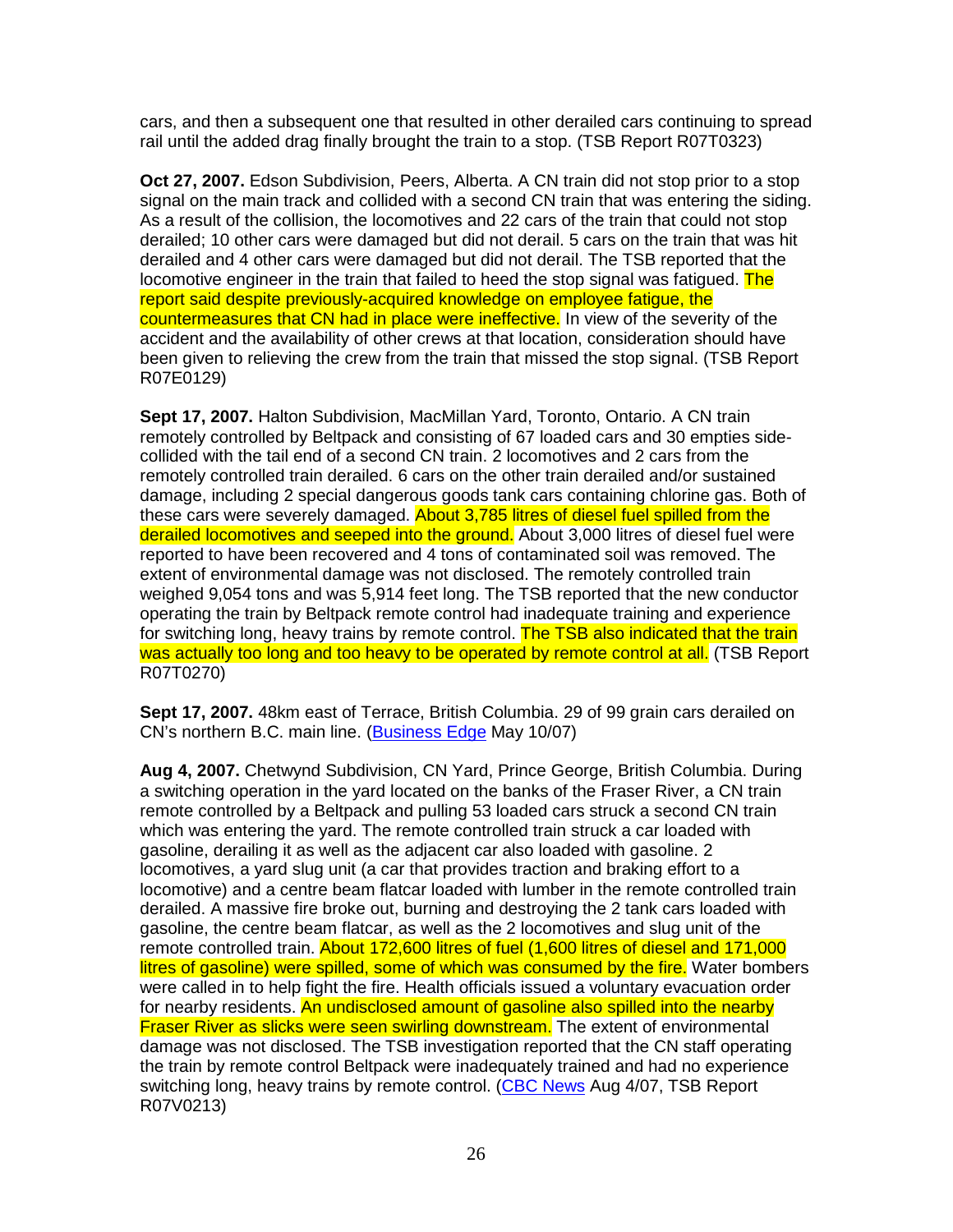**April 28, 2007.** Kingston Subdivision, Cobourg, Ontario. A CN freight train derailed a Herzog track maintenance machine and 21 empty multi-level cars on the main track. During the derailment, the fuel tank on the Herzog maintenance unit was punctured, spilling about 9,084 litres of diesel fuel. The fuel ignited, setting fire to the Herzog unit and about 1,000 feet of track structure, including the Burnham Street level crossing. The local fire department responded and extinguished the fire. The train consisted of 3 locomotives at the head of the train and a mix of 84 empty and loaded cars. It was 9,602 feet long and weighed 9,000 tons. The TSB investigation determined that the marshalling of the train, with placement of a car equipped with non-standard couplers at the head-end of a train with significant trailing tonnage, was a contributing factor to the accident. A quote from the TSB report read, <sup>"</sup>CN's train design planning system does not take weight distribution within the train into consideration when the train service plan is produced. In comparison, other Canadian railway companies require that freight trains be made up…with the loads marshalled closest to the locomotives to reduce the probability of undesirable track/train dynamics occurrences." The TSB also wrote, "Despite a recent derailment under similar circumstances where Canadian National investigators were made aware of the unique coupler design of the Herzog machine, the machine was allowed to be marshalled in trains without additional restrictions." (TSB Report R07T0110)

**March 29, 2007.** North of Huntington, Quebec. A CN freight train derailed 8 cars on the main track. 4 of the derailed cars were tank cars loaded with sulphuric acid (a dangerous good), 2 cars were loaded with wood products and 2 cars were loaded with paper. 6 of the cars, including 3 of the tank cars loaded with sulphuric acid, flipped over on their sides down an embankment. The train consisted of 2 locomotives and 80 cars (78 loaded and 2 empty). It was 4,771 feet long and weighed 10,382 tons. About 1,200 feet of track were damaged. In some places the track had buckled and was forced laterally up to 2 feet. The TSB reported the rail anchoring condition was poor and may have contributed to the derailment. (TSB Report R07D0030)

**March 12, 2007.** Queen's switch, Kingston, Ontario. CN freight train derailed 32 cars. (Colin Churcher's Railway Pages)

**March 7, 2007.** Chicago, Illinois. The crew of a CN train left 2 locomotives, which had only air brakes applied, on a grade at CN's Lumber Street interchange. The 2 uncontrolled and unmanned locomotives rolled about 1,789 feet along CN's track and onto Amtrack's track where they collided with the lead locomotive of a standing Northern Illinois Regional Commuter Railroad (Metra) train. About 55 passengers were aboard the eighth Metra passenger car at the time of the collision. The other 7 passenger cars were empty. **7 passengers and the Metra engineer and assistant conductor were transported** to area hospitals with minor injuries. The total property damage was estimated to be \$75,766. The NTSB determined the probable cause of the collision was the failure of the CN engineer and conductor to properly secure the CN locomotives before leaving them unattended. (NTSB Report RAB-07-04)

**March 3, 2007.** Napadogan Subdivision, Juniper, New Brunswick. A CN freight train derailed 18 cars, including 3 dangerous goods tank cars (liquefied petroleum gas residue) on the main track. The derailed equipment consisted of 12 empty covered hopper cars, 2 tank cars that contained non-dangerous goods residue, and 3 tank cars which contained liquefied petroleum gas residue. They had detached from the train and piled up on either side of the main track. 10 of the cars were destroyed. The 3 liquefied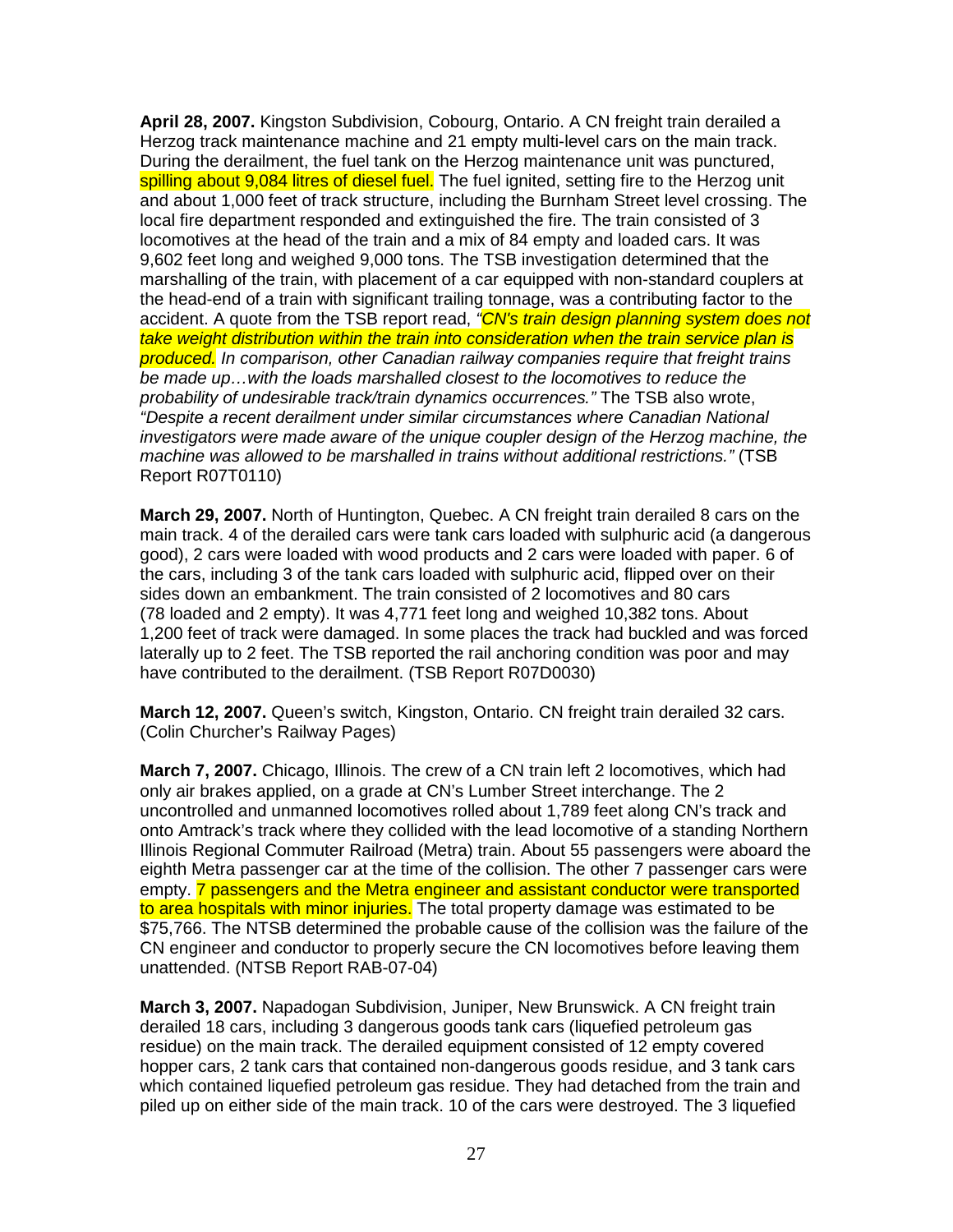petroleum gas tank cars experienced some jacket damage. Rail car wheel sets were strewn about the derailment site. There were more than 50 broken rails in the 14 miles between Juniper and the accident site. Damaged infrastructure included 2 switches, a hot box detector and its associated bungalow, a private crossing for a logging road, as well as 14 miles of track. The train consisted of 3 locomotives and 100 cars (42 loaded, 49 empty, and 9 with residues), weighed 7,600 tons, and was 6,850 feet long. The TSB reported the train derailed following the fracture of a wheel caused by the improper functioning of the car's air brakes due to a stuck slide valve on the service portion. (TSB Report R07M0017)

**Feb 13, 2007.** Sprague Subdivision, Symington Yard, Winnipeg, Manitoba. A CN train remote controlled by a Beltpack was accidentally made to travel westward during a switching operation when the operator meant to send the train eastward. The remote controlled train sideswiped a second CN train that was outbound. 4 empty covered hopper cars from the remote controlled train derailed. A total of 9 cars were damaged. The first 2 derailed cars were on their side, the third car came to rest at a 45° angle and the fourth derailed car remained upright. On the outbound train, 3 covered hopper cars loaded with grain and 1 empty covered hopper car were damaged. As well, a stationary empty auto rack car, which was stored on an adjacent track, was damaged. The TSB warned that greater care was required by CN operators who control trains in rail yards with remote controls. In this particular case, the operator was sitting in a motor vehicle that was travelling away from the train which made it very difficult to visually monitor the train he was operating by remote control. (TSB Report R07W0042).

**Feb 12, 2007.** Drummondville Subdivision, near Drummondville, Quebec. 8 of 105 cars in a CN freight train derailed when a knuckle on the  $75<sup>th</sup>$  car broke. 1 of the derailed cars was a tank car with aviation fuel residue. About 850 feet of track were damaged. The train was pulled by 5 locomotives all located at the front end of the train, was 7,006 feet long and weighed 10,815 tons. The TSB investigation determined that the improperly assembled train (empty cars ahead of loaded cars) contributed to the derailment. CN and others have been realizing significant cost savings by increasing the length and weight of their trains, and by improperly assembling them, but at the same time this practice is compromising safety. (TSB Report R07D0009)

**Jan 7, 2007.** Montmagny Subdivision, Montmagny, Quebec. A CN freight train derailed 24 cars (19 loaded and 5 empty) on the main track. 4 of the derailed tank cars contained sulphuric acid, a dangerous good. 1 of these cars was damaged which created a risk because it was located on a bridge over a river. The rest of the derailed cars included: 3 tank cars loaded with non-dangerous liquids, 4 centre beam flat cars, 2 automobile carriers, and 11 covered hopper cars. These cars were derailed in an accordion pattern across the main track, the station platform, and into the street behind the station. A workshop trailer owned by CN was destroyed, and the Via Rail station building and 2 inhabited houses were damaged. About 600 feet of track, a main-track turnout, numerous switch parts, the deck and the west span of the bridge over the Rivière du Sud were also damaged. The train consisted of 3 locomotives and 122 cars (72 loaded and 50 empty), weighed 10,587 tons and was 8,384 feet long. The TSB reported that the train derailed when a switch point rail broke under the train. The TSB also suggested that, considering all the derailments in Canada, perhaps there is a need for tracks to be maintained at a level higher than that required by the Railway Track Safety Rules. (TSB Report R07Q0001)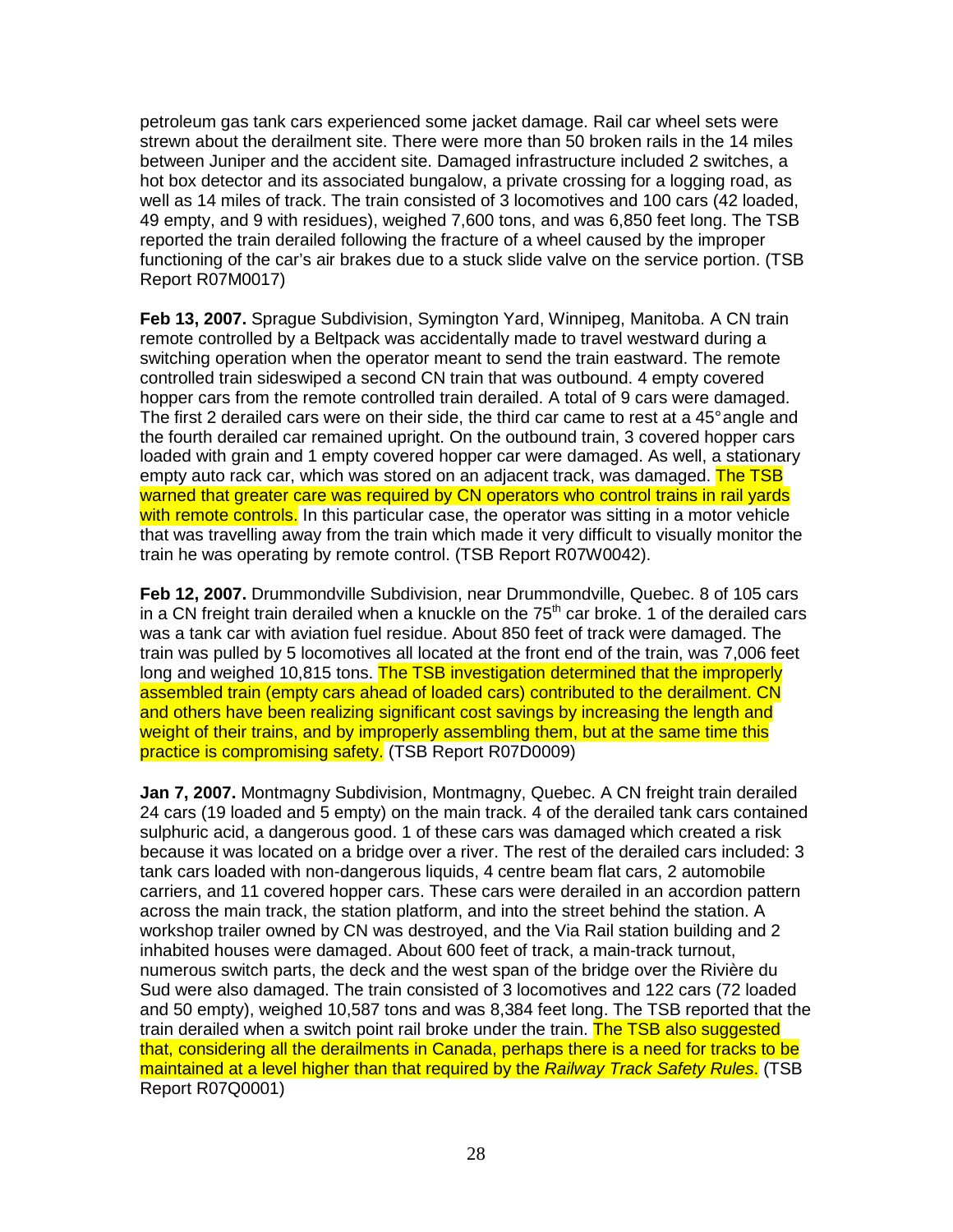**Nov 11, 2006.** Kingston Subdivision, Moira, Ontario. A spike puller operator on contract to CN was fatally injured while attempting to perform repairs to his Nordco Grabber Model A Spike Puller. The accident occurred when the right side joystick controller of the spike puller was inadvertently activated, causing the right-hand roller frame assembly to drop rapidly onto the machine operator underneath the machine. (TSB Report R06T0281)

**Aug 27, 2006.** Lac-Saint-Jean Subdivision, Chambord, Quebec. A CN freight train derailed 12 cars, 5 loaded and 7 empty, on the main track. The derailed equipment consisted of 4 gondola cars loaded with wood chips, 1 tank car loaded with a flammable liquid, 4 empty box cars, and 3 empty gondola cars. About 1,400 feet of track were damaged. The train consisted of 2 locomotives and 93 cars (20 loaded, 73 empty), weighed 4,980 tons and was 6,140 feet long. The TSB reported that the derailment was caused by wheel lift on a loaded wood chip car negotiating a curve in the track. As the car ran derailed, it damaged the track, leading to the derailment of 11 other cars. The TSB also reported on asymmetrical loading of car contents as a contributing factor. (TSB Report R06Q0096)

**July 14, 2006.** Oakville Subdivision, Mimico, Ontario. A CN freight train derailed 7 cars on the main track as it was passing over a switch. Derailed equipment fouled the 3 main tracks. The train derailed at a track buckle in an area of track that had undergone recent upgrades in the form of a new turnout installation and track resurfacing. In addition to the buckled track and damaged turnout, about 650 feet of the 3 main-line tracks were damaged during the derailment. The TSB attributed the derailment to track buckling caused by inadequate rail anchoring. (TSB Report R06T0153)

**June 29, 2006.** Lillooet Subdivision, near Lillooet, British Columbia. A CN freight train consisting of 1 locomotive and 1 car loaded with lumber derailed after losing control while descending a steep grade near Lillooet. When the crew realized the train was in a runaway situation, the conductor decoupled the loaded lumber car from the locomotive, climbed onto the car and began to make his way over the lumber to apply the hand brake located on the other end of the car. With the connection between the locomotive and the car severed, the 2 began to separate. Having separated from the locomotive by about 200 feet, the car derailed to the outside of a curve. The conductor was thrown from the derailing car and was killed. The lumber car came to rest about 1,000 feet below the rail right-of-way. The locomotive continued to accelerate. At a curve in the track, the locomotive derailed and slid about 800 feet down the mountain. The trainman was thrown from the locomotive and sustained fatal injuries. The locomotive engineer was thrown off and sustained serious injuries. The locomotive came to rest about 800 feet below the rail right-of-way. The TSB report contained many criticisms of CN and many recommendations to improve the safety of train travel in steep mountainous terrain. Brake shoe friction fade on the lumber car may well have contributed to the derailment. The TSB expressed concern that Transport Canada and CN had not followed the lead by the Association of American Railroads in improving brake shoe design for heavier cars, and that heavier cars in Canada will continue to be operated using brake shoes designed to an older specification. CN employees had also previously raised concerns about the use of non-Dynamic Brake-equipped locomotives in steep mountainous territory such as Lillooet, but these concerns were not relayed to CN management. The TSB criticized CN for the failure of its safety management system to identify and mitigate risks in steep mountainous terrain and recommended that Transport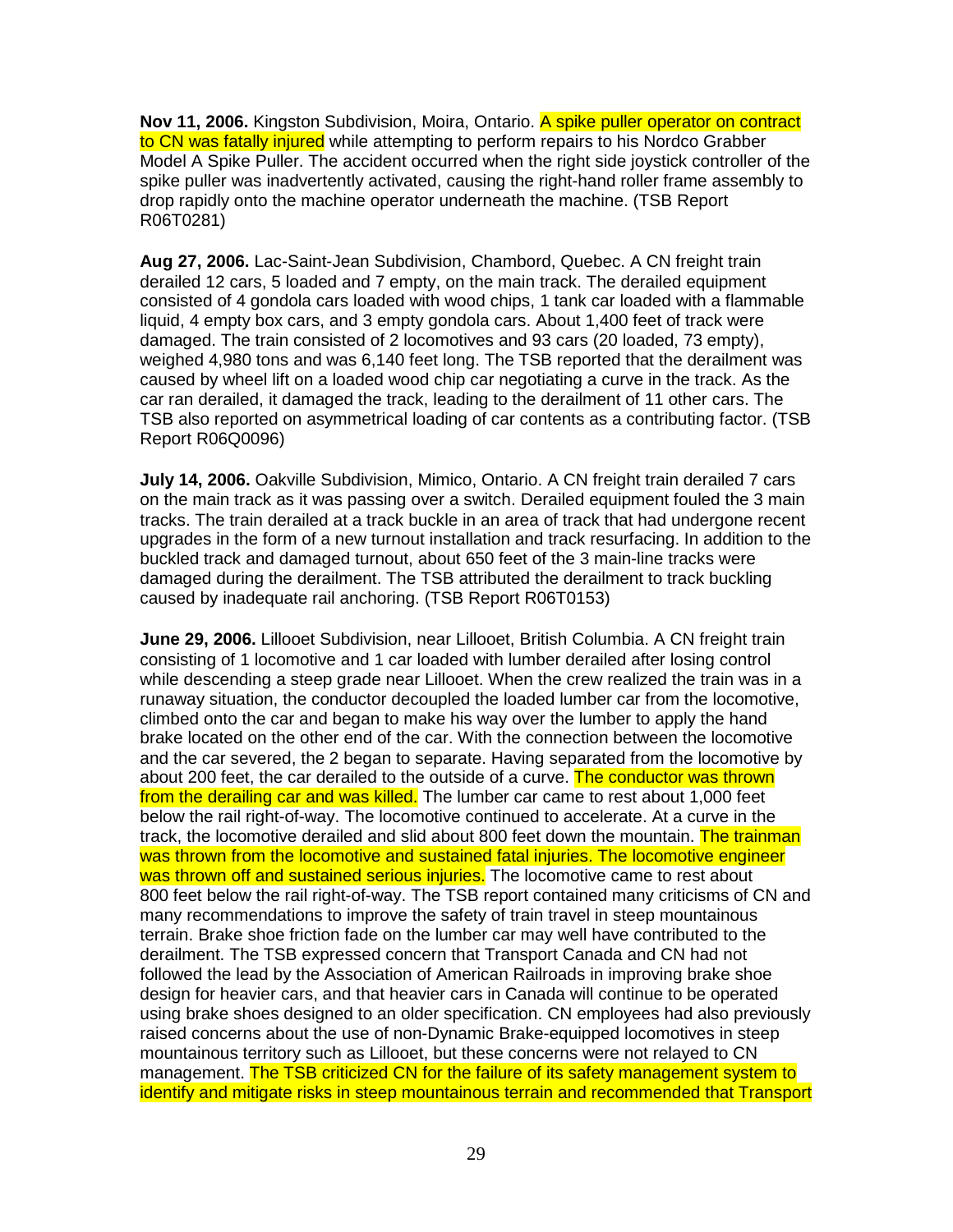Canada require CN to do so. Many local residents and ex-B.C. Rail employees criticized CN for not becoming better prepared for the added risks of rail travel in mountainous terrain when they bought B.C. Rail in 2004. (TSB Report R06V0136, several other sources)

**June 4, 2006.** Joliette Subdivision, Charette, Quebec. A CN freight train derailed 14 cars (10 loaded and 4 empty) on the main track, including 7 cars loaded with dangerous goods, while exiting a bridge. The dangerous goods cars included 2 cars loaded with gasoline, 3 cars loaded with fuel oil and 2 cars loaded with sulphuric acid. About 233,000 litres of hydrocarbons spilled from 3 tank cars and about 160,000 litres flowed down the river valley and into the Rivière du Loup right next to the derailment. Local fire and police departments; Environment Canada; the Canadian Forest Service; and Quebec Sustainable Development, Environment and Parks responded to the accident. Containment barriers were constructed in an attempt to slow the flow of the remaining hydrocarbons into the river. Skimmers and booms were installed on the Rivière du Loup in an attempt to collect hydrocarbons near the derailment site and downstream near the St. Lawrence River. Because the first responders arrived after most of the hydrocarbons had entered into the Rivière du Loup, only about 73,000 of the 233,000 litres of hydrocarbons were recovered. Spilled liquids continued being collected through the following winter months. The spill negatively impacted the bird and fish life along the Rivière du Loup. The train consisted of 3 locomotives and 142 cars; it was 6,760 feet long and weighed 12,290 tons. The TSB reported that rotting and otherwise deteriorating track ties and a lack of rail anchors were major contributors to the derailment and spill. (TSB Report R06Q0054)

**May 21, 2006.** Kamloops Yard, Kamloops, British Columbia. A CN train involved in a switching operation in the yard collided with an unoccupied Rocky Mountaineer Vacations (RMV) passenger train moving into the yard. 4 passenger cars derailed and the CN locomotive was heavily damaged. The CN train was 2,600 feet long, weighed 3,952 tons and consisted of 2 locomotives pulling 28 loaded and 13 empty cars. The TSB reported that the speed of the CN train and distance to the RMV train, along with the weight and lack of braking power on the trailing cars, resulted in the CN train being unable to stop before colliding with the RMV train. Although the CN train did not exceed 15 mph, the movement was unable to stop within one-half the range of vision of equipment as required by Canadian Rail Operating Rule 105. Communications between the rail traffic coordinator and train crews and between the 2 crews involved were inadequate to assist the crews in identifying each other's whereabouts. (TSB Report R06V0111)

**May 15, 2006.** Lac-Saint-Jean Subdivision, near Lac Bouchette, Quebec. A CN freight train derailed 18 cars (16 loaded, 2 empty) at a curve on the main track. The train consisted of 3 locomotives and 75 cars (72 loaded, 3 empty), weighed 8,780 tons and was 4,750 feet long. The TSB reported that the design and loading of the first 3 derailed cars contributed to the derailment and speculated that there must have been a warp in the track. (TSB Report R06Q0046)

**Aug 5, 2005.** Squamish Subdivision, north of Squamish, British Columbia. 9 CN Rail cars (1 loaded and 8 empty) flipped off the tracks, **spilling 40,000 litres of toxic caustic** soda (sodium hydroxide) into the Cheakamus River. The chemical compound stripped the river of oxygen and had a devastating impact on the river's fish population. All freeswimming fish occupying the river at the time of the spill were killed. More than 500,000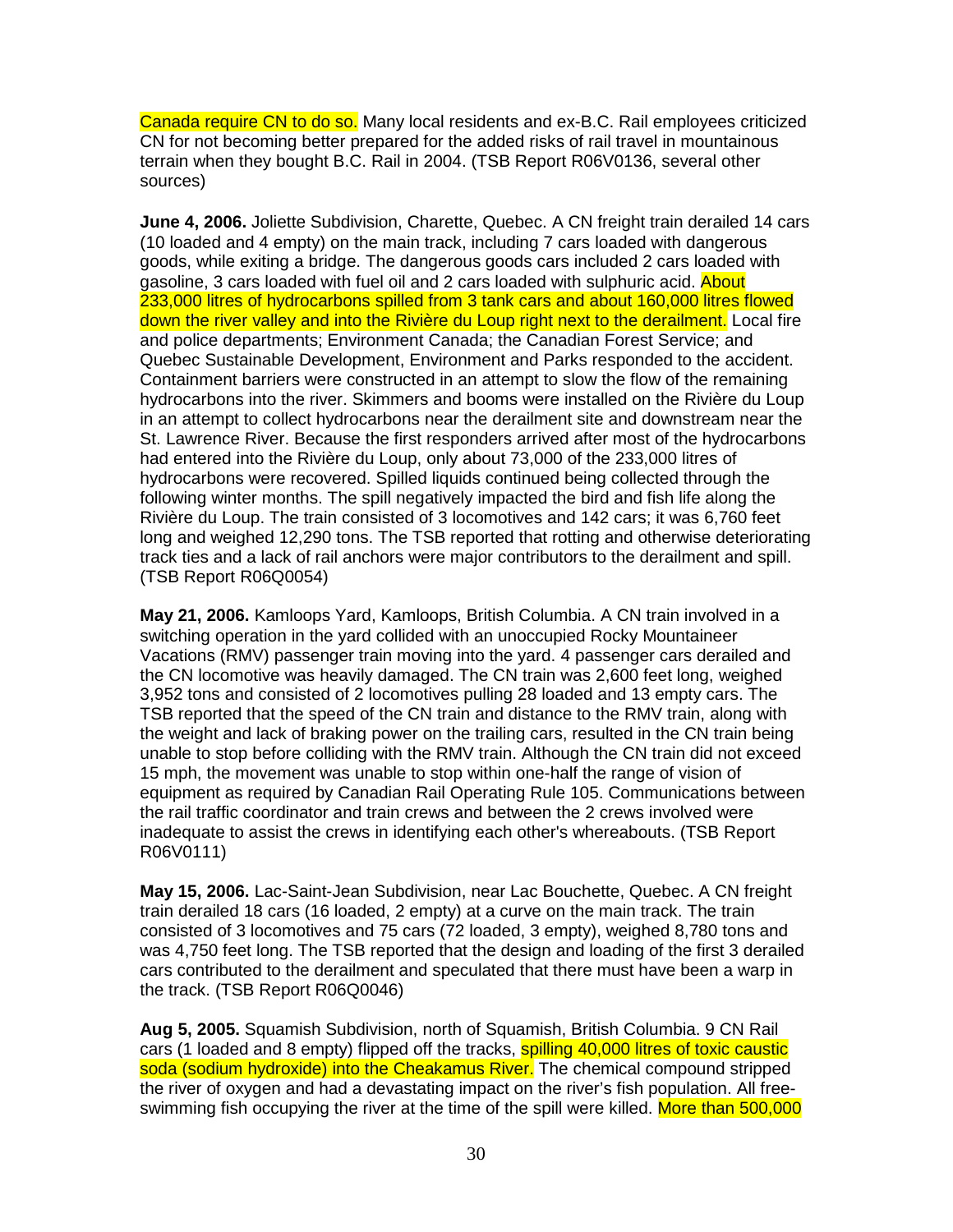adult and young salmon, steelhead, trout and other fish species were killed. Fish died of suffocation from skin burns and gill haemorrhaging. British Columbia Environment staff said the spill decimated the river's fish population. Angling closures were issued on the Cheakamus and MamQuam rivers and a portion of the Squamish River in an attempt to help fish populations repopulate the sections impacted by the spill. Birds and mammals that relied on Cheakamus River salmon for food were also negatively impacted by the toxic spill. CN was assessed about \$200,000 for river clean up costs and was charged twice under the federal *Fisheries Act* and 3 times under the B.C. *Environmental* Management Act, which resulted in fines. The train consisted of 5 locomotives at the head of the train, 144 cars (3 loaded and 141 empty), and 2 locomotives behind the 101<sup>st</sup> car. It was 9,340 feet long and weighed 5,002 tons. The TSB blamed the derailment on human error, poor supervision, use of a too-long train and an improperly assembled train. (TSB Report R05V0141, Canada.com Aug 4/07, several other sources)

**Aug 3, 2005.** Edson Subdivision, Wabamun Lake, west of Edmonton, Alberta. 43 CN cars derailed along the shoreline of Wabamun Lake, spilling 1.3 million litres of heavy bunker C fuel oil that quickly spread across the lake. 100 Wabamun Lake residents blockaded the CN tracks for 5 hours to protest insufficient action by CN to contain or clean up the spill. Oil-slicked birds and other wildlife plus the oil-soaked lake shoreline became instant national news. 4 days later, CN revealed that 700,000 litres of Imperial Pole Treating Oil had also spilled into the lake. This hazardous chemical contained naphthalene and other polycyclic aromatic hydrocarbons that are highly toxic and linked to cancer. People who lived nearby were forced to evacuate their homes and cottages. Hundreds of oil-soaked birds died. Wabamun Lake is a popular angling lake, and fish were negatively impacted. CN spent an estimated \$28 million attempting to clean up the mess, with remaining costs covered by insurance. CN was forced into a compensation program for those whose properties were damaged. In May 2009, CN pleaded guilty to 3 charges, one under Alberta's Environmental Protection and Enhancement Act for failing to take all reasonable measures to contain and remedy the spill, one under the federal Fisheries Act, and a third under the federal Migratory Birds Convention Act. Fines issued by the court totaled \$1.4 million, which many Albertans did not think was sufficient, considering the magnitude of environmental damages, and considering it appeared that CN was more concerned about opening their track again than in containing and cleaning up the spilled dangerous goods. The train consisted of 3 locomotives, 117 loaded cars, 13 residue cars, and 10 empty cars. It was 8,547 feet long and weighed 15,562 tons. The TSB reported that a defective rail caused the train to fall off the tracks. (Wikipedia, TSB Report R05E0059, several other sources)

**July 31, 2005.** Val-d'Or Subdivision, Val-d'Or, Quebec. A CN freight train derailed 9 cars on the main track. 7 of the derailed cars were bulkhead flat cars loaded with logs, and 2 were gondola cars loaded with copper concentrate. 7 of the derailed cars flipped over on their sides and all 9 derailed cars were damaged. 1 wye track was destroyed, and 450 feet of main and wye track were damaged. The train was powered by 2 locomotives, and was hauling 26 loaded cars, 10 empty cars and 19 residue cars. It was 2,940 feet in length and weighed 3,800 tons. The TSB reported the accident occurred when a 25 year-old roller bearing on one of the bulkhead flat cars that derailed overheated and seized. (TSB Report R05Q0033)

**July 13, 2005.** Three Hills Subdivision, Sarcee Yard, Calgary, Alberta. A CN freight train derailed 2 cars in the yard, which fouled a switch and resulted in the following loaded tank car being hit by 2 locomotives of another train that was operated by Beltpack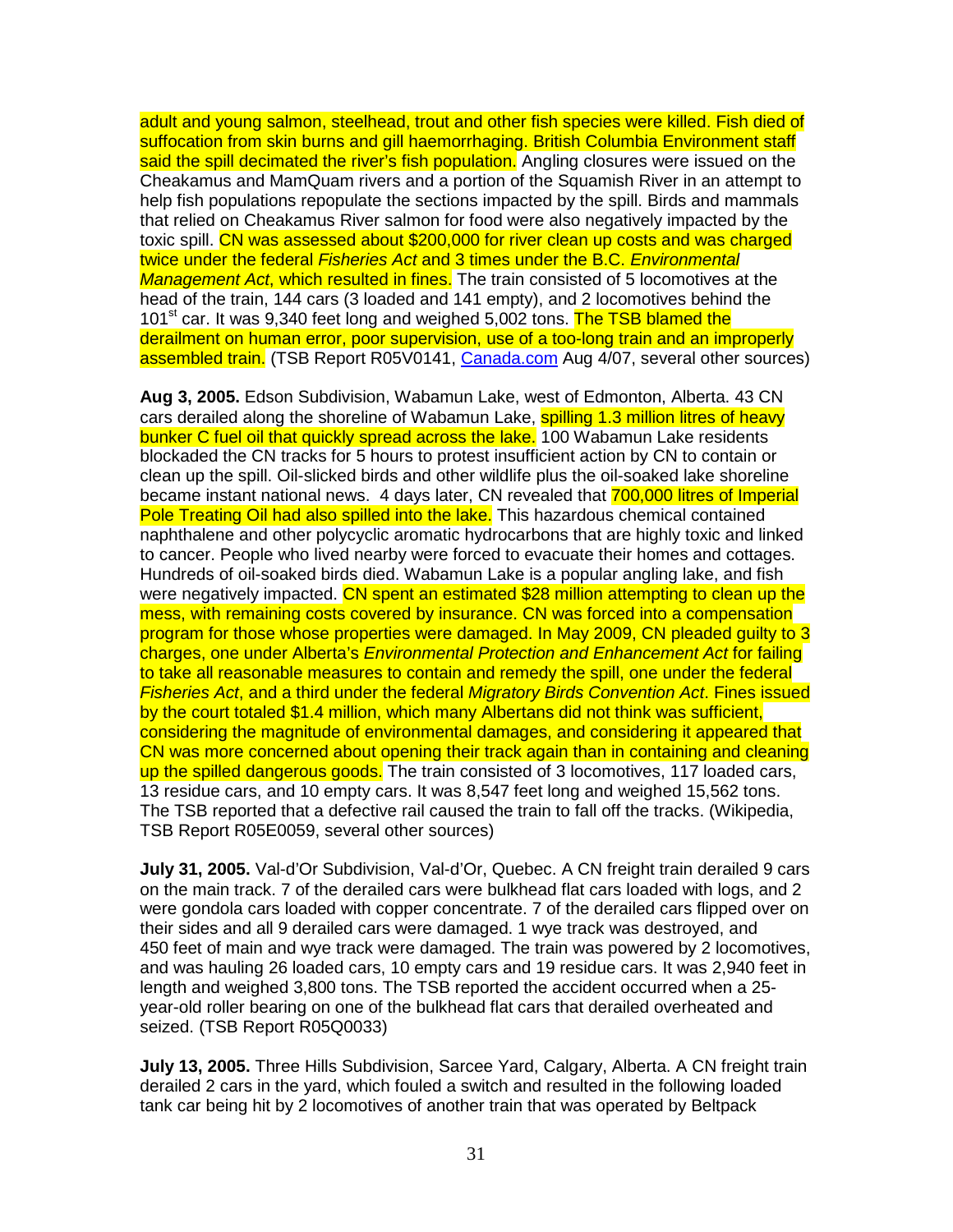remote control. The collision punctured the tank car, spilling about 106,800 litres of aviation fuel onto the ground. Diesel fuel also spilled from one of the remote controlled locomotives' punctured fuel tanks. The extent of environmental damage was not disclosed. The 2 remote controlled locomotives also derailed. There was extensive damage to the 2 derailed locomotives, the 2 derailed cars, and another empty gondola car. Crossover switches, connecting track and about 300 feet of the yard lead track were destroyed. Calgary police and fire services controlled the site and protected against a potential fire hazard. 4 nearby businesses were evacuated as a precaution. The TSB reported that an improperly assembled train with empty cars ahead of loaded cars contributed to the derailment. Because CN did not investigate nor report to the TSB a prior, similar derailment at the same location, an opportunity was lost to review and identify safety deficiencies. (TSB Report R05C0116)

**July 10, 2005.** CN Yazoo Subdivision, Anding, Mississippi. 2 CN freight trains collided head on. The collision resulted in the derailment of 6 locomotives and 17 cars. About 15,000 gallons of diesel fuel were spilled from the locomotives and resulted in a fire that burned for about 15 hours. 2 crew members were on each train; all 4 were killed. As a precaution, about 100 Anding residents were evacuated. 7 residue tank cars containing hazardous materials were among the cars that derailed. 5 of those cars contained propylene residue, 1 contained isopropylamine residue, and 1 contained carbamate pesticide residue. 1 or more of the propylene tank cars vented due to pressure buildup from the extreme heat of the diesel fuel fire. CN provided the following cost estimates: \$9.6 million for equipment (locomotives and cars); \$65,000 for track and signals; \$316,800 for lading and environmental cleanup; and \$300,000 for wreck clearing. Property damage associated with the accident totaled \$9,665,000. Clearing and environmental cleanup costs totaled \$616,800. The extent of environmental damage was not disclosed. The NTSB determined that the probable cause of the collision was the failure of the northbound train to stop at a red signal, possibly due to crew fatigue. Contributing to the accident was the absence of a positive train control system that would have stopped the northbound train before it exceeded its authorized limits. Also contributing to the accident was the lack of an alerter on the lead locomotive that may have prompted the crew to be more attentive to their operation of the train. (NTSB Report RAR-07-01)

**July 4, 2005.** Kingston Subdivision, Prescott, Ontario. A CN freight train derailed all 51 of its cars on the main track. All of the cars toppled over on their sides. All of the cars contained hydrocarbon residue. 2 cars spilled gasoline and released nitrogen vapours. All of the cars were damaged and about 2,000 feet of main track were destroyed. The train consisted of 2 locomotives and 51 cars; the first 17 cars contained fuel oil residue and the trailing 34 cars contained gasoline residue. The train was 3,180 feet long and weighed 2,240 tons. The TSB reported the derailment was caused when a track moved out of alignment. Another contributing factor was a buckled track resulting from laying the track in cold weather. (TSB Report R05H0013)

**April 6 2005.** Scotford Rail Yard, Fort Saskatchewan, Alberta. An undisclosed amount of hydrogen peroxide spilled out of an overturned car when 8 CN tank cars of a 98-car train derailed. Other CN derailments in the same rail yard include one August 18, 2010 and another one November 21, 2010. (Fort Saskatchewan Record April 8/05)

**Feb 23, 2005.** Drummondville Subdivision, near Saint-Cyrille, Quebec. A CN freight train derailed 29 cars on the main track. 28 cars were destroyed and 1 car was damaged. 1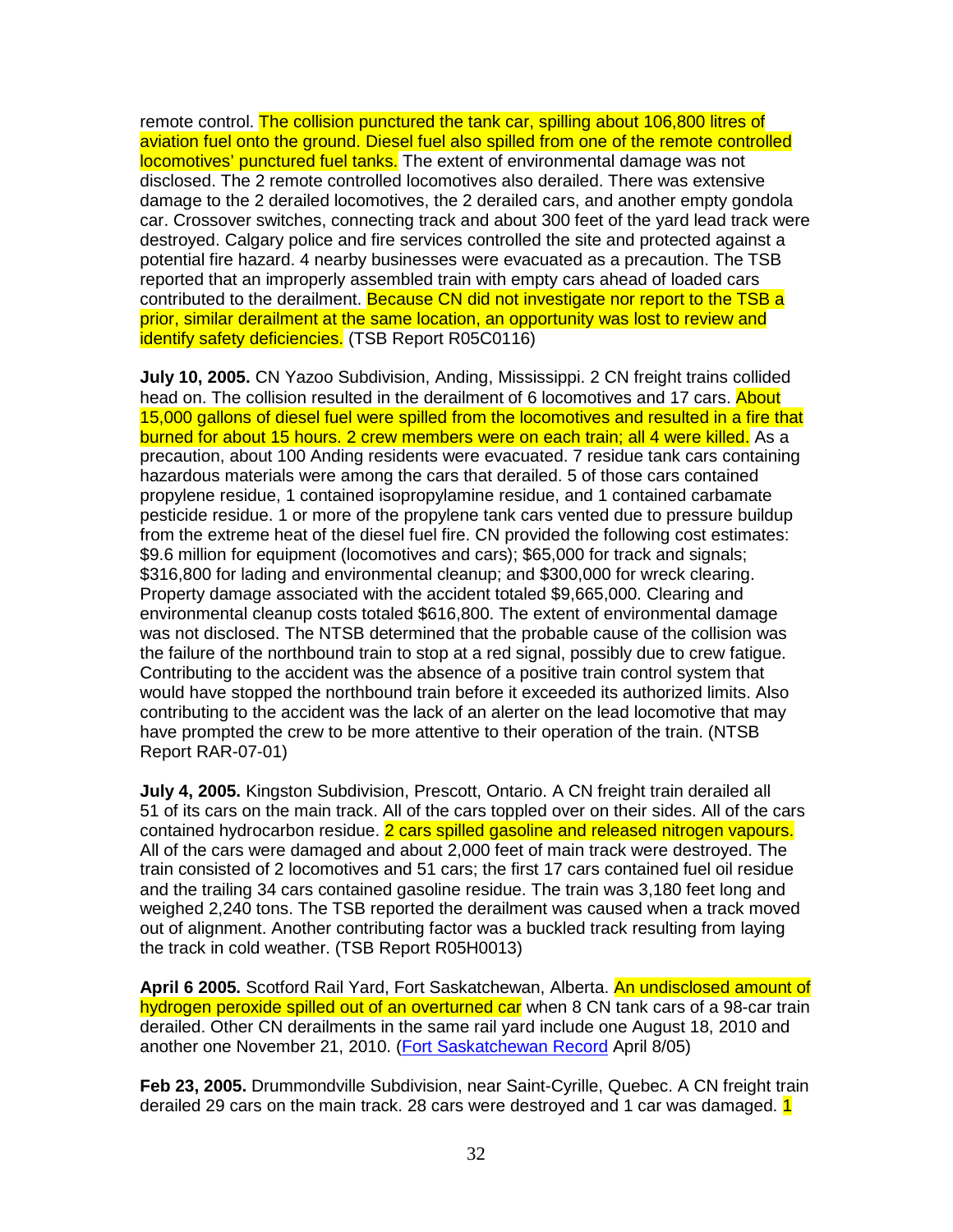tank car carrying propane caught fire and exploded, causing major damage to a mill adjacent to the railway right-of-way. Other tank cars carrying dangerous goods including chlorine also derailed. Because of the fire and dangerous goods in the other tank cars, the area within a 1-kilometre radius of the accident site was sealed off and about 20 people were evacuated. About 600 feet of track were destroyed and about 4,000 feet of track were damaged. The train was 5,935 feet long, weighed 6,898 tons and consisted of 2 locomotives, 44 loaded cars and 45 empty cars, including tank cars containing chlorine, propane and other flammable liquids. The TSB reported the derailment was caused by a defective rail car wheel that failed, and pointed out that CN does not have a wheel impact load detector (WILD) between Halifax and Quebec, increasing the risk of wheel failure in eastern Canada. (TSB Report R05Q0010)

**Jan 12, 2005.** Letellier Subdivision, Winnipeg, Manitoba. A CN freight train derailed 10 cars including a tank car containing liquefied petroleum gas and a tank car loaded with liquid calcium chloride that overturned and spilled an undisclosed amount of its contents. The extent of environmental damage was not disclosed. 2 derailed loaded hopper cars blocked a public crossing. About 400 feet of track were damaged. The train comprised 1 locomotive, 30 loaded cars, 11 empty cars and 1 residue tank car. It weighed 4,297 tons and was 2,598 feet long. Several homes and businesses were evacuated due to the risks associated with derailed tank cars carrying dangerous goods. The TSB reported several factors that contributed to the derailment including track spacing anomalies, track out of alignment, track warp defects and roller bearing adapters that likely failed in 1 of the derailed cars. (TSB Report R05W0014)

**Nov 12, 2004.** Montmagny Subdivision, Levis, Quebec. 10 multi-platform CN container cars derailed on the main track. The cars were damaged, and 2 switches and 500m of track were damaged. The train was made up of 3 locomotives and 39 multi-platform container cars (113 platforms in all). It was 7,500 feet long and weighed 6,200 tons. The TSB reported that wheel failure caused the derailment. (TSB Report R04Q0047)

**July 25, 2004.** Bala Subdivision, Burton, Ontario. A CN freight train derailed 13 multiplatform intermodal cars carrying 88 containers. Containers carrying dangerous goods including paint and paint thinners were heavily damaged with liquid product spilling from at least one of the containers. About 2,300 feet of track were destroyed. The train consisted of 2 locomotives and 28 loaded intermodal cars. It was 5,919 feet long and weighed 5,750 tons. The TSB reported the following as contributing to the rail rollover that caused the derailment: car design, lacking rail lubrication, track fastening system, and track geometry. A local landowner whose property was damaged by the derailment was not contacted by CN. It took some time for CN to finally clean up the mess on the private land left by the derailment. (TSB Report R04T0161)

**March 17, 2004.** Lac-Saint-Jean Subdivision, Linton, Quebec. A CN train derailed 22 cars at a curve on the main track. 18 cars were destroyed, 4 cars were damaged, and about 140m of track were destroyed. The derailed cars slid down the Batiscan River bank. The train consisted of 4 locomotives and 66 cars, 56 loaded and 10 empty. It was 4,060 feet long and weighed 6,960 tons. A broken rail caused the initial derailment. (TSB Report R04Q0016)

**Feb 17, 2004.** Sprague Subdivision, Symington Yard, Winnipeg, Manitoba. A CN train operated by Beltpack remote control derailed 17 intermodal container car body platforms at a switch in the yard. The Beltpack remote control operator was controlling the train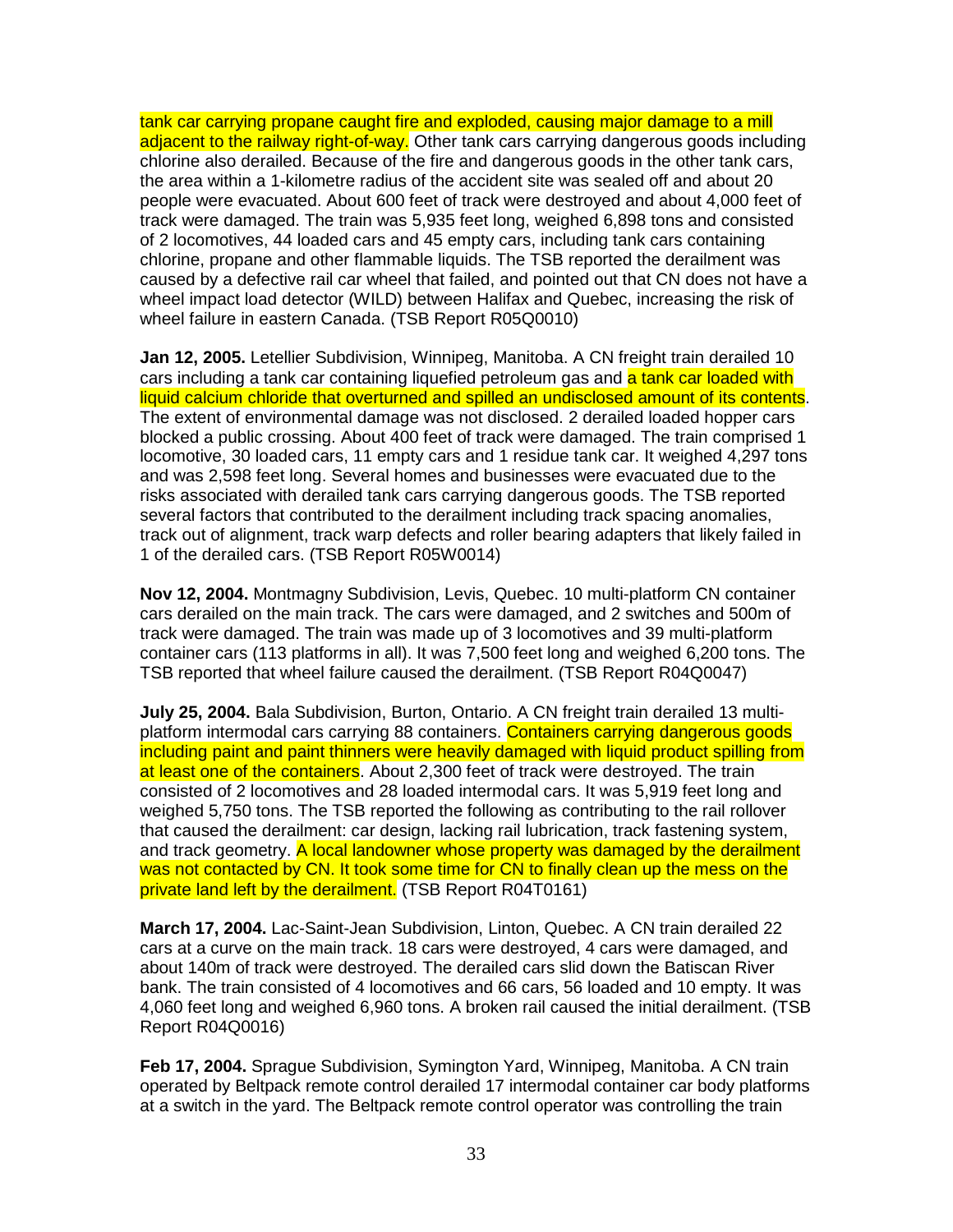movement from inside a motor vehicle, which is routinely done at the Symington Yard. About 1,600 feet of track were damaged. The TSB reported the location of the Beltpack remote control operator inside a vehicle, well in advance of and facing away from the remote controlled train, left the train movement unmonitored and increased the severity of the derailment, which was initially caused by a switch malfunction. (TSB Report R04W0035)

**Feb 7, 2004.** Montmagny Subdivision, Montmagny, Quebec. A CN freight train derailed 27 cars on a bridge over the Du Sud River, including a pressurized tank car loaded with liquefied chlorine gas. All of the derailed cars were damaged beyond repair. About 1,500 feet of track and 2 public crossings were damaged. The entire timber deck of the bridge and the pedestrian walkway located on the north side were destroyed. 3 bridge spans were damaged beyond repair and required total replacement. The other 6 spans sustained major damage. The train was 5,489 feet long and weighed 9,102 tons. It consisted of 2 locomotives, 70 loaded and 24 empty. During the derailment cleanup and bridge repair work, traffic had to be rerouted on a temporary bypass track constructed over the river. The extent of environmental damage incurred by the derailment and subsequent repairs was not disclosed. The TSB reported that truck hunting (lateral oscillation of car between the tracks at high speeds) on one or more empty cars contributed to the derailment. The investigation was also confused by an inaccurate list of car positions within the train. (TSB Report R04Q0006)

**July 30, 2003.** Drummondville Subdivision, Villeroy, Quebec. A CN train derailed 32 intermodal platforms on the main track. 31 platforms were damaged, and 1 platform was destroyed. About 2,200 feet of track were destroyed, and another 1,900 feet were damaged by the derailment. The track underneath the last 30 derailed platforms was completely destroyed. In the zone of destruction, the majority of the ties were in poor condition, showing signs of water saturation and rot through half of their thickness. 2 farm crossings were destroyed and the third was seriously damaged. The train, an intermodal express freight train, was 9,973 feet long and weighed 9,310 tons. It consisted of 4 locomotives and 145 loaded intermodal platforms. Some of the cargo was dangerous goods. The TSB reported that the train derailed as a result of a track buckle while travelling above the speed limit over track on which maintenance work was being performed. The TSB also criticized the operators for not following proper safety procedures or CN for not conducting proper safety training. (TSB Report R03Q0036)

**May 21, 2003.** Bala Subdivision, Gamebridge, Ontario. A CN train derailed 49 cars on the main track at a highway crossing. The derailed equipment included 21 tank cars loaded with sulphuric acid, 2 empty box cars, and 26 box cars loaded with paper. About 250 tons of sulphuric acid spilled from 3 tank cars. A small fire started. An underground fibre-optic cable was severed, disrupting service for 16 hours. Some 1,700 feet of track were destroyed. Highway 12 was closed in the vicinity of the derailment area for 5 days. Some 50 people were evacuated due to the toxic nature of the spilled sulphuric acid and to ease clean-up operations. 2 firefighters suffered minor fume inhalation, and a local citizen suffered acid burns to his feet. The extent of environmental damage was not disclosed. The train weighed 11,800 tons and was 5,889 feet long. It was hauling 103 loaded cars, 8 empty cars, and 1 residue car. The TSB reported track defects at the Highway 12 crossing and decreasing time set aside by management for proper inspection and routine maintenance. As well, the train had been improperly assembled with empty cars ahead of loaded cars. (TSB Report R03T0157)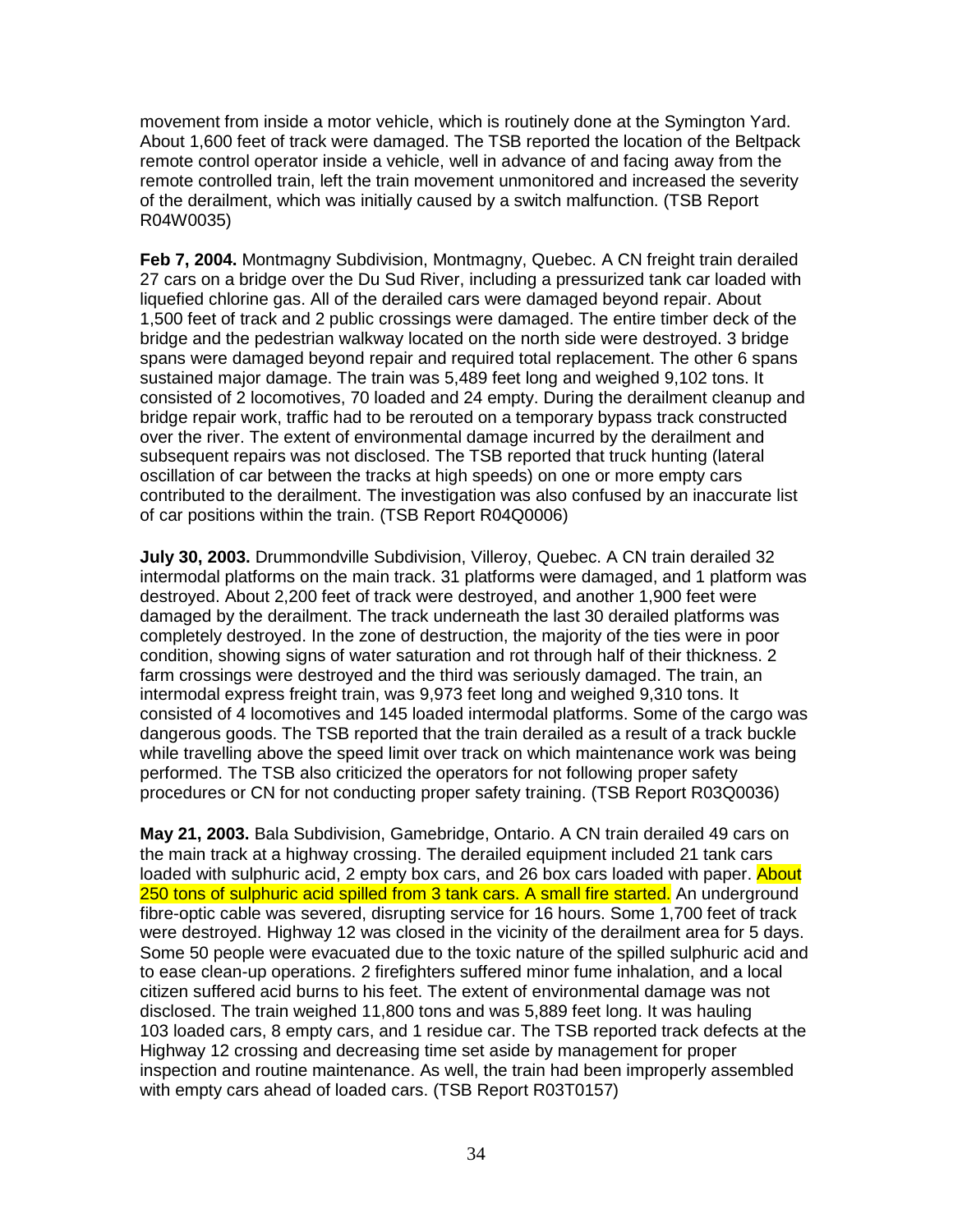**May 16, 2003.** Thompson, Manitoba. Several thousand hectares of land burned from a CN-caused wildfire. Suppression costs amounted to \$565,000. (Canadian Interagency Forest Fire Centre July 24/07)

**May 14, 2003.** Fraser Subdivision, McBride, British Columbia. A CN freight train derailed 2 locomotives and 5 cars loaded with lumber on a bridge on the main track. Once derailed, the locomotives toppled off the bridge, dropping about 25 feet into the gully below along the main river valley. A fire started and the bridge, the 2 locomotives, and the 5 cars and their contents were destroyed by fire. The 2 crew members, the locomotive engineer and the conductor, were fatally injured. Several acres of the surrounding terrain were damaged by the fire and by the ensuing clean-up operation. The extent of environmental damage was not disclosed. The train was 5,730 feet long, weighed 8,800 tons, and was powered by 2 locomotives. The train consisted of 85 freight cars: 68 loaded, 4 empty, and 13 residue tank cars. The complete destruction of the bridge and all its related components, the loss of the locomotive event recorder data, and lack of complete and comprehensive bridge maintenance and inspection records impeded the TSB investigation efforts. However, the TSB reported that the failure to identify the urgency and the severity of the deteriorating condition of the bridge was not recognized because of shortcomings in the inspection, assessment, planning, and maintenance process. (TSB Report R03V0083)

**May 12, 2003.** Drummondville Subdivision, Manseau, Quebec. A CN freight train derailed 17 platforms loaded with 34 containers at a curve on the main track. Most of the containers flipped over on their sides. 3 of the containers were carrying dangerous goods. There was damage to 1,000 feet of main track and 300 feet of siding track. The train was powered by 3 locomotives and consisted of 122 loaded cars. It weighed 5,190 tons and was 8,430 feet long. The TSB reported the derailment occurred when the car body on the platform of a loaded container car collapsed onto the main track, severely damaging the track structure, resulting in the complete loss of track gauge. The platform on the car collapsed due to fatigue at a high stress location where a weld was missing. There also was a discrepancy between the cars recorded as being in the train and the actual cars in the train. (TSB Report R03Q0022)

**Feb 9, 2003.** Tamaroa, Illinois. A CN freight train derailed 22 of its 108 cars. 4 of the derailed cars spilled methanol, and the methanol from 2 of these cars fueled a fire. Other derailed cars contained phosphoric acid, hydrochloric acid, formaldehyde, and vinyl chloride. 2 cars containing hydrochloric acid, 1 car containing formaldehyde, and 1 car containing vinyl chloride also spilled product. About 850 residents were evacuated from the area within a 3-mile radius of the derailment, which included the entire village of Tamaroa. 1 contract employee was injured during cleanup activities. Damages to track, signals, and equipment, and clearing costs associated with the accident totaled \$1.9 million. CN was also forced to pay nearly \$1 million to about 800 residents and businesses for lost time, food spoilage and other expenses. The NTSB determined the probable cause of the derailment was an improper weld on a rail which progressed to rail failure. (NTSB Report RAR-05-01)

**Dec 20, 2002.** Cornwall, Ontario. 10 CN cars derailed. (Colin Churcher's Railway Pages)

**Oct 24, 2002.** Saint-Maurice Subdivision, Hibbard, Quebec. A CN train derailed 6 cars at a curve on the main track. All 6 derailed cars were damaged and 275m of track were destroyed. The derailed cars were loaded with copper ore, toppled over on their sides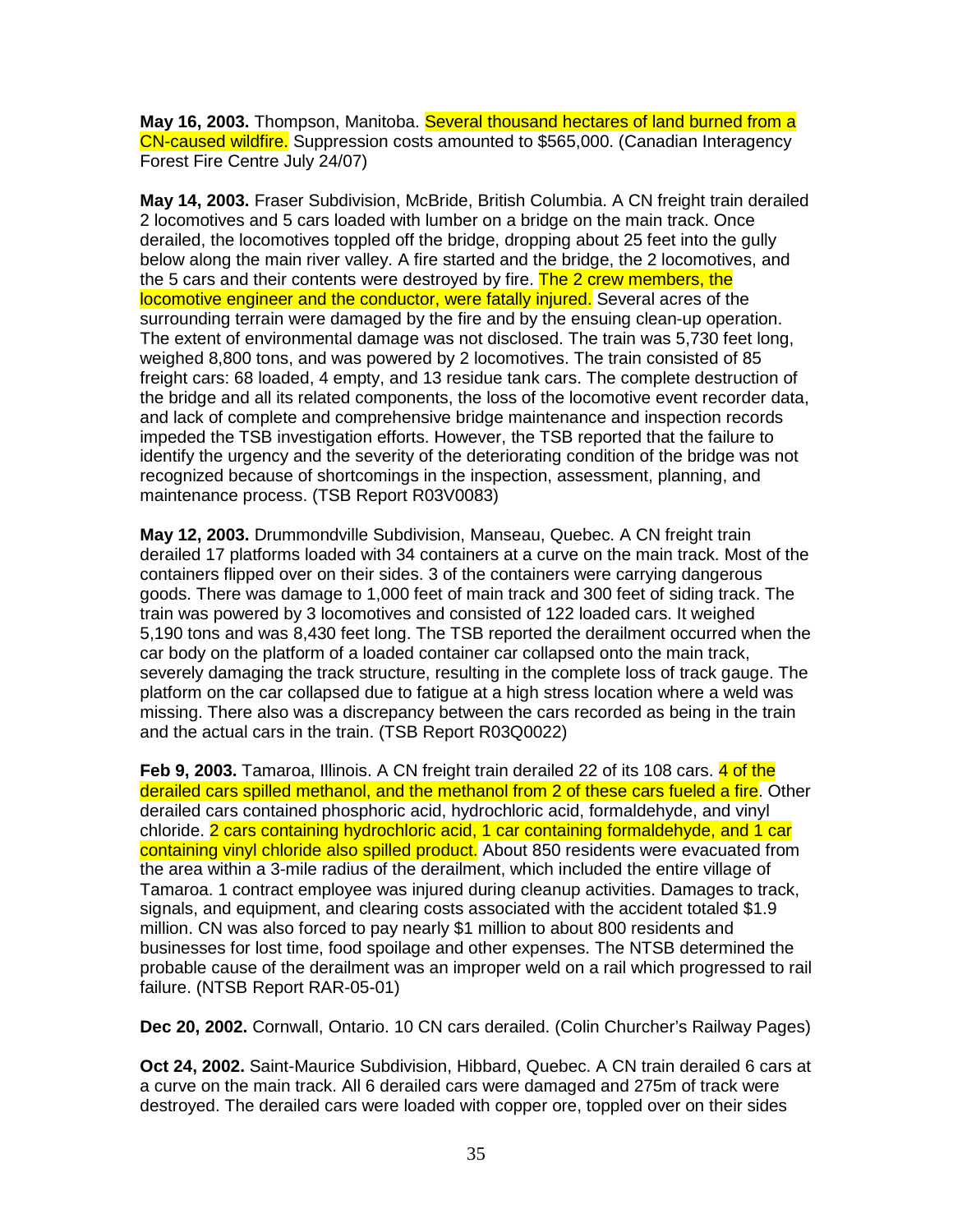and slid down the bank almost falling into a lake. The extent of environmental damage was not disclosed, but based on a photo in the TSB investigation report, there was damage to the lake shoreline. The train comprised 3 locomotives and 109 cars, 34 loaded and 75 empty. It was 6,730 feet long and weighed 7,230 tons. The TSB reported a defective rail caused the derailment. (TSB Report R02D0113)

**Aug 13, 2002.** Bedford Subdivision, Milford, Nova Scotia. A CN train derailed 7 container platforms from the last 2 five-pack cars on the main track. About 2.85 miles of track were damaged. The train was 7,540 feet long and weighed 6,230 tons. The TSB reported that significant track buckle, in part resulting from higher-than-normal air temperatures, caused the tracks to move out of alignment and caused the derailment. (TSB Report R02M0050)

**July 22, 2002.** Montmagny Subdivision, Joffre Yard, Levis, Quebec. A CN train operated by remote control (Beltpack) in the yard derailed 52 cars. 51 tank cars, which contained fuel oil and gasoline residue, derailed and rolled over. An empty bulkhead flat car also derailed. 2 switches and about 3,600 feet of track were damaged. The TSB reported that heavy winds set some empty cars (without their brakes on) in motion which caused the initial derailment. (TSB Report R02Q0041)

**July 8, 2002.** Camrose Subdivision, near Camrose, Alberta. A CN freight train derailed 2 locomotives and 14 cars at a curve in the track. The train consisted of 5 locomotives, 146 loaded cars (some carrying dangerous goods), 6 empty cars, 2 residue tank cars, was 9,708 feet long and weighed 17,201 tons. The train was the longest and heaviest train the crew had ever operated on this subdivision. Derailed cars included 2 empty hopper cars right behind the locomotive, 1 empty flat car, 5 loaded intermodal flat cars, and 6 multi-platform intermodal cars. The last derailed car carried 2 containers carrying dangerous goods. The 2 derailed locomotives were damaged. All derailed cars and about 860 feet of track were destroyed. The TSB reported the primary cause of the derailment was an improperly assembled train. The presence of the first locomotive without alignment control couplers behind the operating locomotives played a secondary role in this derailment. (TSB Report R02C0050)

**July 3, 2002.** Joliette Subdivision, L'Assomption, Quebec. A CN freight train derailed 14 cars at a curve on the main track. 9 of the derailed cars flipped over, fouling both sides of the main track and siding. Softwood lumber products were strewn over the right-ofway and the adjacent private property. About 1,830 feet of main track, 660 feet of siding track and a private crossing were destroyed. A 4-inch irrigation water main was severed, and about 150 trees and seedlings were destroyed or damaged in an adjacent nursery. The train consisted of 2 locomotives, 82 loaded, 9 empty and 2 residue cars. It was 5,570 feet long and weighed 10,390 tons. The TSB reported that the higher-than-normal air temperatures buckled the track which caused the derailment. The Board pointed out that even though hot weather inspections were carried out, they were not sufficient to identify the potential for a track buckle. (TSB Report R02D0069)

**May 2, 2002.** Rivers Subdivision, near Firdale, Manitoba. A CN train derailed 2 locomotives and 21 freight cars after colliding with a loaded tractor-trailer at a public crossing. The derailed equipment included 5 tank cars carrying dangerous goods, 1 tank car carrying ethylene glycol and 12 hopper cars carrying plastic pellets. The dangerous goods products included benzene and hexene. During the derailment, 4 of the tank cars sustained multiple punctures and spilled their products which ignited and a large fire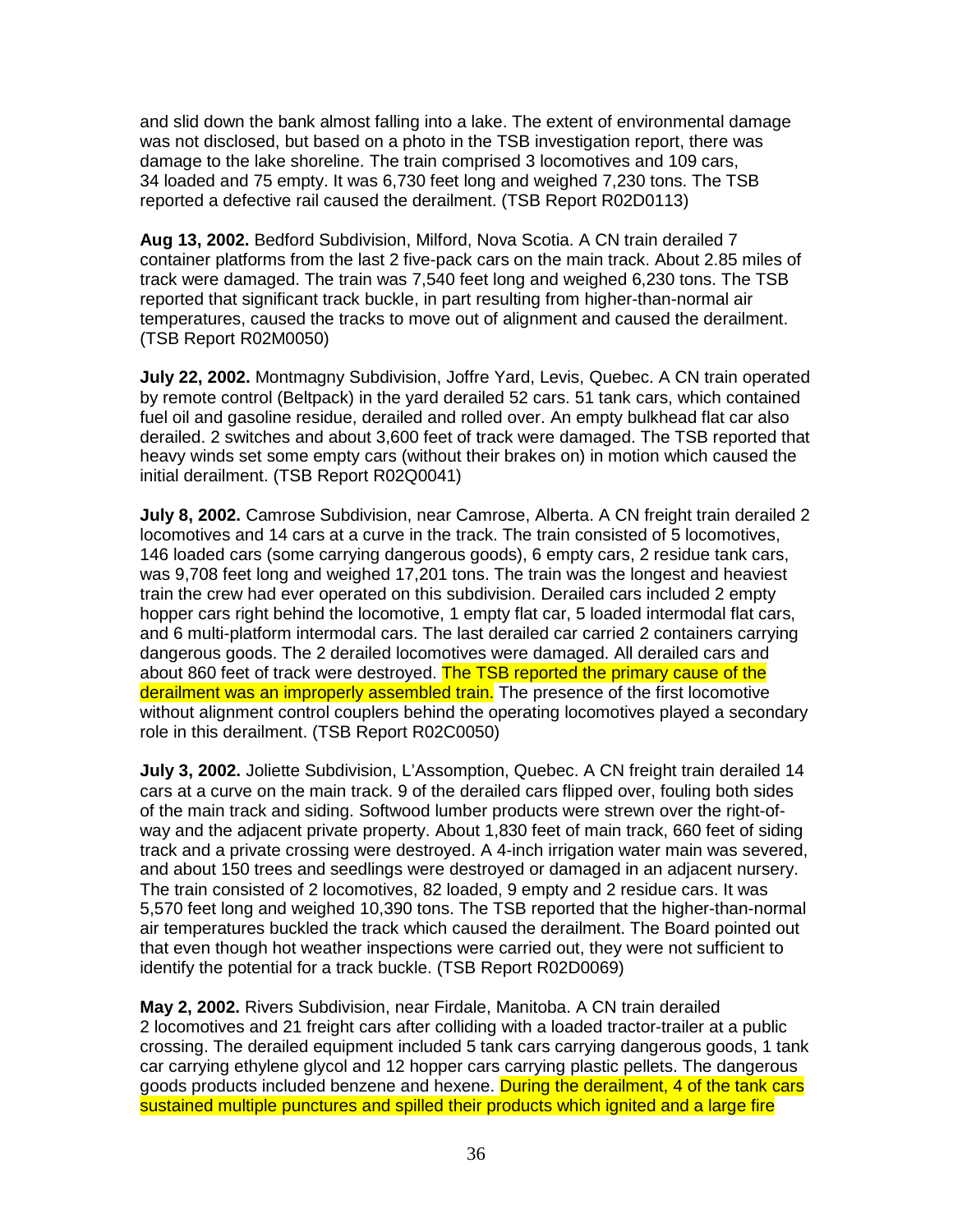engulfed the derailed cars, burning for 2<sup>1/2</sup> days. Water bombers were brought in to help fight the fire. A fibre-optic cable was severed and the Trans-Canada Highway had to be closed. 17 of the derailed cars were destroyed. About 700 feet of the south rail, 450 feet of the north rail, and many of the ties near the public crossing were destroyed. A total of 156 people were evacuated from within a 4-mile radius of the derailment for 2 days. About 13,000 tonnes of impacted soil were excavated and removed for treatment. Water sampling conducted about 1, 2 and 3 months following the spill determined that the groundwater had been contaminated with hydrocarbons. The extent of environmental and groundwater damage was not disclosed. (TSB Report R02W0063)

**April 26, 2002.** Redditt Subdivision, Winnipeg, Manitoba. 8 cars, including 3 box cars loaded with dangerous goods, derailed on the main track as a CN freight train departed Winnipeg. The train consisted of 3 locomotives and 85 cars (76 loaded and 9 empty), was 5,412 feet long, and weighed 9,363 tons. In addition to damaged cars, about 300 feet of track, a roadway underpass, and a fibre-optic system buried in the grade were damaged. 6 homes adjacent to the main track were evacuated. An improperly assembled train contributed to wheel lift on an empty flat car and subsequent derailment. (TSB Report R02W0060)

**Feb 15, 2002.** Dartmouth Subdivision, Dartmouth, Nova Scotia. A CN train derailed 5 cars in the yard, blocking a private crossing to an electrical shop. 3 of the derailed cars were tank cars loaded with liquefied petroleum gas, and the other 2 cars were flat cars loaded with vehicles. 2 derailed tank cars contained propane and 1 derailed tank car contained butane. 1 of the tank cars loaded with propane flipped over on its side as did 1 of the flat cars. The train consisted of 2 locomotives and 15 loaded cars. It was 925 feet long and weighed 1,200 tons. About 300 feet of track were damaged, and the private crossing required repairs. About 800 Dartmouth residents were evacuated from their homes, and the Angus L. MacDonald suspension bridge, one of the 2 major bridges connecting Dartmouth and Halifax, was closed for 12 hours. The TSB reported that deteriorating rail ties contributed to the derailment. (TSB Report R02M0007)

**Nov 15, 2001.** Holly Subdivision, Clarkson, Michigan. 2 CN/Illinois Central Railway trains collided at a switch at the Andersonville Siding. One of the trains missed a red stop signal as it entered the main track and hit the other train on the main track. Both crew members of the train that was hit were killed; the 2 crew members of the other train were seriously injured. The total cost of the accident was about \$1.4 million. The NTSB determined the probable cause of the collision was fatigue by the crew whose train hit the other, and the same train was also traveling above the speed limit. (NTSB Report RAR-02-04)

**Oct 6, 2001.** Napadogan Subdivision, Drummond, New Brunswick. A CN freight train derailed 15 cars after striking an automobile at a farm crossing. 7 of the derailed cars were tank cars carrying liquefied petroleum gas. One of the tank cars suffered damages and **spilled butane**, resulting in undisclosed environmental damage. The train consisted of 3 locomotives at the head of the train, 130 cars (78 loaded and 52 empty), was 8,700 feet long and weighed 10,000 tons. 9 cars and about 1,000 feet of track were destroyed. The TSB investigation determined that an undesired emergency brake application occurred when the train struck the automobile, resulting in rail rollover and the derailment. (TSB Report R01M0061)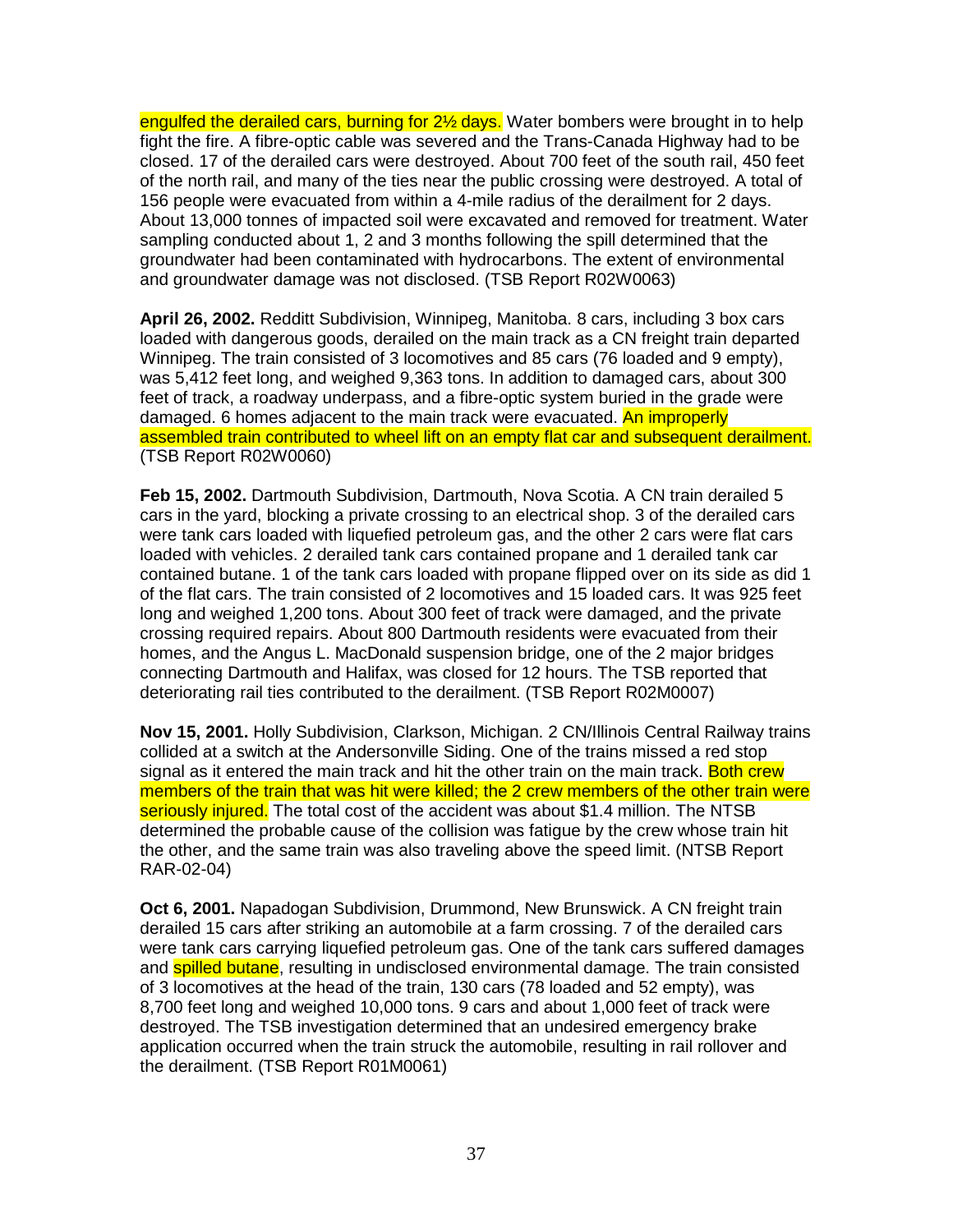**Sept 24, 2001.** Bala Subdivision, Richmond Hill, Ontario. A CN freight train derailed 21 cars on the main track. The running gear on all the derailed cars was damaged. The general merchandise train, powered by 2 locomotives, was hauling 40 loaded cars and 20 empty cars. It was 3,000 feet long and weighed 5,100 tons. The TSB reported that a heavy bulkhead door on one of the cars had opened, swung out, contacted the side of a train passing on an adjacent track and fell onto the track, causing the derailment. The Board indicated the closing device on the bulkhead door was inadequate and should have been replaced. (TSB Report R01T0255)

**Aug 29, 2001.** Saint-Hyacinthe Subdivision, Montreal, Quebec. A CN train approaching the Turcot Yard in Montreal derailed 8 container cars at a curve in the track. 5 cars rolled down the railway embankment, and came to rest obstructing Butler Street. The train consisted of 2 locomotives and 86 cars (85 loaded and 1 empty). It was 5,900 feet long and weighed 5,200 tonnes. The TSB reported that a wheel of one of the cars climbed over a defective rail and caused the derailment. (TSB Report R01D0097)

**May 23, 2001.** Chisholm, Alberta. CN started one of the largest human-caused fires in Alberta's history that destroyed 116,000 hectares of forest plus 10 homes, a trapper's cabin, 48 outbuildings and some vehicles primarily in the Hamlet of Chisholm. The environmental impacts were devastating – an undisclosed number of mammals, birds and other animals burned, and there was significant loss of wildlife habitat. The forest industry lost about 4.5 million  $m<sup>3</sup>$  of growing timber stock and over 6,300 ha of regenerated cutblocks. The Alberta government spent \$10 million fighting the fire with 514 firefighters and an abundance of equipment. CN eventually accepted responsibility for starting the fire by running locomotives in an inappropriate manner during a high fire hazard period. (Canada.com May 31/07, several other sources)

**April 12, 2001.** Bedford Subdivision, Stewiacke, Nova Scotia. A Via Rail passenger train consisting of 2 locomotives and 14 cars, travelling on CN main track from Halifax to Montreal, derailed at a manually operated main track switch in Stewiacke. A standard CN switch lock used to secure the switch in correct position had been tampered with. As a result of this tampering, the 2 locomotives and the first 2 cars continued on the main track, but the following cars took a diverging route onto an industrial track adjacent to the main track. 9 of the cars derailed and a farm supply building, as well as the industrial track were destroyed. 750 feet of the main track and a main track turnout were extensively damaged. One of the derailed cars was destroyed and the rest were damaged. 4 occupants of the building escaped without injury prior to impact. There were 132 persons on board the train. 22 persons were transported to hospital by ground or air ambulance; 9 were seriously injured. (TSB Report R01M0024)

**Feb 15, 2001.** Drummondville Subdivision, Trudel, Quebec. A CN train derailed 25 cars on the main track. 24 cars were destroyed, and 1 car was damaged. A main-track switch, the signal system, 800 metres of track, and goods stored on the property of a construction material distributor were damaged. A signal bungalow as well as a communications tower belonging to CN were also destroyed. An underground fibre-optic cable was severed. The train was comprised of 3 locomotives and 93 covered hopper cars loaded with wheat. It was 6,043 feet long and weighed 12,158 tons. The TSB reported the train derailed as a result of a fatigue fracture in an axle on one of the cars that derailed. (TSB Report R01Q0010)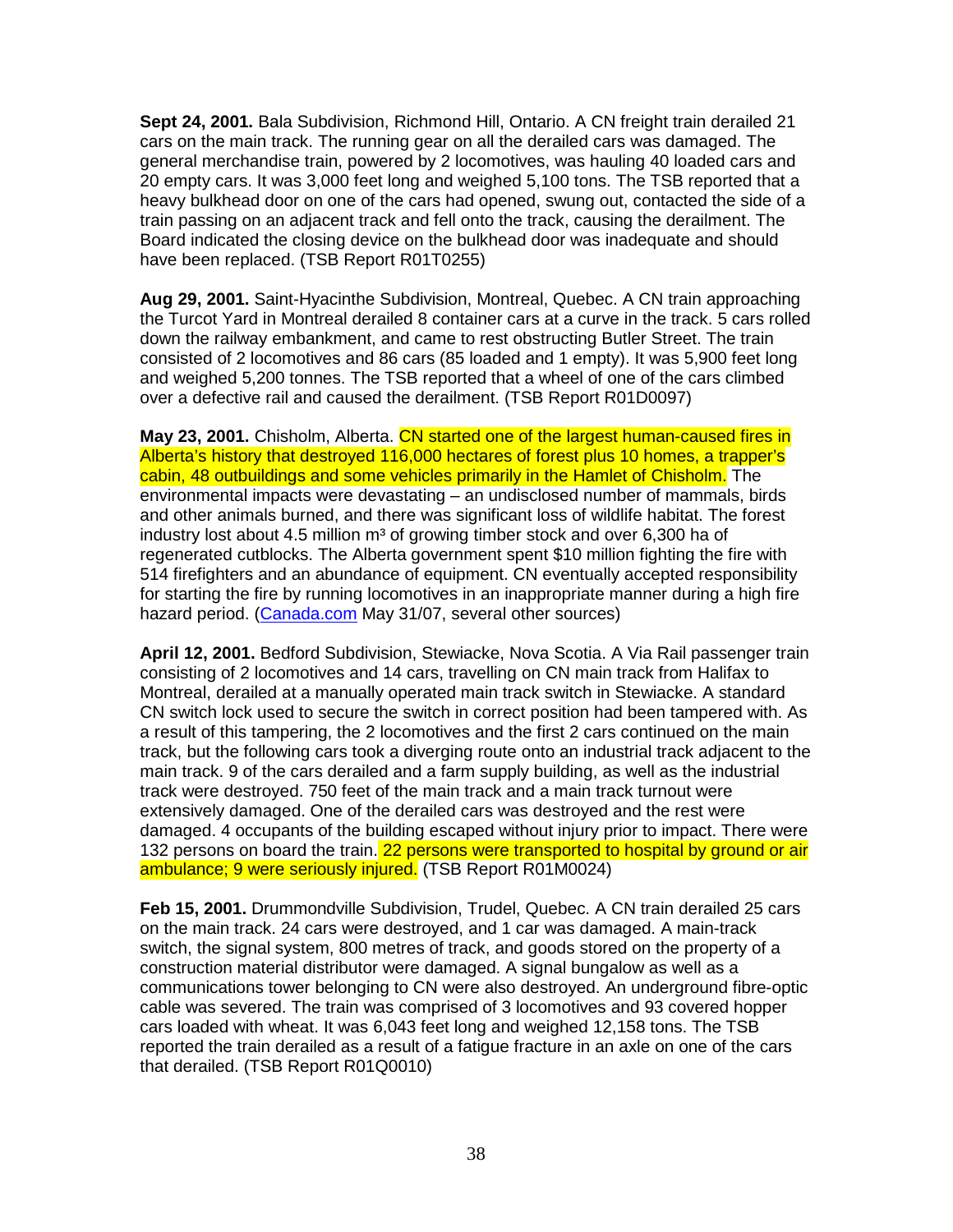**Jan 16, 2001.** Kingston Subdivision, near Mallorytown, Ontario. A CN freight train derailed 26 cars on the main track including 2 tank cars loaded with propane. A public school was closed for a day as a precautionary measure. The train consisted of 2 locomotives at the head of the train, 149 cars (76 loaded and 73 empty), was 9.450 feet long and weighed 11,700 tons. The TSB investigation determined that improperly assembling the long train contributed to a wheel lift and the derailment. Confused communication between the locomotive engineer and the rail traffic controller also appeared to contribute to the derailment. (TSB Report R01T0006)

**Dec 11, 2000.** Kashabowie Subdivision, Shabaqua, Ontario. A CN freight train derailed 17 cars. The derailed cars included 2 loaded tank cars containing methanol, 1 that had flipped upside down and was damaged, spilling all of its contents, and the other which was leaking methanol from an unloading valve that had opened during the derailment. A total of about 100,000 litres of methanol spilled, most of which entered the Shebandowan River. Methanol is a colourless, flammable and poisonous liquid. Persons living close to the river, downstream, were cautioned not to consume water drawn from wells near the river. Water was not declared free of methanol by local health authorities for almost a month following the spill. The extent of environmental damage to the Shebandowan River's ecosystem was not disclosed. The other derailed cars included 5 loaded cars of grain, 7 empty flat cars and 3 empty box cars. The train comprised 3 locomotives, 59 loaded cars and 27 empty cars. It was 5,400 feet long and weighed 8,500 tons. The TSB reported that emergency brake pressure on a cracked defective rail caused the rail to fail, and resulted in the derailment. (TSB Report R00W0253)

**Dec 10, 2000.** Kingston Subdivision, Marysville, Ontario. A CN train derailed 2 cars in a curve on the main track. 1 of the derailed cars, a bulkhead flat car loaded with lumber, lost its load, blocking the adjacent north main track. The other derailed car was a residue tank car. The train comprised 2 locomotives, 51 loaded and 44 empty cars. It was 6,600 feet long and weighed 8,300 tons. The TSB reported that, in each track curve of the train's journey, the load of lumber shifted slightly laterally, causing the banding around the load of lumber to dig into the corners of the lumber, gradually lessening the degree of securement and allowing even greater movement as the trip progressed. Travelling in an unstable state, the lumber shifted at the curve near Marysville and the unbalanced load caused one or more wheels on the car to lift and derail, destabilizing the trailing tank car which also derailed. (TSB Report R00T0324)

**Dec 9, 2000.** Napadogan Subdivision, Blue Bell, New Brunswick. A CN freight train derailed 7 multi-platform double-stack container cars at a curve on the main track. 36 containers were spread over an area covering both sides of the main track for about  $\frac{1}{2}$ km. 11 of the containers were carrying bags of white asbestos (a hazardous material); 2 containers released product onto the right-of-way. A total of 660m of track structure was damaged. The train was powered by 4 locomotives, was 5,700 feet long and weighed 5,200 tons. The TSB reported the derailment occurred due to a rail failure at a curve in the track. (TSB Report R00M0044)

**May 22, 2000.** Saint-Maurice Subdivision, Cressman, Quebec. A CN train derailed 23 cars at a curve on the main track on a bridge over the Saint-Maurice River. Derailed cars included: 13 gondola cars loaded with wood chips, 2 cars loaded with paper, 1 empty hopper car, and 7 tank cars with gasoline residue. 3 of the tank cars with gasoline residue fell into the river. 2 tank cars were punctured, **spilling an undisclosed amount of** gasoline into the river. The extent of environmental damage was not disclosed. 400 feet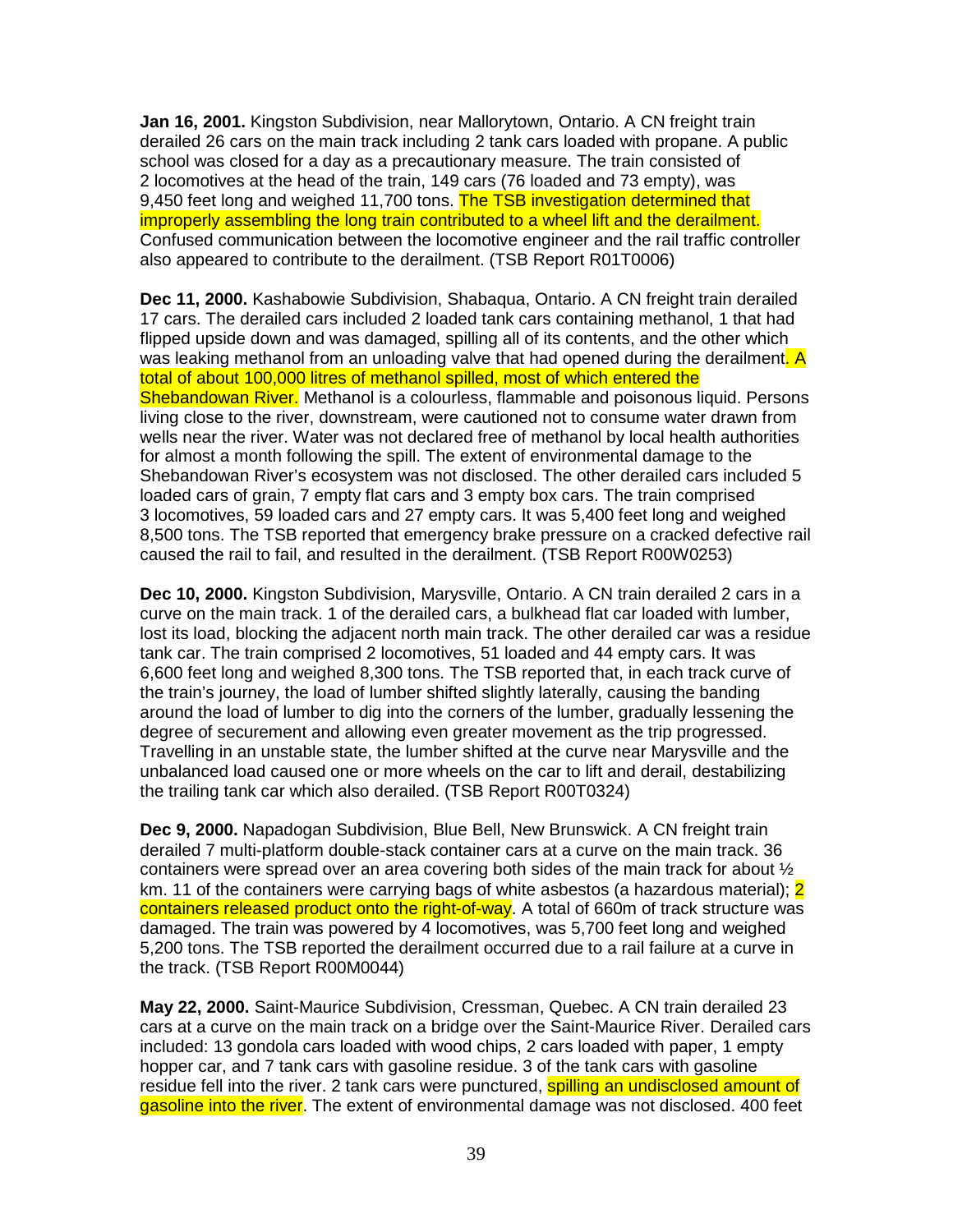of track were destroyed and 2 spans of the railway bridge across the river were heavily damaged. 22 of the derailed cars were damaged and 1 was destroyed. The train consisted of 3 locomotives and 159 cars, including 128 loaded cars, 19 empty cars and 12 tank cars with gasoline or heating oil residue. The train was 9,586 feet long and weighed 15,230 tons. The TSB reported that the derailment was caused by a defective rail in the track curve. (TSB Report R00Q0023)

**May 16, 2000.** Redditt Subdivision, White, Ontario. A CN freight train derailed 19 of its 136 cars along a curve in the main track. 4 of the derailed cars contained dangerous goods. The train consisted of 2 locomotives at the head of the train, 136 cars (51 loaded and 85 empty), was 8,800 feet long and weighed 9,440 tons. The TSB investigation determined that, during throttle reduction while in a curve, the train experienced a wheel climb derailment that was a result of a number of factors including *improperly* assembling the train. (TSB Report R00W0106)

**March 10, 2000.** Rouses Point Subdivision, Brossard, Quebec. A CN train derailed 5 cars on the Massena Spur after traveling through a public crossing. 4 cars toppled over on their sides in a ditch; 3 of these contained dangerous goods. 2 of the tank cars were carrying molten naphthalene (a flammable solid), and the third was carrying creosote. The other 2 derailed cars were hopper cars. All 5 derailed cars were damaged. The track was heavily damaged over a length of about 170 feet. The train consisted of 2 locomotives and 11 cars (8 loaded and 3 empty), was about 730 feet long and weighed 1,330 tons. As a precautionary measure, the Brossard Fire Department ordered the evacuation of about 20 people in the area. The TSB reported the train spread the track gauge, and the wheels of the first derailed car dropped inside the rail near the public crossing. The fact that CN had planned to replace the rail ties indicate that CN was aware of track structure problems at this location. (TSB Report R00D0026)

**Dec 30, 1999.** Near Mont-Saint-Hilaire, Quebec. A CN Ultratrain, a petroleum products unit train linking the Saint-Romuald oil refinery with a petroleum depot in Montreal, derailed and collided with another CN Ultratrain traveling in the opposite direction on a neighbouring track. There was a violent explosion and some rail cars burned for more than 4 days, creating a smoke plume about 500m high. The 2 crew members on the train hit by the derailed train were killed. About 350 families had to be evacuated. 2 locomotives and 61 cars were damaged in the accident. About 2.7 million litres of hydrocarbons spilled and caught fire, damaging private property, public property and the environment. The Ultratrain derailed at a broken rail caused by a defective weld, causing the TSB to call into question CN's quality assurance program for rail welds. The quality assurance system in place did not detect the welds that did not meet the company's standards (mismatch between rail ends, absence of a weld tag, weld not entered in the inventory of continuous welded rail [CWR] repairs and adjustments). (TSB Report R99H0010, TSB News Release Sept 26/02)

**Nov 23, 1999.** Kingston Subdivision, Bowmanville, Ontario. A westward CN freight train struck an abandoned tractor-trailer at a farm level crossing. Metal parts from the trucktrailer became entangled under the wheels of the lead locomotive, resulting in the derailment of both locomotives and the following 10 rail cars, 4 of which rolled over onto their side. An eastward Via Rail passenger train struck the debris on an adjacent track and derailed, just before the freight train had come to a halt. The derailing Via train dragged the trailer portion of the truck-trailer for about 700 feet, causing the Via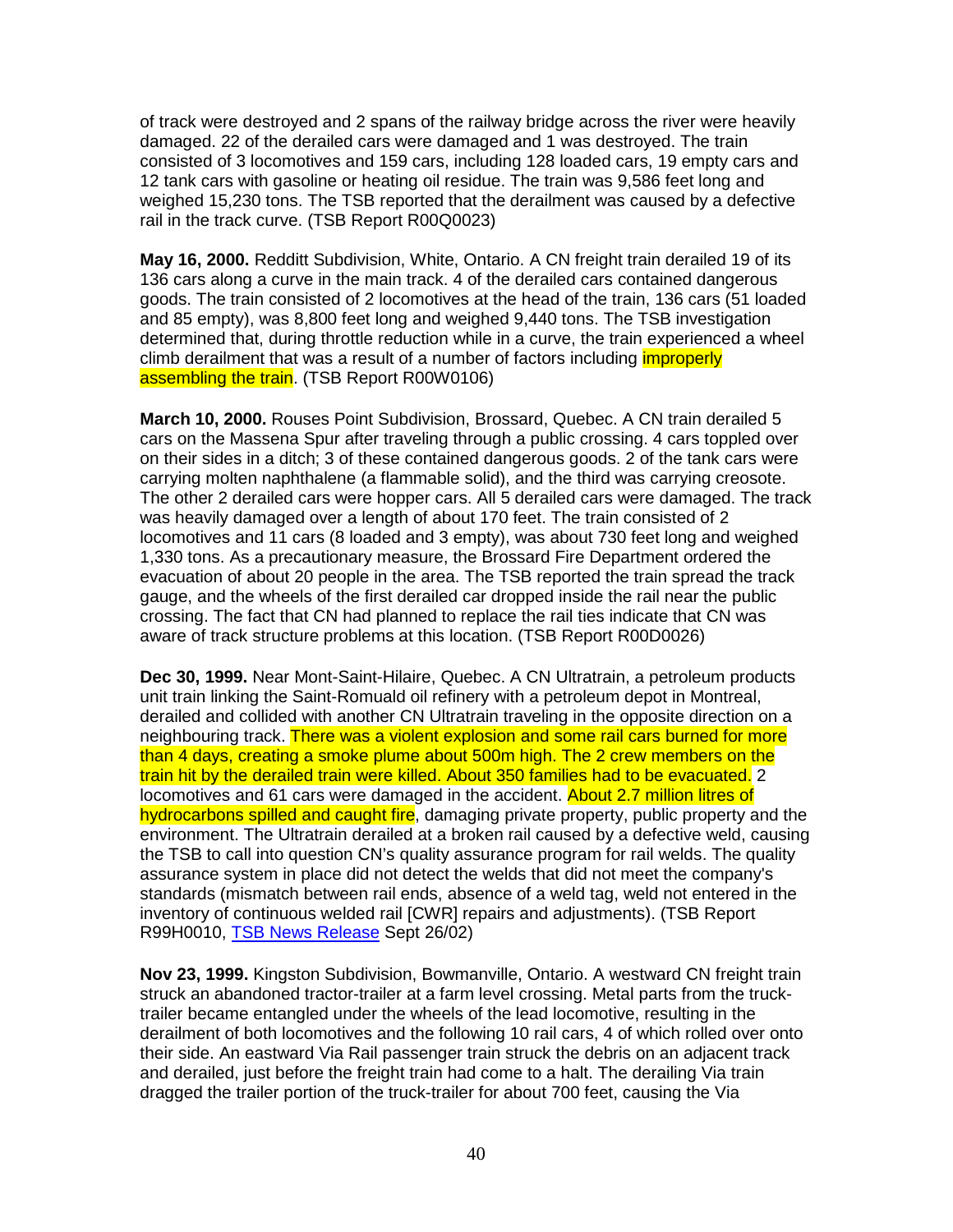locomotive and the following 5 passenger coaches to derail. The jackknifing passenger train hit the derailed freight train cars. Fuel spilling from the tractor-trailer ignited and a fire started. About 6,800 litres of diesel fuel spilled from the Via locomotive and was also ignited. About 4,550 litres of diesel fuel also spilled from the lead locomotive of the CN freight train. 3 of the derailed freight cars contained liquefied petroleum gas residue and 5 of the derailed freight cars were loaded with butadiene. Minor injuries were sustained by 6 Via Rail employees and 5 passengers. (TSB Report R99T0298)

**Oct 9, 1999.** Bedford Subdivision, Bedford, Nova Scotia. A CN freight train derailed a locomotive and the first 8 cars. Some of the derailed cars flipped over on their sides and the entire derailment was spread over a distance of about 655 feet. Corn from 2 damaged hopper cars was spread over the derailment site. Over 800 feet of track were damaged. The train comprised 3 locomotives, 64 loaded and 3 empty, and was 4,580 feet long and weighed 4,470 tons. The TSB reported a damaged rail initiated the derailment. (TSB Report R99M0046)

**Sept 23, 1999.** Bala Subdivision, near Britt, Ontario. A CN freight train derailed 26 cars at a curve in the tracks at Mowat, near Britt. The train consisted of 94 cars, 54 of which were tank cars (41 of the 54 were carrying dangerous goods or dangerous good residues). The 26 derailed cars included: 19 tank cars, 2 box cars and 5 hopper cars. Of the 19 tank cars, 1 was a load of liquefied petroleum gas (LPG), 14 had LPG residues, 3 were loaded with anhydrous ammonia, and 1 was empty. The loaded LPG car and 1 of the loaded anhydrous ammonia cars were ruptured, each spilling their product and igniting, causing several fires. The loaded car of LPG exploded, projecting pieces of its tank and jacket in all directions. About 127,000 pounds of LPG and 158,000 pounds of anhydrous ammonia were spilled. A crater in the right-of-way measuring about 2m deep. 3m wide and 15m long was created by the LPG fire and subsequent violent rupture of the tank, which destroyed the roadbed and altered the physical state of the soils and other materials in the area. A box car immediately west of the LPG tank was crushed and bent 90°. About 600 feet of main track and sidi ng were destroyed, the turnout for the siding at Mowat required extensive repairs, and the nearby public crossing required minor repairs. 18 of the derailed cars were damaged, and 8 cars were destroyed. The adjacent trees, other vegetation and earth were scorched black and killed for a radius of about 200 feet by the fire ball and chemical releases. CN employees at the Mowat siding, 3 local woodcutters and 2 hunters located downwind of the accident site were evacuated due to the toxic fumes. An Ontario Provincial Police officer, a local woodcutter, and two firemen suffered minor injuries as a result of contact with ammonia vapours. The TSB reported on many deficiencies as contributing to the derailment including: deficiencies in track gauge and alignment, and improper track condition for freight train speeds they were traveling. The TSB also reported that older-design, belowstandard and defective construction of tank cars contributed to the magnitude of the ensuing fires. The total extent of environmental damage, including to the adjacent Little Key River and shoreline, was not detailed in the TSB investigation report. (TSB Report R99T0256)

**Aug 27, 1999.** Kingston Subdivision, Wesco Spur, Yard CB, Cornwall, Ontario. A CN crew was performing switching operations in the yard when 6 tank cars ran away on one of the tracks. The cars rolled for 475 feet and struck the stop block at the end of the track. 1 car derailed and its tank was punctured. About 5,000 gallons of product, a class 3 combustible liquid, spilled onto the ground. About 2,000 gallons seeped into the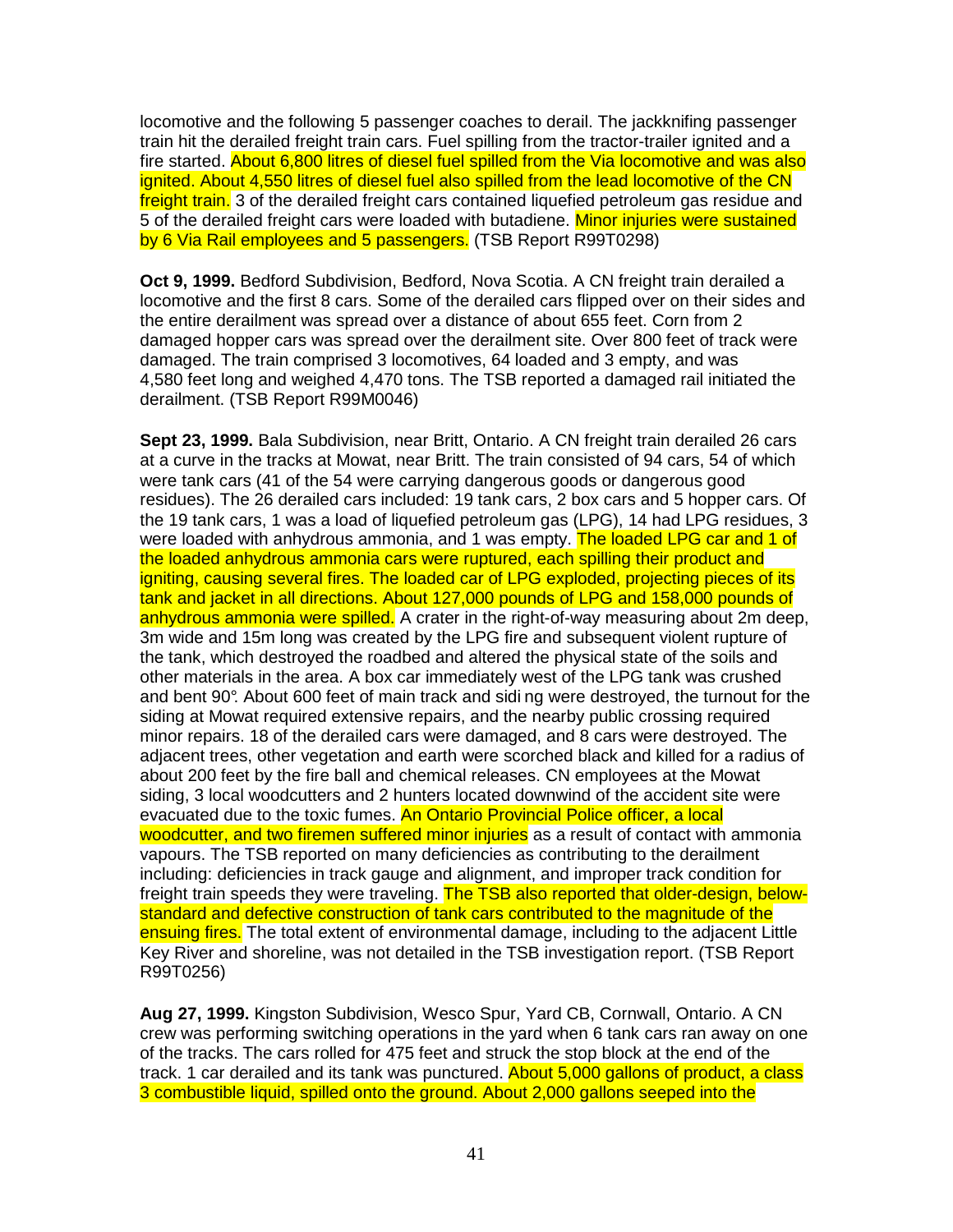ground or flowed into the sewer system. The soil contaminated by the liquid was collected and hauled away for treatment. The extent of environmental damage was not disclosed. Cornwall police and firefighters immediately set up a 1,000-foot safety perimeter and evacuated customers and staff from nearby businesses. The TSB reported the evacuation caused inconvenience and economic losses for nearby businesses. (TSB Report R99D0159)

**Aug 15, 1999.** Clearwater Subdivision, Messiter, British Columbia. A CN freight train derailed 40 cars of a 100-car grain train. 2 of the derailed cars rolled into the North Thompson River. About 5,000 tons of mixed grains were spilled over the right-of-way and in the river. Most of the 40 cars sustained extensive damage. About 1,500 feet of track were destroyed and an additional 3,000 feet were damaged. The train was powered by 2 locomotives, was 5,900 feet long and weighed 11,800 tons. The extent of environmental damage to the Thompson River and bank was not disclosed. The TSB reported a defective wheel caused the derailment. (TSB Report R99V0141)

**July 14, 1999.** Kingston Subdivision, Morrisburg Station, Ontario. 16 CN cars derailed in front of the station. (Colin Churcher's Railway Pages)

**April 23, 1999.** Chatham Subdivision, Thamesville, Ontario. A Via Rail passenger train travelling east on the north main track hit an open switch, causing it to tip over and collide with stationary CN cars full of ammonium nitrate on an adjacent yard track. All 4 passenger cars and the locomotive of the passenger train derailed as well as 4 of the stationary cars. The 2 crew members in the locomotive cab were killed. 77 of the 186 passengers and crew on board were treated at the hospital. 4 people were admitted with serious injuries. About 50m of main track and 100m of the adjacent yard track were destroyed. The locomotive was damaged beyond repair and the leading 2 passenger cars sustained substantial damage. A December 18, 2012 version of the TSB investigation report identified safety deficiencies relating to the level of defenses associated with the Occupancy Control System method of train control, particularly in "dark territory," where trains are not always provided with sufficient advance warning of reversed main track switches, and to the storage of dangerous goods in rail cars for prolonged periods of time at locations adjacent to main tracks. The TSB also pointed out the need to eliminate some passenger safety hazards in a timely fashion. (TSB Report R99H0007)

**April 13, 1999.** Montmagny Subdivision, Bégin, Quebec. A CN petroleum product unit train derailed 10 tank cars loaded with gasoline on the main track. Some cars flipped over on their sides and 1 car completely toppled over landing on its top. About 230 litres of gasoline were spilled into Les Quarante Lacs (Forty Lakes), causing undisclosed environmental damage. The 10 derailed cars were damaged, as was another car which did not derail. 450 feet of track were destroyed, and another 300 feet of track were damaged. The TSB reported soft subgrade and a cluster of rotten ties as causing the derailment. Confusion of responsibilities among 3 acting inspectors may also have contributed to the derailment. (TSB Report R99Q0019)

**Feb 6, 1999.** Ruel Subdivision, Neswabin, Ontario. A CN freight train derailed 21 cars. The derailed cars included a tank car loaded with liquefied petroleum gas and 2 tank cars loaded with flammable benzene and dicyclopentadiene. **1 of the tank cars with the** benzene mixture was punctured resulting in a fire and a total loss of product. The liquid benzene and some lumber that was strewn about the derailment site fuelled a fire that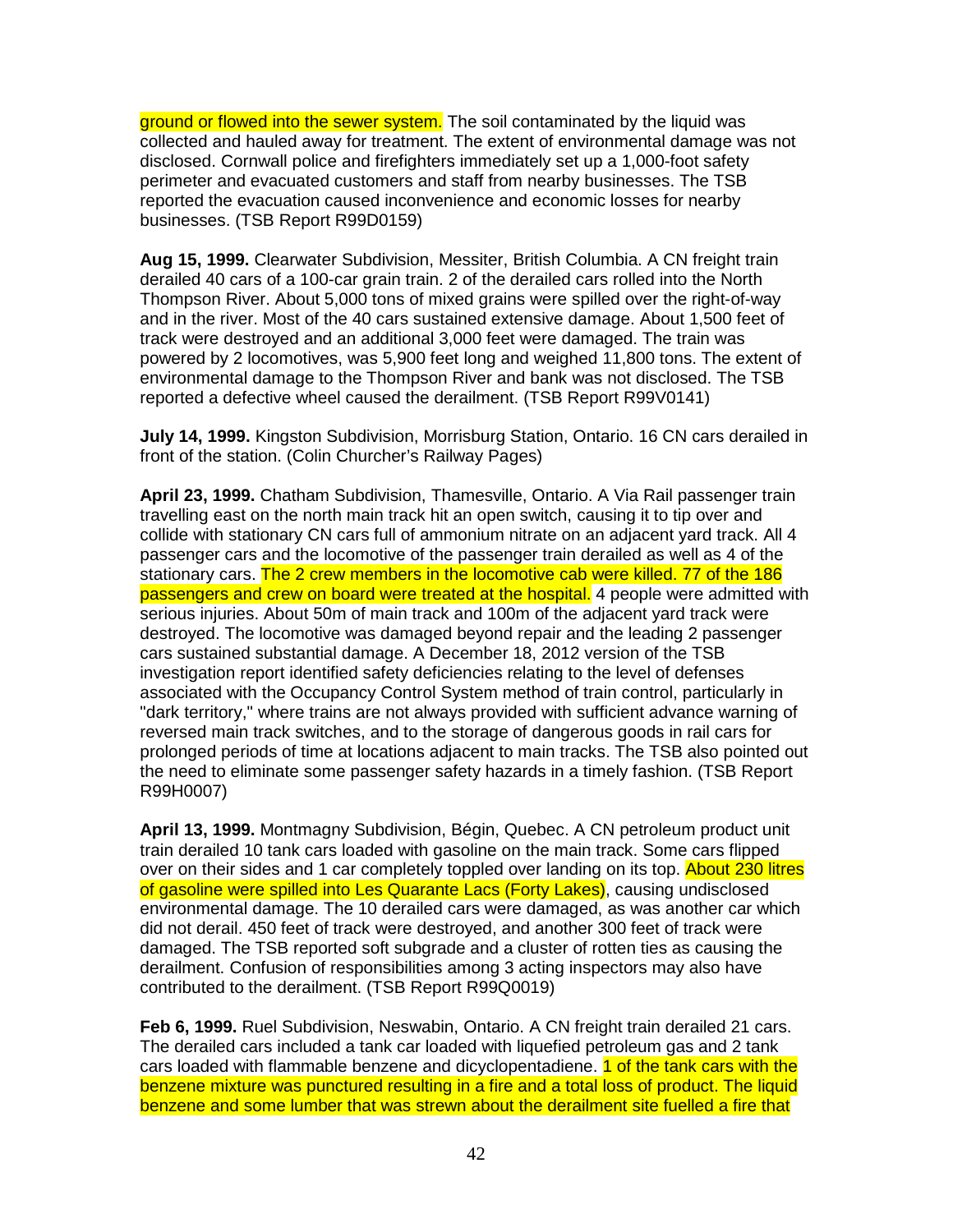burned for several days. 16 of the 21 derailed cars were destroyed, including 3 tank cars that were involved in the post-derailment fire. 4 cars were damaged. A power switch and dwarf signal, and 500 feet of track were destroyed. In the main derailment area, 4 telephone poles were destroyed. Another power switch and a hot box detector were damaged. Total property damage exceeded \$1.5 million. The TSB reported a roller bearing on one of the cars overheated and seized, resulting in an axle fracture and the derailment. Unclear lines of authority and communication failures regarding the Wayside Inspection System (WIS) were cited by the TSB as contributing to the derailment. The TSB also reported Transport Canada has no national program to audit and monitor WISs, to ensure the safety of operating trains. (TSB Report R99T0031)

**Jan 31, 1999.** Albreda Subdivision, Jasper, Alberta. A CN runaway train on the main track entered the rail yard in Jasper and collided head on with a stationary CN train. 5 locomotives and 11 cars derailed. The 3 locomotives and 2 cars on the runaway train were extensively damaged, as were the 2 locomotives and 1 car on the stationary train in the yard. The collision damaged about 520 feet of track and 4 switches. The conductor of the runaway train received minor injuries. The TSB reported the extreme blowing snow conditions during the accident rendered the air brake system ineffective, and the crew was unaware of the condition of the dynamic braking system. The crew of the runaway train was apparently fatigued which may have affected their performance. (TSB Report R99E0023)

**Nov 26, 1998.** Halton Subdivision, MacMillan Yard, Concord, Ontario. A CN train derailed 3 tank cars loaded with anhydrous ammonia. 1 of the tank cars rolled down a 20-foot embankment and another tank car flipped over on its side. 1 of the tank cars was damaged and spilled anhydrous ammonia. The yard was evacuated and the public roadways in the area, including Highway 7, were closed for about 5 hours. The TSB reported the train derailed as a result of 2 rail breaks caused by surface and sub-surface cracking, the wear exceeding CN's allowable limits. The Board identified a safety deficiency relating to the maintenance standards and practices. (TSB Report R98T0292)

**Sept 24, 1998.** Mont-Joli Subdivision, Mont-Joli, Quebec. 25 cars from a CN train rolled downhill uncontrolled on the main track of the Matapédia Railway Company (MRC), and collided with 4 MRC yard locomotives standing on the main track in front of the station at Mont-Joli. The CN crew thought they had secured their locomotives on a grade, then left their train and went to the station to complete some paperwork. Then, both CN and MRC employees heard a loud noise. When they looked out, they realized the CN train had rolled down the hill and crashed into the MRC locomotives. 5 rail cars were damaged, 2 rail cars were destroyed, and 4 yard locomotives and several hundred feet of main and yard tracks were damaged. A tank car, which was crushed and opened by the impact, spilled some residual product into the parking lot and onto the street. A commercial truck carrying cylinders of compressed gas was crushed. The employees in the vicinity of the station immediately left. The derailed cars came to rest close to commercial and residential properties in the centre of the town. 4 automobiles parked in the station parking lot were destroyed by the derailed rail cars. There was extensive damage to the station platform, and several hundred feet of main and yard tracks, including 78 feet of rail and 34 railway ties that required replacing. The police later determined that, once the CN crew left their train unattended, 2 boys had walked over to the train and released the brakes on most of the 25 parked rail cars, causing the train to roll downhill. (TSB Report R98M0029)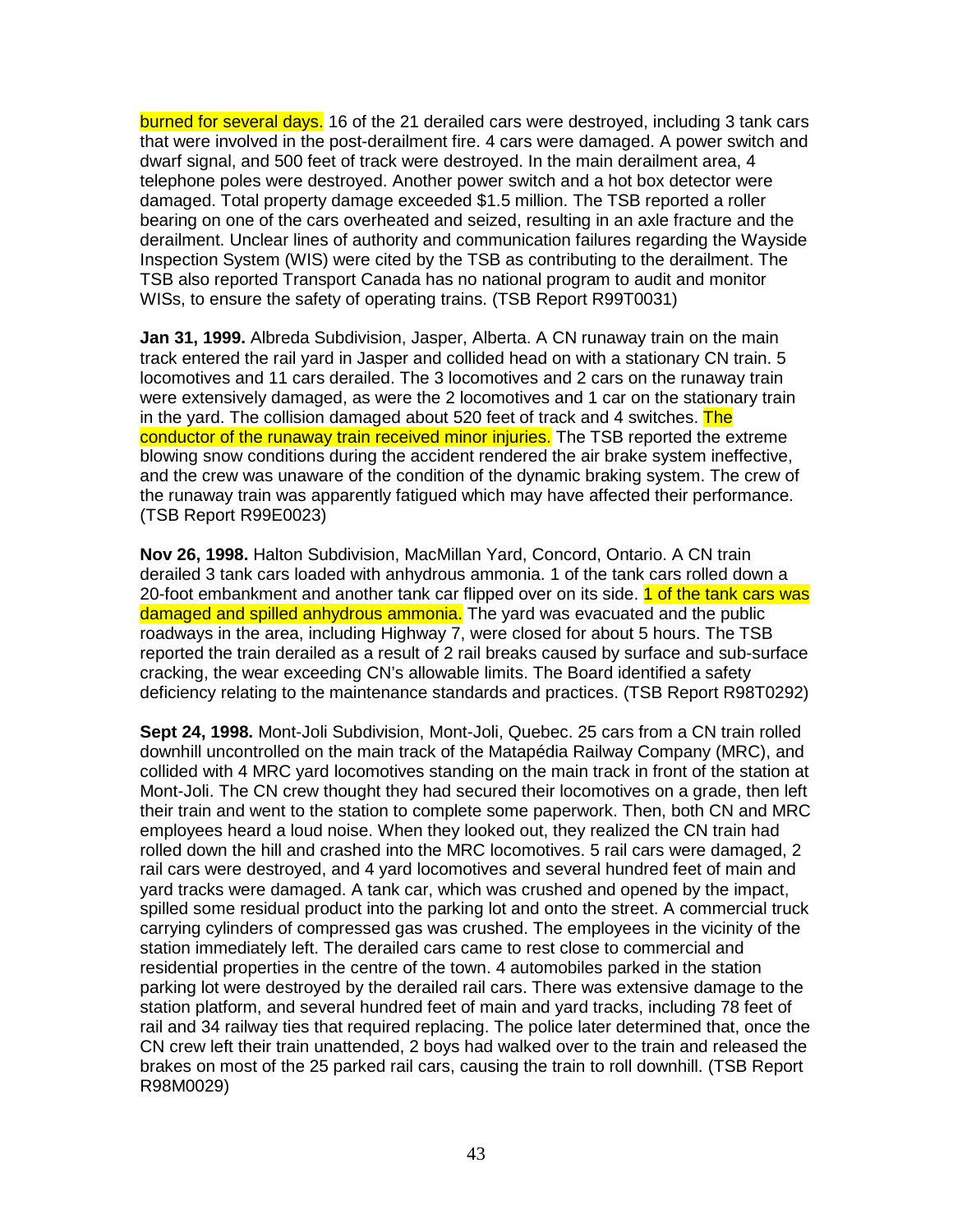**March 1, 1998.** Kingston Subdivision, Lyn, Ontario. 8 CN cars derailed, 2 of which carried dangerous goods – ethylene refrigerated liquid and alkylamines. The train derailed at a track crossover. The train was pulled by 2 locomotives and was 7,482 feet long and weighed 5,866 tons. The TSB investigation determined the derailment occurred when a rail car wheel climbed over a defective switch that was severely chipped. Proper track maintenance and inspection practices had not been followed. (TSB Report R98T0042)

**March 1, 1998.** Edson Subdivision, near Obed, Alberta. A moving CN train collided with the tail end of a stationary CN train. The lead locomotive from the moving train and the last car from the stationary train derailed and were extensively damaged. The 2 crew members in the lead locomotive of the moving train were seriously injured, and were taken from the scene by ambulance. The moving train was powered by 2 locomotives and was hauling 20 loaded and 33 empty cars. It was 3,140 feet long and weighed 3,490 tons. The stationary train consisted of 4 locomotives and 100 loaded cars. It was 6,140 feet long and weighed 13,850 tons. The TSB reported the collision occurred because the crew of the moving train did not maintain adequate vigilance and miscalculated how far away the stationary train was located. (TSB Report R98C0022)

**Nov 24, 1997.** Diamond Subdivision, Carrier, Quebec. While a CN train was proceeding from a stop signal at a siding, a tank car loaded with sulphuric acid split open, spilling its entire contents. The extent of environmental damage was not disclosed. The TSB determined that the tank car had been fabricated with a gap and missing butt weld, in variance with approved design drawings, and that it fractured under normal service loading at a pre-existing crack. The TSB has pointed out many times to CN and Transport Canada the risks associated with the frequent inferior construction of tank cars that carry dangerous goods, including oil and other hazardous products. (TSB Report R97D0253)

**May 6, 1997.** Kingston Subdivision, Coteau-du-Lac, Quebec. A CN train dropped into a depression in the subgrade on the main track and derailed 2 locomotives and 12 freight cars. The lead locomotive toppled over on its side. The fuel tanks on both locomotives were punctured and about 12,000 litres of diesel fuel spilled into the Rouge River which was only 10m from the railway tracks. Although emergency personnel placed booms and absorption materials in the river, very little diesel fuel (1,000 litres) was recovered. The extent of environmental damage, especially to the river and the river shoreline, was not disclosed. 2 crew members were injured. The train consisted of 2 locomotives and 19 loaded cars. It was 1,060 feet long and weighed 1,000 tons. The 2 locomotives and 12 freight cars were damaged, and about 270 feet of track were destroyed. The TSB reported the derailment occurred because the subgrade collapsed under the moving train as a result of weak, water-saturated clays in and around the embankment. The Board was concerned that CN maintenance and inspection employees were not apparently sensitive to the hazards posed by unusual events in bodies of water adjacent to railway embankments. The TSB also reported that locomotive fuel tanks are particularly prone to puncture and spilling of diesel fuel at derailment. (TSB Report R97D0113)

**March 27, 1997.** Ashcroft Subdivision, Conrad, British Columbia. A CN train travelling from Boston Bar to Kamloops encountered a large railbed depression and derailed on the main track near Conrad. Both crew members were killed. 2 locomotives, 14 freight cars and about 1,200 feet of main track and siding were destroyed. Loaded open hopper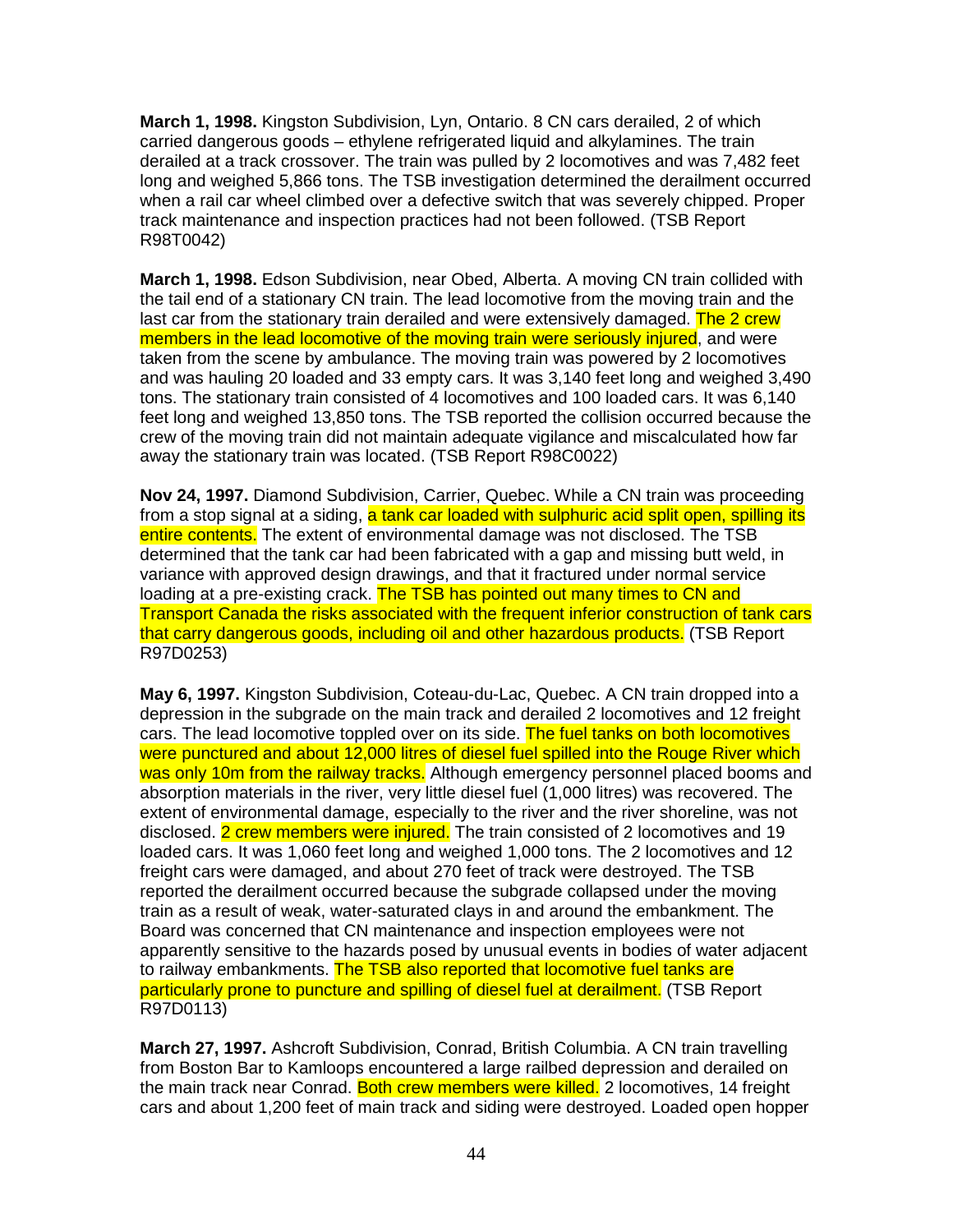sulphur cars stored on an adjacent siding were hit and also derailed, and some of these cars overturned and spilled their contents. Fuel spilled from the derailed locomotives and ignited. The resulting fire engulfed the derailed equipment and scattered container contents. The fire was finally extinguished March 28. Fire again erupted around the locomotives March 29 and took several hours to extinguish. The TSB ascertained that improper drainage of run-off from the adjacent Trans-Canada Highway contributed to destabilizing the railway subgrade which then collapsed, causing the derailment. (TSB Report R97V0063)

**Aug 12, 1996.** Edson Subdivision, east of Edson, Alberta. All 3 occupants in the lead locomotive of a CN freight train were fatally injured when their train, which was travelling about 54 mph on the main track, collided head-on with 20 runaway cars moving toward them at about 30 mph. The runaway cars had been left on a track in the Edson Yard with their hand brakes on, which eventually failed to hold them, causing them to move onto the main track uncontrolled. The TSB reported that, for the years 1991 to 1996, 190 runaways were reported to the TSB and in spite of repeated warnings and recommendations issued by the TSB, the problem persisted. This particular runaway situation, which ended in 3 deaths, triggered a TSB investigation with wider scope and depth. Consequently, the TSB raised serious questions about the effectiveness of standard railway operating rules, rail traffic control systems, rail safety regulatory overview, and CN's safety management programs. (TSB Report R96C0172)

**July 2, 1996.** Aberdeen Subdivision, North Battleford, Saskatchewan. A CN train was unintentionally diverted onto a spur track, and collided head-on with a stationary and uncrewed CN freight train. The locomotives of both trains were extensively damaged, and 10 freight cars derailed. The **locomotive engineer was injured** when he jumped from the train. The moving train consisted of 3 locomotives and 88 loaded cars. It weighed 10,000 tons and was 6,500 feet long. The TSB determined that the switch for the spur track was inadvertently left in the reverse position. The train was also travelling at an excessive speed, according to the TSB. (TSB Report R96W0171)

**April 24, 1996.** Hagersville Subdivision, Nanticoke, Ontario. A CN train crew was switching at the Esso oil refinery near Nanticoke, when 5 tank cars went out of control. The cars rolled southward about 2 miles, crossed over 2 public road crossings and through the Ontario Hydro thermal generating plant building. The cars continued another 600 feet to the end of the track where the 2 leading cars derailed. 1 derailed car contained sulphuric acid and the other derailed car that flipped over on its side contained sulphuric acid residue. Both derailed cars were damaged. There was substantial damage to private property, including a car mover which had been standing on the track in the Ontario Hydro building. It was pushed ahead of the runaway cars to the end of the track and was destroyed. The entrance gate to Ontario Hydro's property was also destroyed. There was damage to CN's track. The TSB determined the tank cars rolled away and derailed because they were not securely coupled during a switching operation. (TSB Report R96T0137)

**March 11, 1996.** Sussex Subdivision, River Glade, New Brunswick. A CN train derailed 22 freight cars on the main track. 16 of the derailed cars were tank cars loaded with various dangerous goods including gasoline, butane and fuel oil. About 455 litres of gasoline spilled from 1 tank car and butane was released into the atmosphere from 2 leaking pressure tank cars. As a precautionary measure, 8 residents in the area were evacuated. The extent of environmental damage was not disclosed. About 400 feet of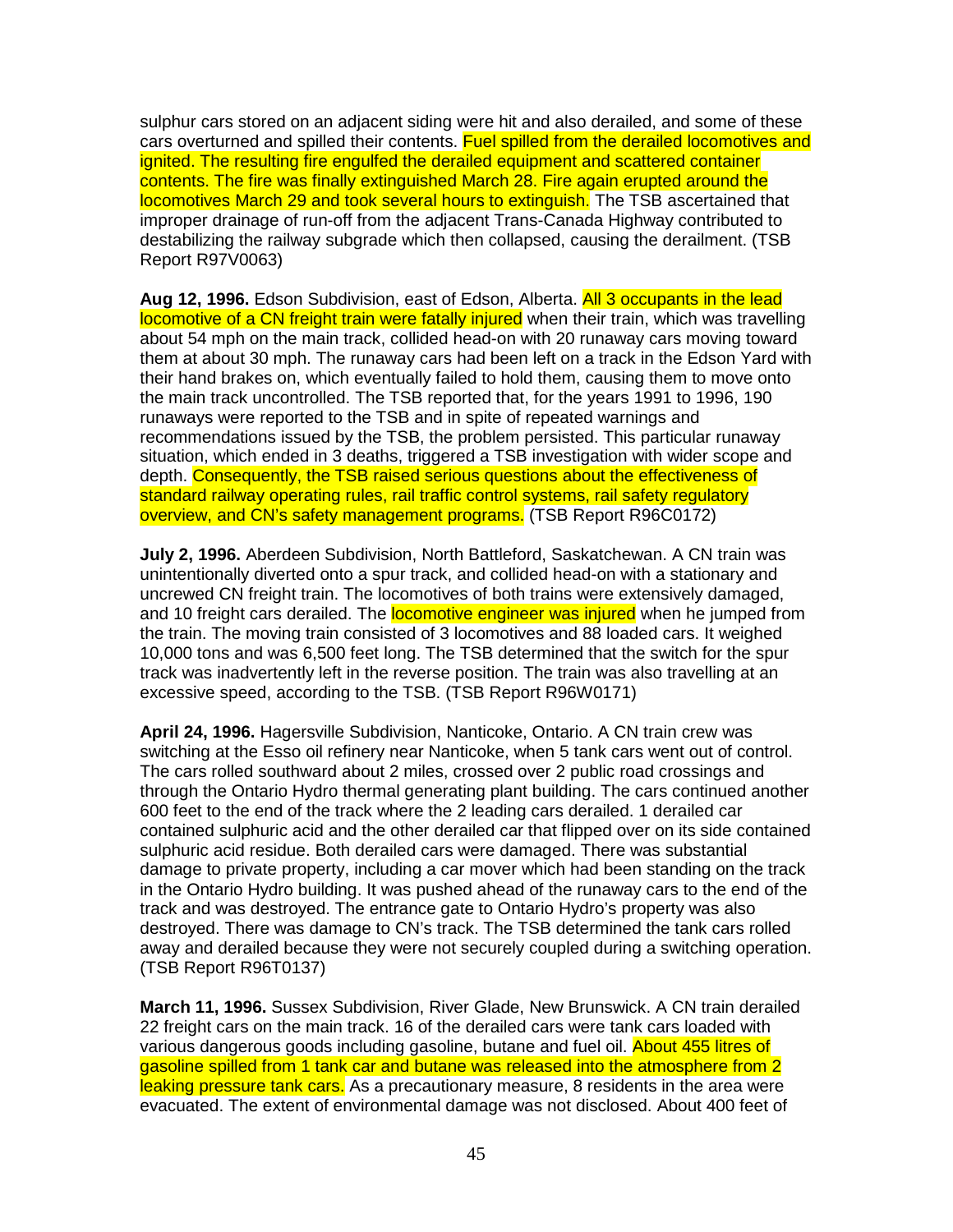track were destroyed and about 1,000 feet of track were extensively damaged. 18 derailed cars were destroyed, and the remaining 4 were damaged. The train was powered by 3 locomotives and was hauling 27 loaded cars, 17 empty cars and 9 residue cars. It was 3,200 feet long and weighed 3,500 tons. The TSB determined that a defective rail led to the derailment. (TSB Report R96M0011)

**March 10, 1996.** Saint-Maurice Subdivision, Dix, Quebec. A CN freight train derailed 27 cars. 4 of the derailed cars were residue cars, 2 contained gasoline residue and the other 2 contained diesel fuel residue. 4 of the derailed loaded gondola cars were dug into the subgrade and several other cars were piled on top of the gondola cars. The ore concentrate from the gondola cars spilled over the subgrade and covered the tracks. At least 1 of the derailed cars came to rest on a bridge deck. The bridge deck was destroyed and the girders were extensively damaged. The train consisted of 3 locomotives and 76 cars. It was 4,526 feet long and weighed 7,394 tons. The TSB was not able to determine the cause of the derailment because key rail car components and pieces of rail were missing. (TSB Report R96D0035)

**March 6, 1996.** Halton Subdivision, MacMillan Yard, Toronto, Ontario. A remote controlled CN train collided with a standing CN train in the yard, derailing 7 cars. 4 of the derailed cars rolled down a small embankment onto a paved yard roadway. A tank car loaded with ethylene oxide flipped upside down and came to rest on its top, and was extensively damaged. 2 tank cars containing petroleum product residue also derailed, 1 of them knocked over on its side. Because of the upside down tank car with flammable and toxic contents, emergency procedures were implemented. 2 yard locomotives and 7 cars were damaged, some of them extensively. About 250 feet of track and 1 crossover switch were damaged. The TSB determined that the derailment occurred because the crew running the train by remote control lost sight of the head of the train in an unsafe part of the yard. (TSB Report R96T0080)

**Feb 27, 1996.** Bécancour Subdivision, near St. Grégoire, Quebec. 59 cars from a CN train that had been left on the main track, standing unattended with no hand brakes applied, rolled away unnoticed for about 4,000 feet and struck another CN train on the Lama Warehouse Spur. The impact derailed 1 locomotive and 13 cars, 11 of which were tank cars containing dangerous goods residue. The locomotive and 2 tank cars containing caustic soda (corrosive substance) residue were knocked on their sides; and 7 other tank cars containing caustic soda residue, 2 containing chlorine (poisonous gas) residue and 2 box cars also derailed. A fuel tank on the overturned locomotive was punctured and spilled about 9,000 litres of diesel fuel. The extent of environmental damage was not disclosed. 1 box car was destroyed, 1 locomotive and 7 cars were extensively damaged, and 6 cars were damaged. About 200 feet of track were destroyed. 1 crew member was seriously injured. The runaway train weighed 3,600 tons and was 3,000 feet long. The TSB determined that the air brakes on the 59 runaway cars were accidentally released when the cars were uncoupled. Unfortunately, hand brakes had not been applied to any of the cars. (TSB Report R96D0029)

**Jan 31, 1996.** Joliette Subdivision, Charette, Quebec. 2 CN trains carrying dangerous goods residue cars collided. 2 box cars were destroyed, and 1 locomotive, 2 box cars and 1 flat car were extensively damaged. One of the trains comprised 2 locomotives, 60 loaded cars and 6 residue cars. The train was 3,980 feet long and weighed 6,770 tons. The other train consisted of 2 locomotives, 8 loaded cars, 28 empty cars and 3 residue cars. It was 2,200 feet long and weighed 1,830 tons. The TSB reported that the crew in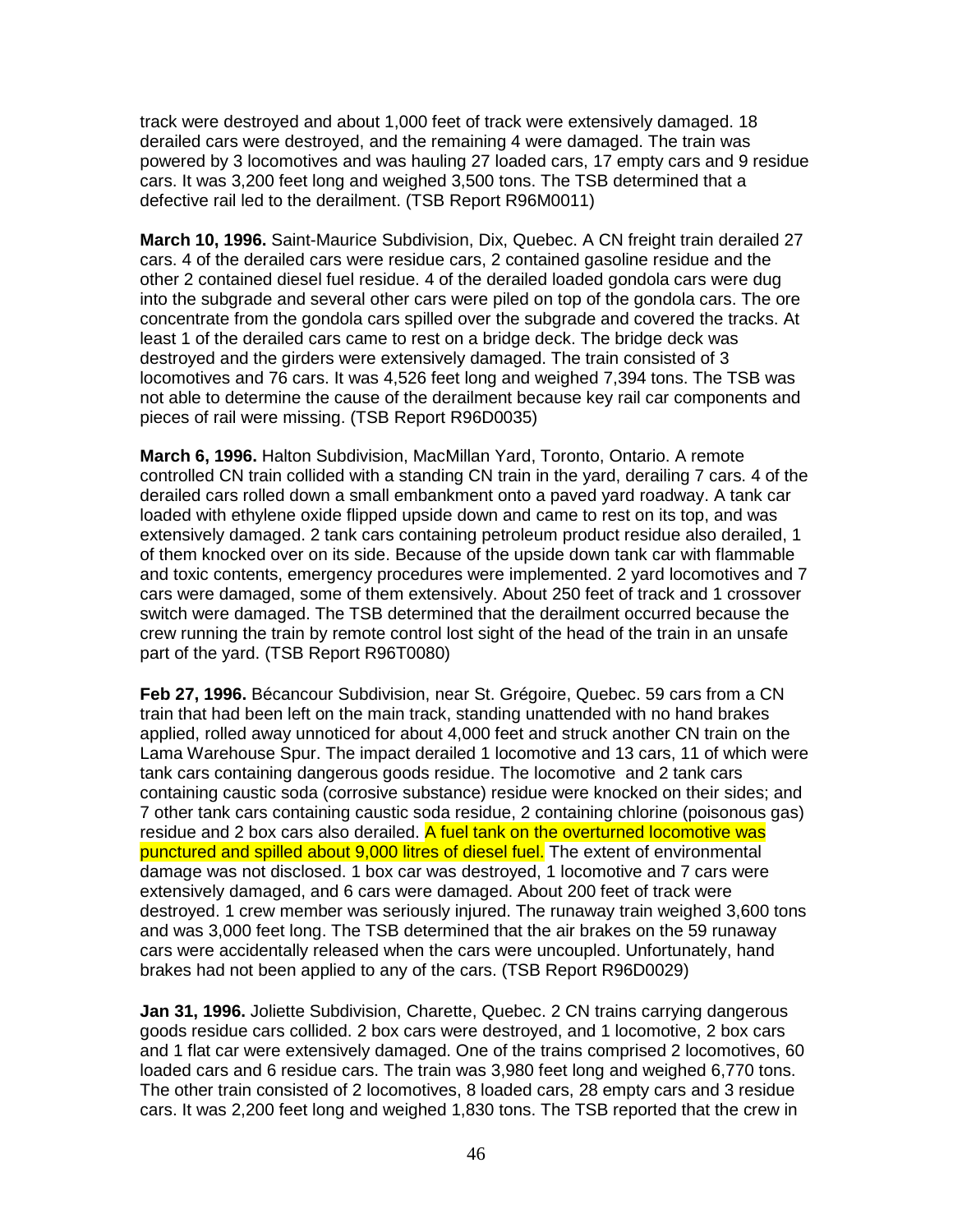the train that caused the collision and derailment should have used the automatic brake as well as the independent brake to stop their train. (TSB Report R96D0018)

**Jan 11, 1996.** Allanwater Subdivision, near Armstrong, Ontario. Opposing CN hi-rail vehicles collided in a curve. The driver of 1 of the vehicles sustained serious injuries in the collision. The driver of the other vehicle sustained minor injuries after jumping from the vehicle prior to impact. The TSB determined that the opposing hi-rails, travelling in an area of restricted sight-lines and frosty rail conditions, were operated at excessive speeds that did not permit them to stop before colliding. (TSB Report R96T0008)

**Dec 14, 1995.** Pelletier Subdivision, Edmundston, New Brunswick. A group of unattended freight cars recently uncoupled from locomotives in the Edmundston Yard rolled away uncontrolled for about 4,800 feet through a main track switch. They came to a stop with about 15 cars standing on the main track. A switch that the cars had rolled through onto the main track was damaged. The TSB reported the cars were not properly secured (hand brakes not applied) when the locomotives were uncoupled, which resulted in the cars running away downhill uncontrolled. (TSB Report R95M0072)

**Nov 5, 1995.** Sprague Subdivision, Symington Yard, Winnipeg, Manitoba. A remotely controlled CN train in the yard separated, which led to the derailment of 1 locomotive and 12 cars. The derailed cars fouled the adjacent track and were struck by another remote-controlled CN train, derailing 2 locomotives, 2 booster units and 6 cars from that train. 12 cars were destroyed, and 1 locomotive and 1 car were damaged from one of the remote controlled trains. 1 car was destroyed and 2 locomotives, 2 booster units, and 5 cars were damaged from the other remote controlled train. Some of the derailed cars toppled over on their sides and were piled on top of one another. About 600 feet of track were damaged. The TSB determined that, in both accidents, the remote control operating system did not provide the operators with safeguards and technology sufficient to ensure the safe operation of their respective trains. (TSB Report R95W0291)

**Aug 20, 1995.** Dundas Subdivision, Brantford Yard, Brantford, Ontario. A CN train derailed 3 tank cars loaded with dangerous goods (butane) in the yard. The residents of 9 nearby homes were evacuated as a safety precaution. The TSB reported the derailment was a result of the conductor not being positioned properly to control the train being shoved into the yard tracks. He also miscalculated the number of cars that would fit on a particular yard track. (TSB Report R95T0262)

**June 23, 1995.** Saint-Laurent Subdivision, Taschereau Yard, Saint-Laurent, Quebec. A CN train collided with another CN train in the yard. **1 employee was injured.** The TSB determined the collision was caused by the crews from the 2 trains receiving simultaneous permission to use the same track in opposing directions (toward one another). They were both operating at speeds that did not allow them to stop as they approached one another. The TSB has repeatedly suggested that the Canadian Rail Operating Rules build in a speed safety margin to account for trains that are approaching one another. (TSB Report R95D0097)

**June 21, 1995.** Cran Subdivision, La Doré, Quebec. A CN freight train derailed 4 locomotives and 8 cars at a washout. About 31,800 litres of diesel fuel were spilled from the derailed locomotives. The extent of environmental damage was not disclosed. 3 cars were destroyed, and 4 locomotives and 5 cars were extensively damaged. About 700 feet of main track were destroyed. The train consisted of 4 locomotives, 3 loaded cars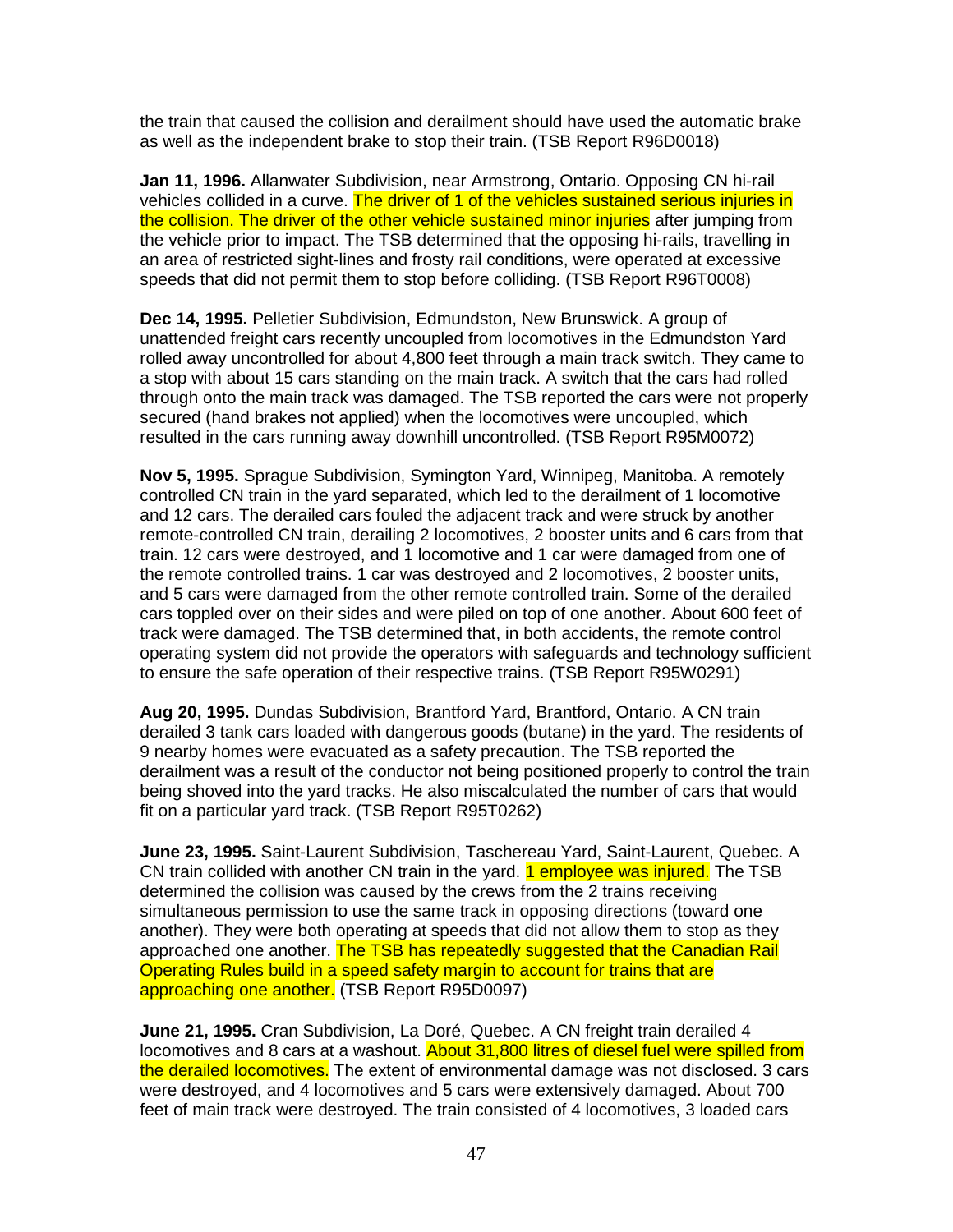and 57 empty cars. It was 3,800 feet long and weighed 2,300 tons. The TSB determined the derailment was caused by a washout of subgrade and ballast resulting from a sudden surge of water from a breached beaver dam at Sarry Lake. The train was also traveling above the maximum permissible speed just before the derailment. (TSB Report R95D0093)

**June 6, 1995.** Saint-Laurent Subdivision, Langelier Spur, Saint-Léonard, Quebec. A locomotive was pushing a tank car toward a public crossing when the train hit a tractortrailer. The conductor and trainman were riding on the platform at the leading end of the tank car. Although some hand gestures were made by the trainman as the tractor-trailer approached the crossing, no one got off the train to flag and stop the truck, as required. The conductor got caught between the train and the tractor-trailer and was fatally injured. The TSB reported the collision resulted when the train crew elected not to stop and flag traffic from the ground. The absence of a flagman at the crossing permitted the tractor-trailer to approach the crossing without stopping. Ambiguous hand gestures from the trainman interpreted by the tractor-trailer driver as an indication to proceed rather than stop also contributed to the accident. (TSB Report R95D0081)

**April 6, 1995.** Napadogan Subdivision, Napadogan, New Brunswick. A CN train derailed 8 freight cars. 2 of the derailed cars were tank cars loaded with dangerous goods caustic soda. 3 of the derailed cars were damaged. About 400 feet of track and a switch were destroyed. Rail ties were severely damaged for about 150 feet. The train consisted of 3 locomotives, 51 loaded cars and 15 empty cars. It was 4,200 feet long and weighed 6,100 tons. The TSB reported the train came off the main track at an excessive speed. Track irregularities induced oscillations, and a wheel climb derailment of a covered hopper car destroyed the track and derailed 7 other cars. (TSB Report R95M0027)

**Feb 23, 1995.** Montmagny Subdivision, Saint-François, Quebec. The trailing sleeper car derailed from a Via Rail passenger train at a switch and side-swiped an empty box car. The derailed Via car sustained extensive damage and the box car sustained minor damage. About 5,460 feet of track were damaged, and 2 switches were extensively damaged. The 7 passengers occupying the derailed Via car continued their trip in forward coaches. The train consisted of 1 locomotive, 4 coaches, 5 sleeper cars, 1 diner car and 1 baggage car. There were 195 passengers and 13 service personnel on the train. The TSB reported that a switch broke, which resulted in the last Via car being diverted onto another track and derailing. Switch parts were worn. CN was responsible for maintaining the track and switches. (TSB Report R95Q0014)

**Feb 16, 1995.** Strathroy Subdivision, London, Ontario. A CN freight train collided with the rear of a stationary CN freight train. The force of the collision propelled the stationary train forward where it collided with another stationary CN freight train. The locomotive engineer and conductor in the train that caused the collisions sustained serious injuries. A total of 2 locomotives and at least 10 cars derailed. 2 cars were destroyed, 2 locomotives and 3 cars were extensively damaged, and 3 cars sustained minor damage. 400 feet of track were extensively damaged. 1 fuel tank was punctured, spilling about 500 litres of diesel fuel. The extent of environmental damage was not disclosed. The TSB determined the locomotive engineer of the moving train probably fell asleep and not only missed a signal, but did not appear to do anything to try and stop his train from colliding with the first stationary train. The conductor was not attentive to train operation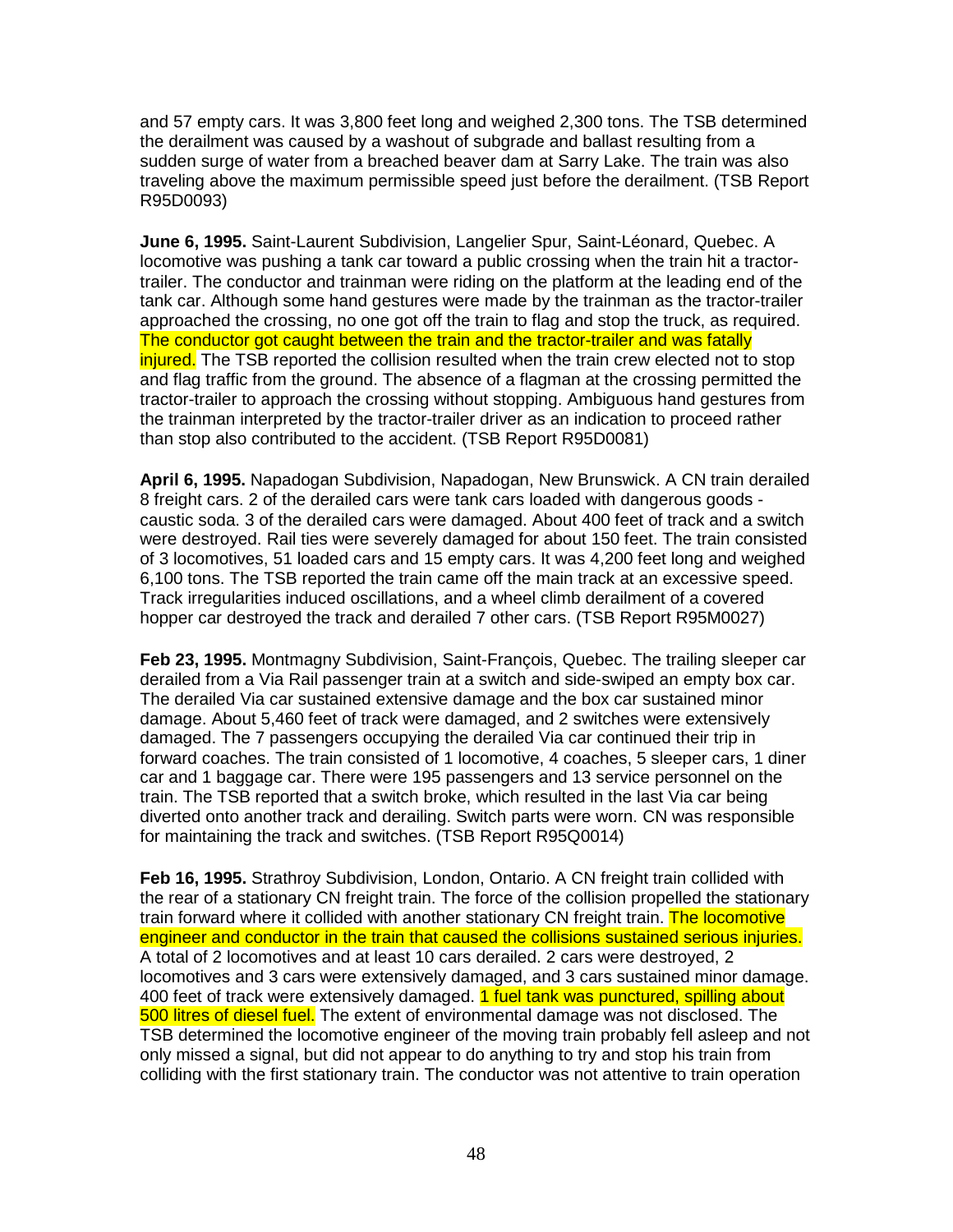and did not provide the necessary backup to the locomotive engineer. (TSB Report R95S0021)

**Jan 29, 1995.** Stamford Subdivision, near Netherby, Ontario. A CN freight train collided with the rear end of another CN freight train. The derailed units included: the 3 locomotives from the train that rear-ended the other train, and 3 covered hopper cars and the caboose from the train that was hit. The caboose and 2 hopper cars were destroyed. 3 locomotives and 1 hopper car were damaged. The train that hit the other one consisted of 3 locomotives, 53 loaded cars and 6 empty cars; and was 3,473 feet long and weighed 6,189 tons. The train that got hit consisted of 2 locomotives, 19 loaded cars and an unoccupied caboose; and was 2,011 feet long and weighed 1,793 tons. The locomotive engineer and a conductor, located in the lead locomotive of the train that was hit, were injured. The TSB reported that the collision occurred because the train that hit the other train was travelling much faster than the maximum speed permitted. (TSB Report R95T0023)

**Jan 21, 1995.** La Tuque Subdivision, Gouin, Quebec. A CN train derailed 28 cars at a curve in the track. The cars were loaded with sulphuric acid, which spilled from 11 derailed tank cars into Petit lac Masketsi and the Tawachiche River. 3 cars fell into Petit lac Masketsi, 14 lay inverted near the lake shore and 11 were lying on their sides near the track. 2 tank cars lost their entire sulphuric acid loads, 6 lost about 50%, and 3 others lost about 20%. About 230,000 litres of toxic sulphuric acid spilled and settled on the bottom of Petit lac Masketsi in about 33m of water. Provincial authorities instructed local residents not to use lake water until the contamination was "neutralized". It took over 3 months to bring the pH level of the water in the lake back to its normal level. About 725 tonnes of limestone were used to neutralize the acid. Although the TSB reported that the spill caused environmental damage, the extent of damage was not disclosed. It can be expected that the environmental damage was significant, considering the volume of toxic sulphuric acid that was spilled. This would have been devastating to fish, other wildlife and other aquatic life. (The lake is a popular fishing lake.) 22 of the derailed cars were extensively damaged and 6 were scrapped. About 2,000 feet of track were destroyed and 500 feet of track were damaged. A railway bridge was extensively damaged. The TSB determined the derailment was caused by lateral track movement, likely attributable to rotting rail ties. The Board also reported that sulphuric acid tank cars are usually loaded to the maximum allowable weight, which causes severe weight stress over a relatively short length of track. (TSB Report R95D0016)

**Oct 28, 1994.** Halton Subdivision, Etobicoke, Ontario. A CN freight train collided with the rear of a stationary CN freight train on the main track. The lead locomotive of the moving train and 2 empty hopper cars in the stationary train derailed. The TSB determined the moving train was traveling much faster than the prescribed maximum limit, and the crew was fatigued. (TSB Report R94T0334)

**Oct 19, 1994.** Lac-Saint-Jean Subdivision, Lac Edouard, Quebec. A CN freight train derailed 12 cars at a curve in the track - 7 box cars and 5 gondola cars. 6 cars were extensively damaged and 6 sustained minor damage. The train consisted of 3 locomotives, 50 loaded cars and 1 empty car. It weighed 4,976 tons and was 3,482 feet long. The TSB determined that a misaligned track rolled over and caused the derailment. (TSB Report R94Q0054)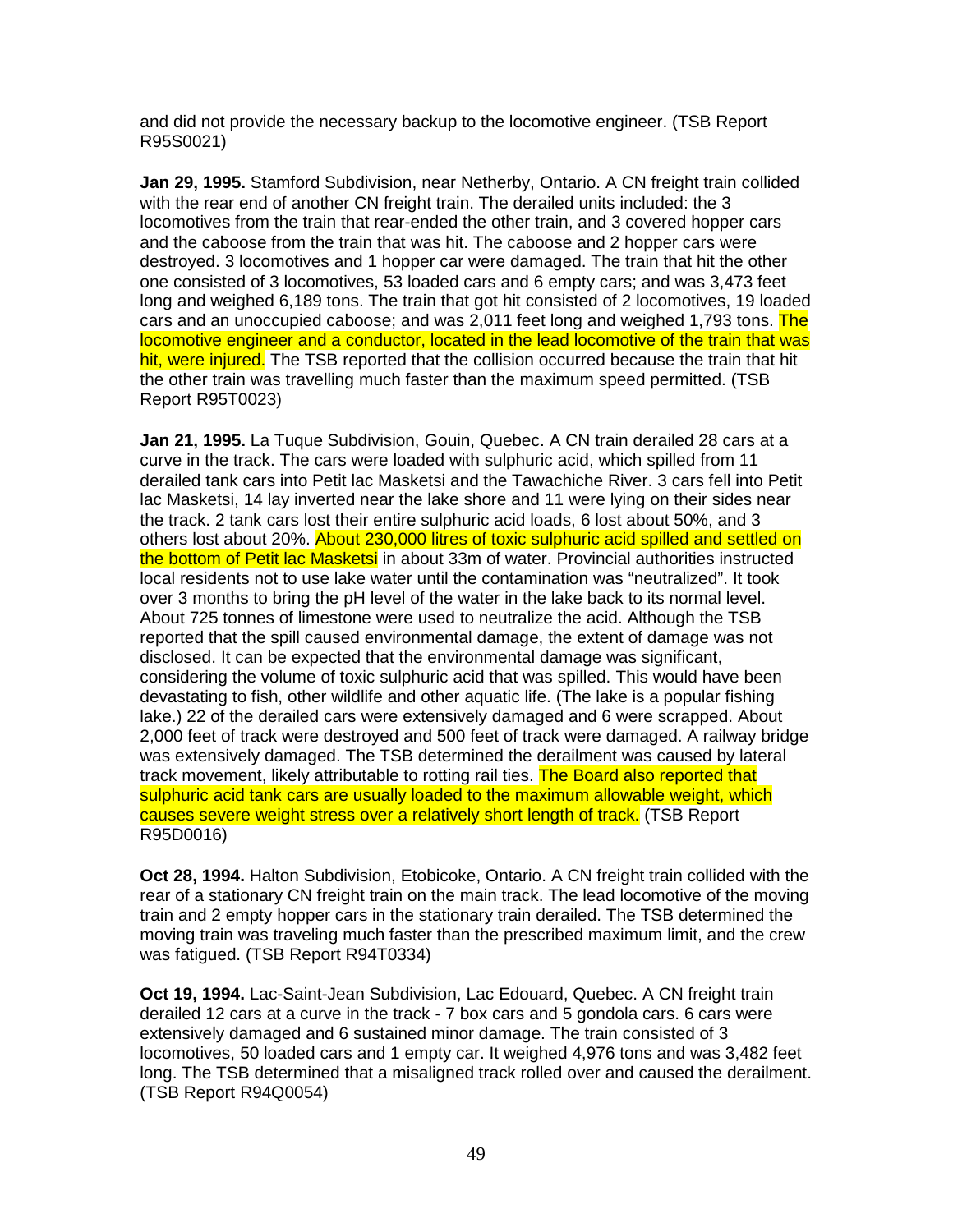**March 6, 1994.** York Subdivision, Markham, Ontario. As a CN freight train passed through a curve, it derailed 21 cars. 18 rail cars sustained extensive damage and 3 were slightly damaged. The contents of 1 car loaded with clay were spilled throughout the derailment area. Other derailed cars carried paper products and 2 tank cars were loaded with caprolactam. About 1,700 feet of main track were destroyed and a railway bridge was damaged. The train consisted of 2 locomotives, 42 loaded cars and 50 empty cars. It was 5,320 feet long and weighed 6,600 tons. The TSB determined the derailment was a result of a rail that failed. The Board reported that the rail at the accident site was nearly worn to condemning limits, and was scheduled for replacement. (TSB Report R94T0072)

**Jan 30, 1994.** Ruel Subdivision, near Westree, Ontario. A CN freight train derailed 23 cars as the train passed through a curve. 3 tank cars containing dangerous goods spilled their product. 1 tank car full of vinyl acetate had been punctured and spilled its entire load. Another tank car loaded with vinyl acetate was damaged and was leaking. A total of about 79,000kg of vinyl acetate were spilled. A tank car loaded with methanol was damaged and spilled product. Most of the spilled vinyl acetate and methanol flowed into the adjacent bog area. No attempt was made to recover the spilled products. The extent of environmental damage was not disclosed. A tank car loaded with liquefied propane gas was extensively damaged. In total, 21 cars were destroyed and 2 cars were damaged. 500 feet of main track were destroyed and 600 feet of track sustained substantial damage. The train consisted of 2 locomotives, 65 loaded cars and 17 empty cars. Dangerous goods hauled included: liquefied petroleum gas, anhydrous ammonia, methanol and vinyl acetate. The train was 5,300 feet long and weighed 8,000 tons. The TSB reported that the derailment was a result of a failed rail. (TSB R94T0029)

**Feb 8, 1986.** East of Hinton, Alberta. One of the most lethal rail disasters in Canadian history occurred when a CN freight train ran a stop signal and collided head on with a Via passenger train. The accident killed 23 passengers and crew, and another 95 people were injured. A Commission of Inquiry indicated several human errors at the root of the accident, and investigations revealed serious flaws in CN's employee practices. (Wikipedia)

**Sept 1, 1947.** Dugald, Manitoba. A Canadian National Railway excursion train known as the Minaki Campers' Special loaded with hundreds of cottagers returning to Winnipeg failed to move onto a siding and collided with the No. 4 Transcontinental train that was standing on the main line. 31 people were killed and dozens of others were injured, most by fire breaking out in two gas-lit wooden cars on the excursion train. Only 7 bodies could be identified, 2 were likely incinerated in the blaze and another 24 were buried in a mass grave in Brookside Cemetery in Winnipeg. It remains Canada's third worst train disaster. (Wikipedia)

**Aug 9, 1941.** Montreal, Quebec. CNR passenger train #242 from Vaudreuil collided with a stationary switch engine in the Turcot Yards. The locomotive and 2 cars of the passenger train derailed. The fireman was killed and the engineer was severely burned when the boiler ruptured. 53 passengers were injured. (Wikipedia)

**Note:** This list generally does not include accidents that involve pedestrians or accidents at railway crossings unless such accidents involve the derailment of a train. Some Via Rail derailments are included because CN owns, and is generally responsible for managing and maintaining, most of the track upon which Via travels.